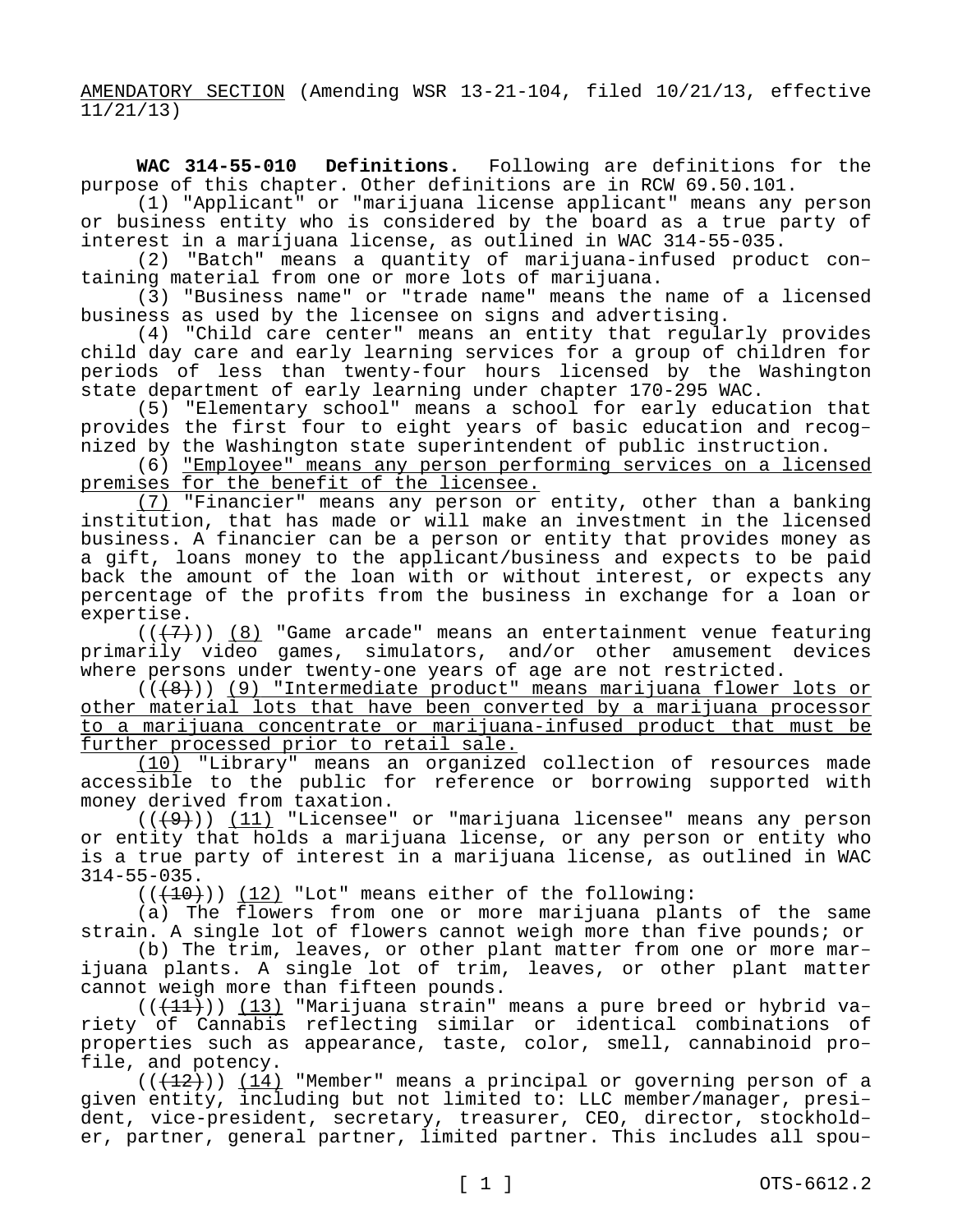ses of all principals or governing persons named in this definition and referenced in WAC 314-55-035.

 $((+13))$  (15) "Paraphernalia" means items used for the storage or use of usable marijuana, marijuana concentrates, or marijuana-infused products, such as, but not limited to, lighters, roach clips, pipes, rolling papers, bongs, and storage containers. Items for growing, cultivating, and processing marijuana, such as, but not limited to, butane, lights, and chemicals are not considered "paraphernalia."

(16) "Pesticide" means, but is not limited to: (a) Any substance or mixture of substances intended to prevent, destroy, control, repel, or mitigate any insect, rodent, snail, slug, fungus, weed, and any other form of plant or animal life or virus, except virus on or in a living person or other animal which is normally considered to be a pest; (b) any substance or mixture of substances intended to be used as a plant regulator, defoliant, or desiccant; and (c) any spray adjuvant. Pesticides include substances commonly referred to as herbicides, fungicides, ((and)) insecticides, and cloning agents.

 $((+14))$  (17) "Perimeter" means a property line that encloses an area.

 $((+15))$  (18) "Plant canopy" means the square footage dedicated to live plant production, such as maintaining mother plants, propagating plants from seed to plant tissue, clones, vegetative or flowering area. Plant canopy does not include areas such as space used for the storage of fertilizers, pesticides, or other products, quarantine, office space, etc.

 $((+16))$  (19) "Playground" means a public outdoor recreation area for children, usually equipped with swings, slides, and other playground equipment, owned and/or managed by a city, county, state, or federal government.

 $((+17))$  (20) "Public park" means an area of land for the enjoyment of the public, having facilities for rest and/or recreation, such as a baseball diamond or basketball court, owned and/or managed by a city, county, state, federal government, or metropolitan park district. Public park does not include trails.

 $((+18))$  (21) "Public transit center" means a facility located outside of the public right of way that is owned and managed by a transit agency or city, county, state, or federal government for the express purpose of staging people and vehicles where several bus or other transit routes converge. They serve as efficient hubs to allow bus riders from various locations to assemble at a central point to take advantage of express trips or other route to route transfers.

 $((+19))$  (22) "Recreation center or facility" means a supervised center that provides a broad range of activities and events intended primarily for use by persons under twenty-one years of age, owned and/or managed by a charitable nonprofit organization, city, county, state, or federal government.

 $((+20))$  (23) "Residence" means a person's address where he or she physically resides and maintains his or her abode.

 $((+21))$  (24) "Secondary school" means a high and/or middle school: A school for students who have completed their primary education, usually attended by children in grades seven to twelve and recognized by the Washington state superintendent of public instruction.

 $((+22))$  (25) "Selling price" means the total amount of consideration. No deduction from the total amount of consideration is allowed for the following:

(a) The seller's cost of the property sold;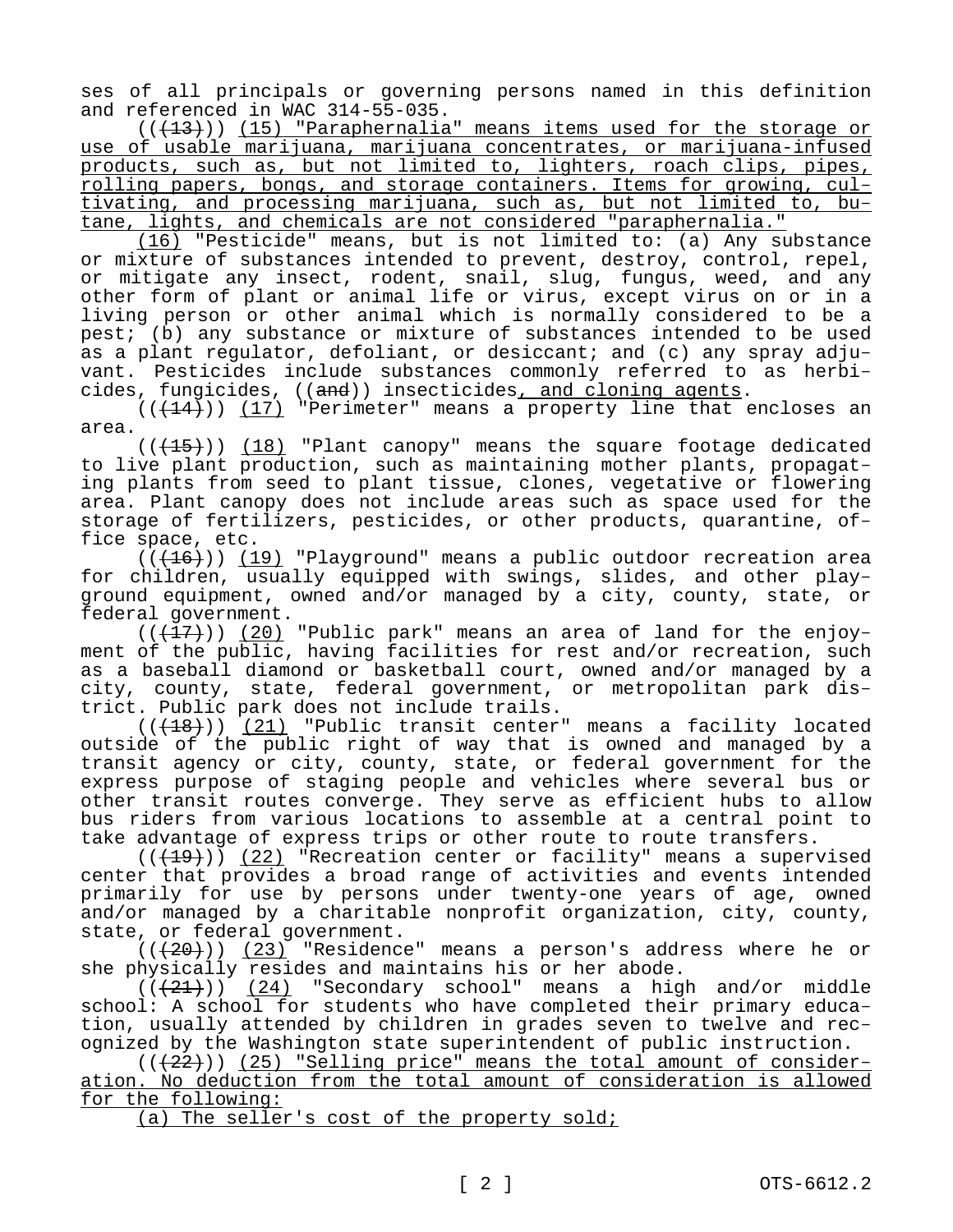(b) The cost of materials used, labor or service cost, interest, losses, all costs of transportation to the seller, all taxes imposed on the seller, and any other expense of the seller;

(c) Charges by the seller for any services necessary to complete the sale, other than delivery charges; and

(d) Delivery charges.

(26) "Unit" means an individually packaged marijuana-infused solid or liquid product meant to be eaten or swallowed, not to exceed ten servings or one hundred milligrams of active tetrahydrocannabinol (THC), or Delta 9.

AMENDATORY SECTION (Amending WSR 13-21-104, filed 10/21/13, effective 11/21/13)

**WAC 314-55-015 General information about marijuana licenses.**  (1) A person or entity must meet certain qualifications to receive a marijuana license, which are continuing qualifications in order to maintain the license.

(2) All applicants and employees working in each licensed establishment must be at least twenty-one years of age.

(3) Minors restricted signs must be posted at all marijuana licensed premises.

(4) A marijuana license applicant may not exercise any of the privileges of a marijuana license until the board approves the license application.

(5) The board will not approve any marijuana license for a location where law enforcement access, without notice or cause, is limited. This includes a personal residence.

(6) The board will not approve any marijuana license for a location on federal lands.

(7) The board will not approve any marijuana retailer license for a location within another business. More than one license could be located in the same building if each licensee has their own area separated by full walls with their own entrance. Product may not be commingled.

(8) Every marijuana licensee must post and keep posted its license, or licenses, and any additional correspondence containing conditions and restrictions imposed by the board in a conspicuous place on the premises.

(9) In approving a marijuana license, the board reserves the right to impose special conditions as to the involvement in the operations of the licensed business of any former licensees, their former employees, or any person who does not qualify for a marijuana license.

(10) A marijuana processor or retailer licensed by the board shall conduct the processing, storage, and sale of marijuana-infused products using sanitary practices and ensure marijuana infused edible processing facilities are constructed, kept, and maintained in a clean and sanitary condition in accordance with rules and as prescribed by the Washington state department of agriculture under chapters 16-165 and 16-167 WAC.

(11) Marijuana licensees may not allow the consumption of marijuana or marijuana-infused products on the licensed premises.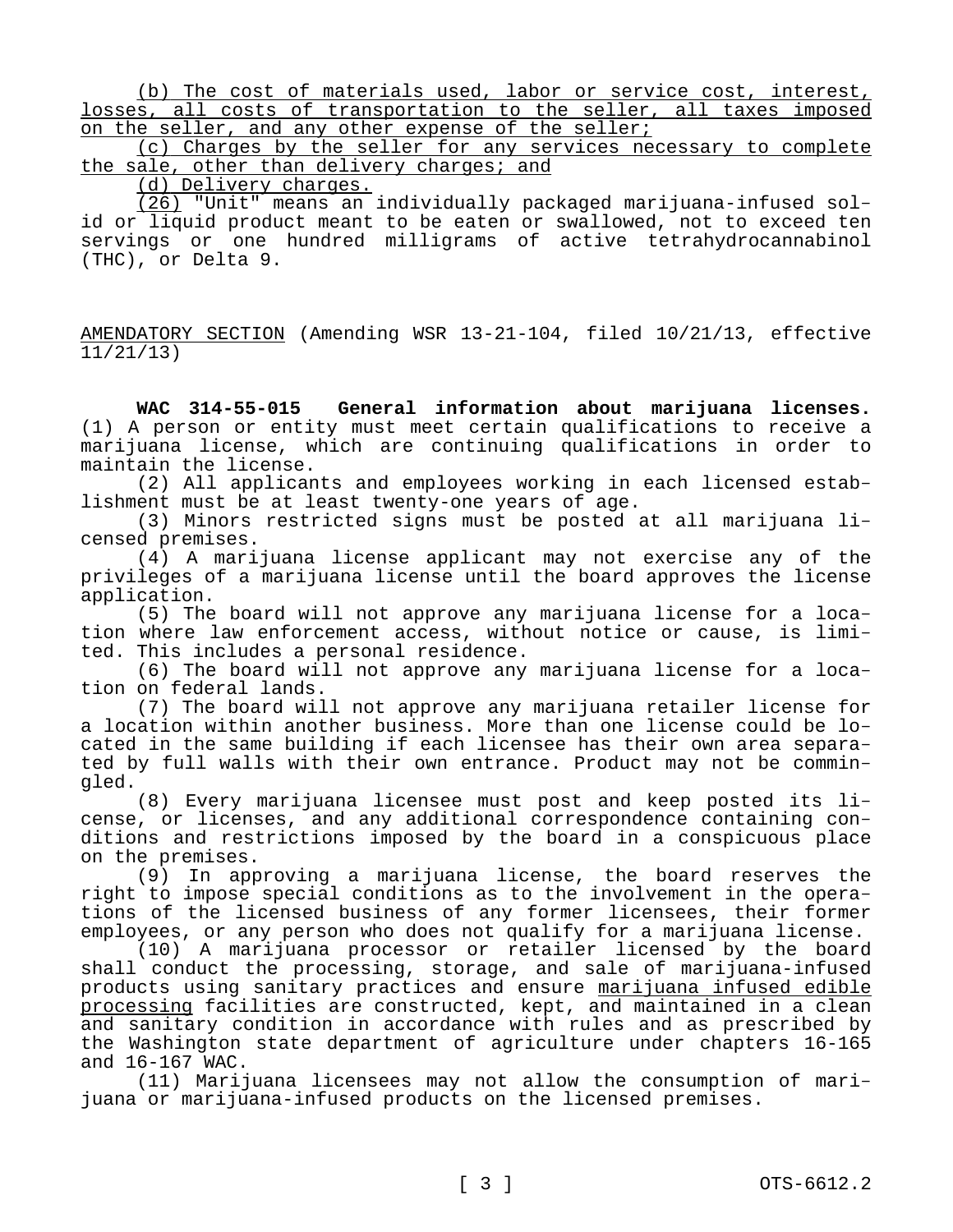AMENDATORY SECTION (Amending WSR 13-21-104, filed 10/21/13, effective 11/21/13)

**WAC 314-55-020 Marijuana license qualifications and application process.** Each marijuana license application is unique and investigated individually. The board may inquire and request documents regarding all matters in connection with the marijuana license application. The application requirements for a marijuana license include, but are not necessarily limited to, the following:

(1) Per RCW 69.50.331, the board shall send a notice to cities and counties, and may send a notice to tribal governments or port authorities regarding the marijuana license application. The local authority has twenty days to respond with a recommendation to approve or an objection to the applicant, location, or both.

(2) The board will verify that the proposed business meets the minimum requirements for the type of marijuana license requested.

(3) The board will conduct an investigation of the applicants' criminal history and administrative violation history, per WAC 314-55-040 and 314-55-045.

(a) The criminal history background check will consist of completion of a personal/criminal history form provided by the board and submission of fingerprints to a vendor approved by the board. The applicant will be responsible for paying all fees required by the vendor for fingerprinting. These fingerprints will be submitted to the Washington state patrol and the Federal Bureau of Investigation for comparison to their criminal records. The applicant will be responsible for paying all fees required by the Washington state patrol and the Federal Bureau of Investigation.

(b) Financiers will also be subject to criminal history investigations equivalent to that of the license applicant. Financiers will also be responsible for paying all fees required for the criminal history check. Financiers must meet the three month residency requirement.

(4) The board will conduct a financial investigation in order to verify the source of funds used for the acquisition and startup of the business, the applicants' right to the real and personal property, and to verify the true party(ies) of interest.

(5) The board may require a demonstration by the applicant that they are familiar with marijuana laws and rules.

(6) The board may conduct a final inspection of the proposed licensed business, in order to determine if the applicant has complied with all the requirements of the license requested.

(7) Per RCW 69.50.331 (1)(b), all applicants applying for a marijuana license must have resided in the state of Washington for at least three months prior to application for a marijuana license. All partnerships, employee cooperatives, associations, nonprofit corporations, corporations and limited liability companies applying for a marijuana license must be formed in Washington. All members must also meet the three month residency requirement. Managers or agents who manage a licensee's place of business must also meet the three month residency requirement.

(8) Submission of an operating plan that demonstrates the applicant is qualified to hold the marijuana license applied for to the satisfaction of the board. The operating plan shall include the following elements in accordance with the applicable standards in the Washington Administrative Code (WAC).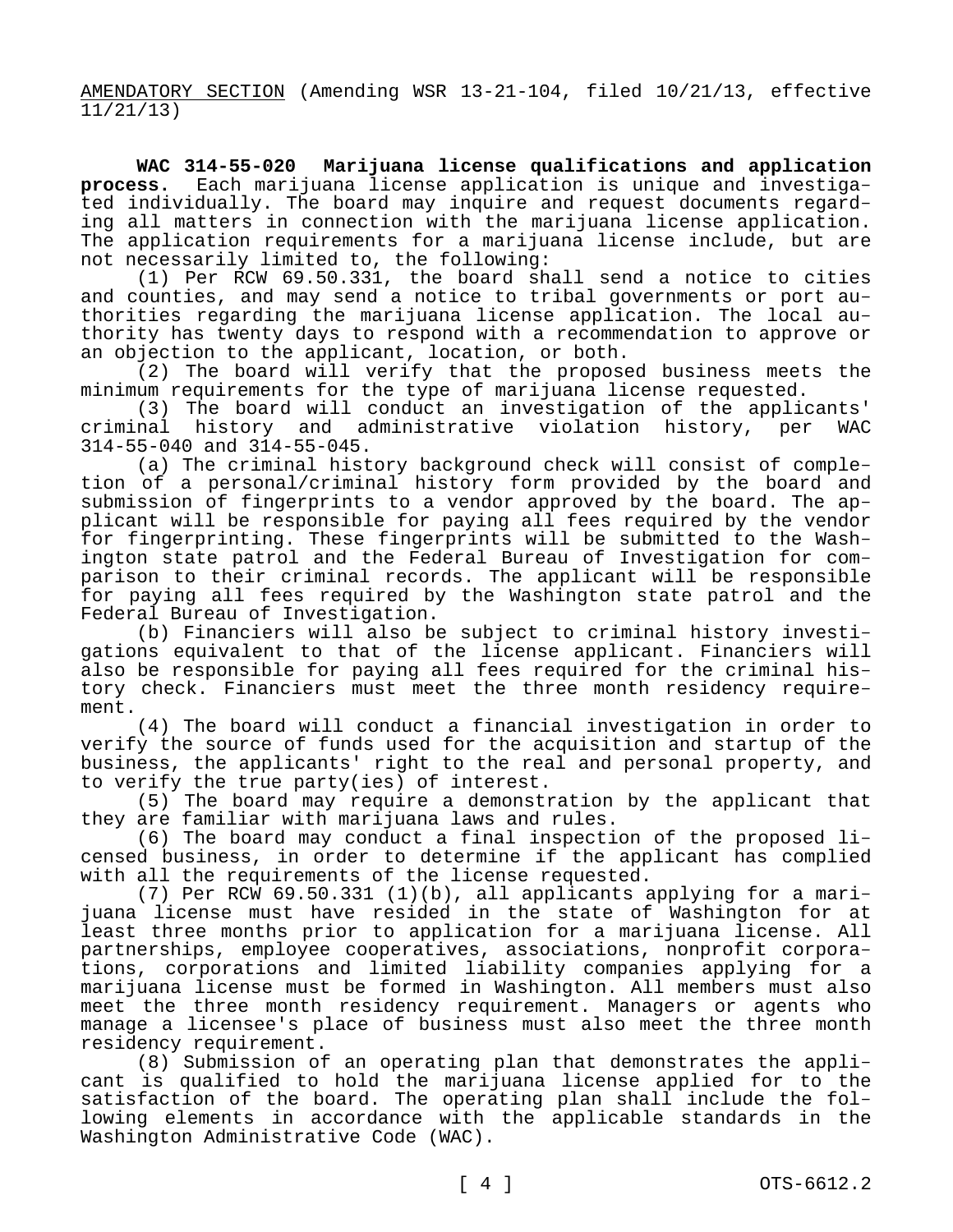(9) As part of the application process, each applicant must submit in a format supplied by the board an operating plan detailing the following as it pertains to the license type being sought. This operating plan must also include a floor plan or site plan drawn to scale which illustrates the entire operation being proposed. The operating plan must include the following information:

| <b>Producer</b>                                                                                                                                                                                                                                                                                                                                                           | <b>Processor</b>                                                                                                                                                                                                                                                                                                                                      | <b>Retailer</b>                                                                                      |
|---------------------------------------------------------------------------------------------------------------------------------------------------------------------------------------------------------------------------------------------------------------------------------------------------------------------------------------------------------------------------|-------------------------------------------------------------------------------------------------------------------------------------------------------------------------------------------------------------------------------------------------------------------------------------------------------------------------------------------------------|------------------------------------------------------------------------------------------------------|
| Security                                                                                                                                                                                                                                                                                                                                                                  | Security                                                                                                                                                                                                                                                                                                                                              | Security                                                                                             |
| Traceability                                                                                                                                                                                                                                                                                                                                                              | Traceability                                                                                                                                                                                                                                                                                                                                          | Traceability                                                                                         |
| Employee qualifications and training                                                                                                                                                                                                                                                                                                                                      | Employee qualifications and training                                                                                                                                                                                                                                                                                                                  | Employee qualifications and<br>training                                                              |
| Transportation of product including<br>packaging of product for transportation                                                                                                                                                                                                                                                                                            | Transportation of product                                                                                                                                                                                                                                                                                                                             | <b>Transportation of product</b>                                                                     |
| Destruction of waste product                                                                                                                                                                                                                                                                                                                                              | Destruction of waste product                                                                                                                                                                                                                                                                                                                          | Destruction of waste product                                                                         |
| Description of growing operation including<br>growing media, size of grow space allocated<br>for plant production, space allocated for any<br>other business activity, description of all<br>equipment used in the production process, and<br>a list of soil amendments, fertilizers, other<br>crop production aids, or pesticides, utilized in<br>the production process | Description of the types of products to<br>be processed at this location together<br>with a complete description of all<br>equipment to include all marijuana<br>infused edible processing facility<br>equipment and solvents, gases,<br>chemicals and other compounds used<br>to create extracts and for processing of<br>marijuana-infused products |                                                                                                      |
| Testing procedures and protocols                                                                                                                                                                                                                                                                                                                                          | Testing procedures and protocols                                                                                                                                                                                                                                                                                                                      |                                                                                                      |
|                                                                                                                                                                                                                                                                                                                                                                           | Description of the types of products to<br>be processed at this location together<br>with a complete description of<br>processing of marijuana-infused<br>products                                                                                                                                                                                    |                                                                                                      |
|                                                                                                                                                                                                                                                                                                                                                                           | Description of packaging and labeling<br>of products to be processed                                                                                                                                                                                                                                                                                  |                                                                                                      |
|                                                                                                                                                                                                                                                                                                                                                                           |                                                                                                                                                                                                                                                                                                                                                       | What array of products are to<br>be sold and how are the<br>products to be displayed to<br>consumers |

After obtaining a license, the license holder must notify the board in advance of any substantial change in their operating plan. Depending on the degree of change, prior approval may be required before the change is implemented.

(10) Applicants applying for a marijuana license must be current in any tax obligations to the Washington state department of revenue, as an individual or as part of any entity in which they have an ownership interest. Applicants must sign an attestation that, under penalty of denial or loss of licensure, that representation is correct.

(11) The issuance or approval of a license shall not be construed as a license for, or an approval of, any violations of local rules or ordinances including, but not limited to: Building and fire codes, zoning ordinances, and business licensing requirements.

(12) Upon failure to respond to the board licensing and regulation division's requests for information within the timeline provided, the application may be administratively closed or denial of the application will be sought.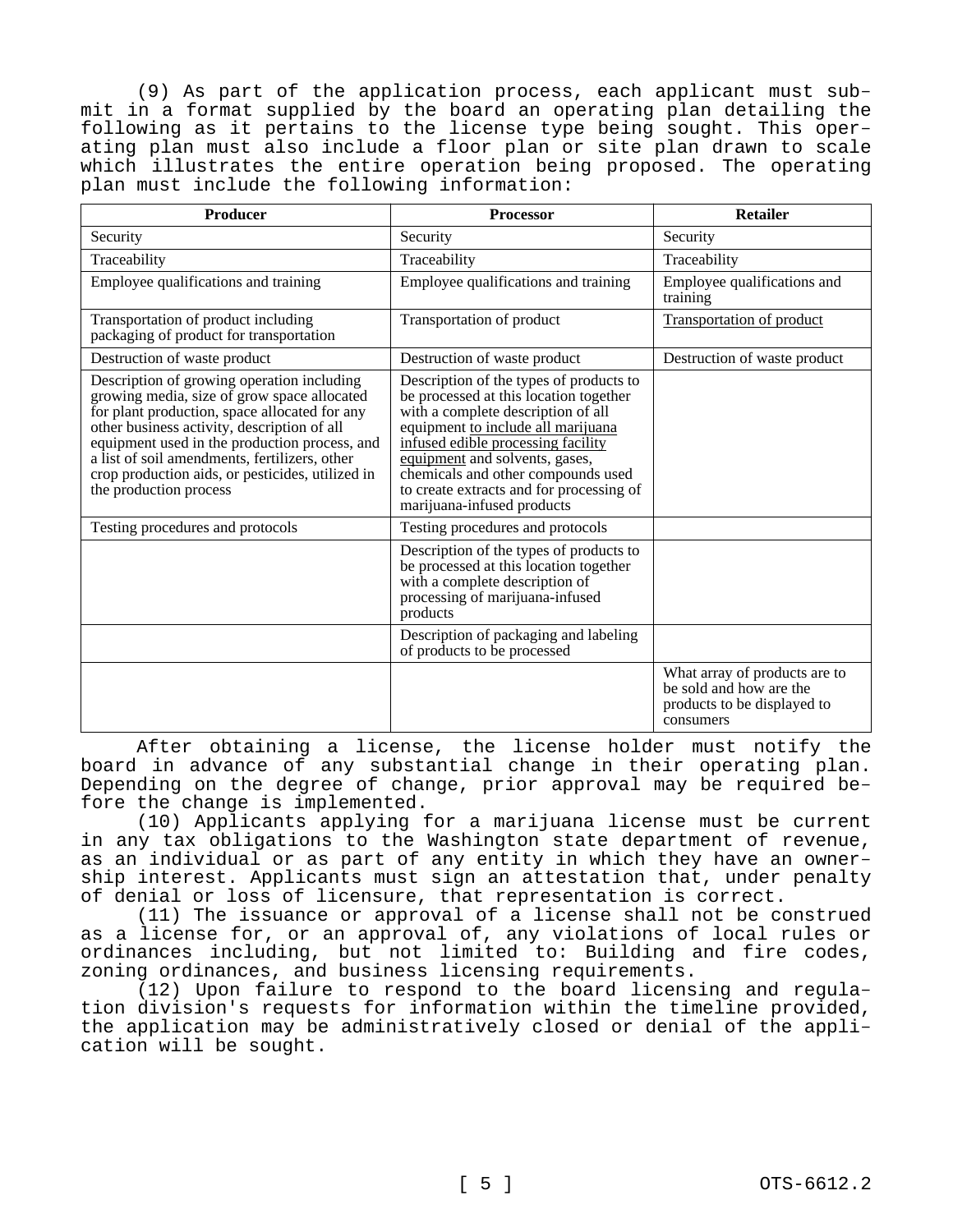AMENDATORY SECTION (Amending WSR 14-10-044, filed 4/30/14, effective 5/31/14)

**WAC 314-55-077 What is a marijuana processor license and what are the requirements and fees related to a marijuana processor license?** (1) A marijuana processor license allows the licensee to process, dry, cure, package, and label usable marijuana, marijuana concentrates, and marijuana-infused products for sale at wholesale  $((\epsilon_{\Theta}))$ marijuana retailers. A marijuana processor license also allows the licensee to process and package marijuana into intermediate products for sale at wholesale to other marijuana processors.

(2) A marijuana processor is allowed to blend tested ((useable)) usable marijuana from multiple lots into a single package for sale to a marijuana retail licensee providing the label requirements for each lot used in the blend are met and the percentage by weight of each lot is also included on the label.

(3) A marijuana processor licensee must obtain approval from the liquor control board for all marijuana-infused products, labeling, and packaging prior to offering these items for sale to a marijuana retailer. The marijuana processor licensee must submit a picture of the product, labeling, and packaging to the liquor control board for approval.

If the liquor control board denies a marijuana-infused product for sale in marijuana retail outlets, the marijuana processor licensee may request an administrative hearing per chapter 34.05 RCW, Administrative Procedure Act.

(4) Marijuana-infused products in solid form that contain more than one serving must be scored to indicate individual serving sizes, and labeled so that the serving size is prominently displayed on the packaging. Products containing more than one serving must be packaged in a package that remains child resistant after the package is opened.

(a) Marijuana-infused products must be homogenized to ensure uniform disbursement of cannabinoids throughout the product.

(b) All marijuana-infused products must state on the label, "This product contains marijuana."

(5) A marijuana processor is limited in the types of food or drinks they may infuse with marijuana to create ((an infused edible product.)) marijuana-infused solid or liquor products meant to be ingested orally, that may be sold by a marijuana retailer. Marijuana-infused products that are made to be especially appealing to children are prohibited. Marijuana-infused products such as, but not limited to, gummy candies, lollipops, cotton candy, or brightly colored products, are prohibited.

(a) To reduce the risk to public health,  $((\text{food defined as}))$  potentially hazardous foods as defined in WAC  $((246-215-0115(88)))$ 246-215-01115 may not be infused with marijuana. ((These foods are)) Potentially hazardous ((as they)) foods require time-temperature control to keep them safe for human consumption and prevent the growth of pathogenic microorganisms or the production of toxins. ((The board may designate other food items that may not be infused with marijuana.)) Any food that requires refrigeration, freezing, or a hot holding unit to keep it safe for human consumption may not be infused with marijuana.

 $((+4))$  (b) Other food items that may not be infused with marijuana to be sold in a retail store are:

(i) Any food that has to be acidified to make it shelf stable;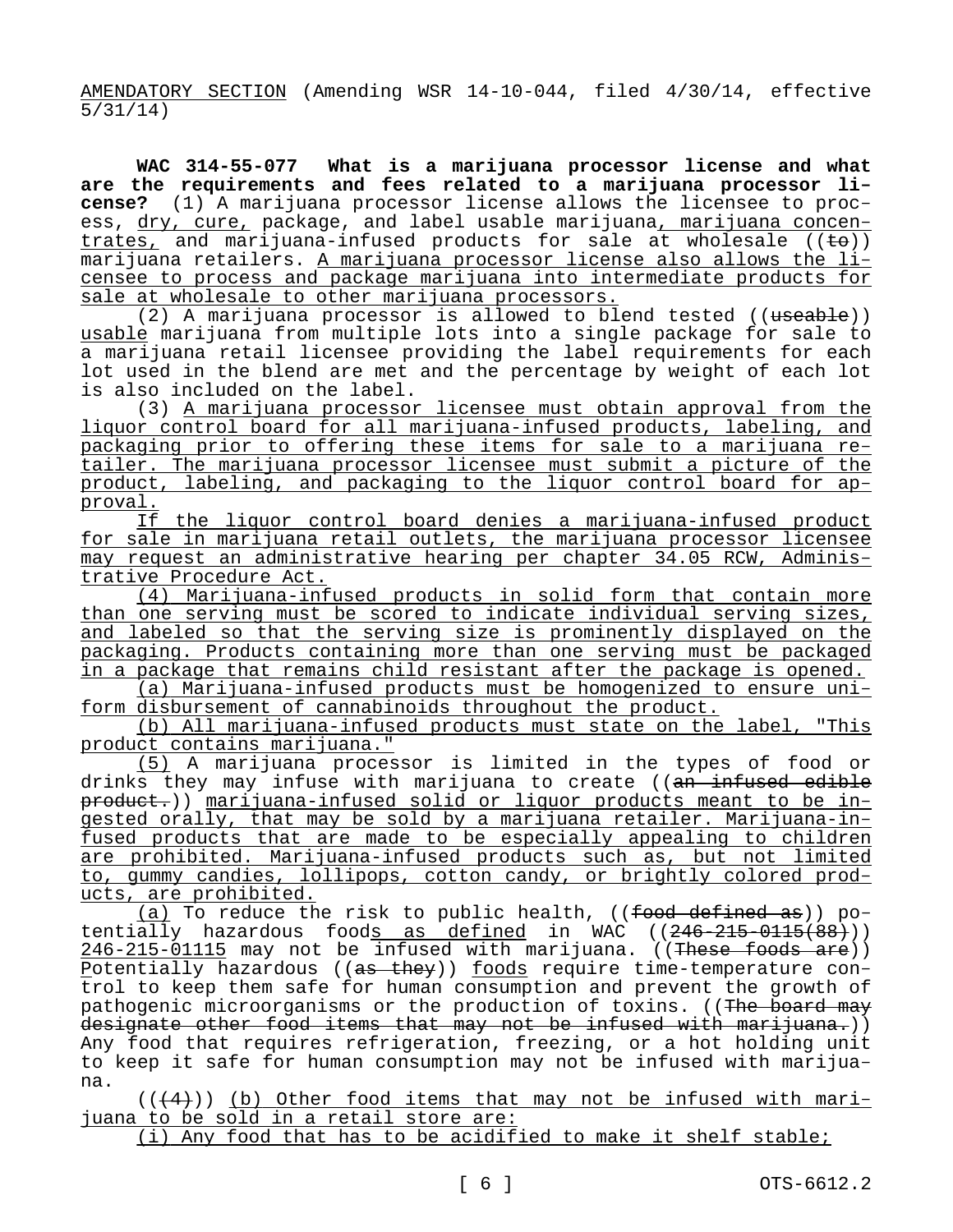(ii) Food items made shelf stable by canning or retorting;

(iii) Fruit or vegetable juices (this does not include shelf stable concentrates);

(iv) Fruit or vegetable butters;

(v) Pumpkin pies, custard pies, or any pies that contain egg;

(vi) Dairy products of any kind such as butter, cheese, ice cream, or milk; and

(vii) Dried or cured meats.

(c) Vinegars and oils derived from natural sources may be infused with dried marijuana if all plant material is subsequently removed from the final product. Vinegars and oils may not be infused with any other substance, including herbs and garlic.

(d) Marijuana-infused jams and jellies made from scratch must utilize a standardized recipe in accordance with 21 C.F.R. Part 150, revised as of April 1, 2013.

(e) Per WAC 314-55-104, a marijuana processor may infuse dairy butter or fats derived from natural sources and use that extraction to prepare allowable marijuana-infused solid or liquid products meant to be ingested orally, but the dairy butter or fats derived from natural sources may not be sold as stand-alone products.

(f) The liquor control board may designate other food items that may not be infused with marijuana.

 $(6)$  The recipe for any ((food infused with marijuana to make an edible product)) marijuana-infused solid or liquid products meant to be ingested orally must be kept on file at the marijuana ((producer's)) processor's licensed premises and made available for inspection by the ((WSLCB or their)) liquor control board or its designee.

 $((+5))$  (7) The application fee for a marijuana processor license is two hundred fifty dollars. The applicant is also responsible for paying the fees required by the approved vendor for fingerprint evaluation.

 $((+6))$  (8) The annual fee for issuance and renewal of a marijuana processor license is one thousand dollars. The board will conduct random criminal history checks at the time of renewal that will require the licensee to submit fingerprints for evaluation from the approved vendor. The licensee will be responsible for all fees required for the criminal history checks.

 $((+7))$  (9) A marijuana processor producing a marijuana-infused solid or liquid product meant to be ingested orally in a processing facility as required in WAC 314-55-015(10) must pass a processing facility inspection. Ongoing annual processing facility compliance inspections may be required. The liquor control board will contract with the department of agriculture to conduct required processing facility inspections. All costs of inspections are borne by the licensee and the hourly rate for inspection is sixty dollars. A licensee must allow the liquor control board or their designee to conduct physical visits and inspect the processing facility, recipes and required records per WAC 314-55-087 during normal business hours or at any time of apparent operation without advance notice. Failure to pay for the processing facility inspection or to follow the processing facility requirements outlined in this section and WAC 314-55-015 will be sufficient grounds for the board to suspend or revoke a marijuana license.

(10) The board will initially limit the opportunity to apply for a marijuana processor license to a thirty-day calendar window beginning with the effective date of this section. In order for a marijuana processor application license to be considered it must be received no later than thirty days after the effective date of the rules adopted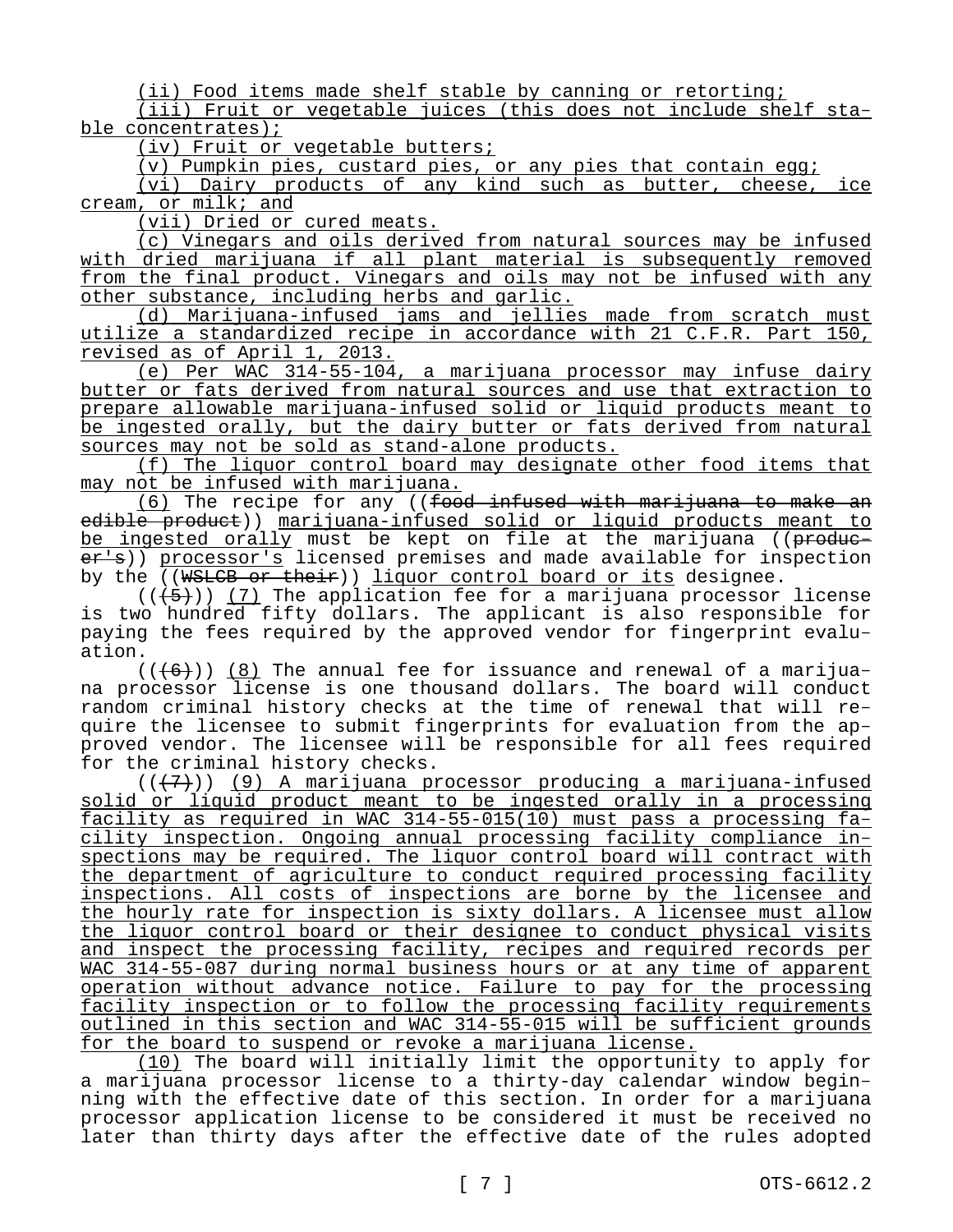by the board. The board may reopen the marijuana processor application window after the initial evaluation of the applications that are received and processed, and at subsequent times when the board deems necessary.

 $((+8))$  (11) Any entity and/or principals within any entity are limited to no more than three marijuana processor licenses.

 $((+9))$  (12) Marijuana processor licensees are allowed to have a maximum of six months of their average ((useable)) usable marijuana and six months average of their total production on their licensed premises at any time.

 $((+10))$  (13) A marijuana processor must accept returns of products and sample jars from marijuana retailers for destruction, but is not required to provide refunds to the retailer.

AMENDATORY SECTION (Amending WSR 14-10-044, filed 4/30/14, effective 5/31/14)

**WAC 314-55-079 What is a marijuana retailer license and what are the requirements and fees related to a marijuana retailer license?**  (1) A marijuana retailer license allows the licensee to sell only usable marijuana, marijuana concentrates, marijuana-infused products, and marijuana paraphernalia at retail in retail outlets to persons twentyone years of age and older.

(2) ((Marijuana extracts, such as hash, hash oil, shatter, and wax can be infused in products sold in a marijuana retail store, but RCW 69.50.354 does not allow the sale of extracts that are not infused in products. A marijuana extract does not meet the definition of a marijuana-infused product per RCW 69.50.101.)) Marijuana-infused products listed in WAC 314-55-077(5) are prohibited for sale by a marijuana retail licensee.

(3) Internet sales and delivery of product to customers is prohibited.

(4) The application fee for a marijuana retailer's license is two hundred fifty dollars. The applicant is also responsible for paying the fees required by the approved vendor for fingerprint evaluation.

(5) The annual fee for issuance and renewal of a marijuana retailer's license is one thousand dollars. The board will conduct random criminal history checks at the time of renewal that will require the licensee to submit fingerprints for evaluation from the approved vendor. The licensee will be responsible for all fees required for the criminal history checks.

(6) Marijuana retailers may not sell marijuana products below their acquisition cost.

(7) Marijuana retailer licensees are allowed to have a maximum of four months of their average inventory on their licensed premises at any given time.

(8) A marijuana retailer may transport product to other locations operated by the licensee or to return product to a marijuana processor as outlined in the transportation rules in WAC 314-55-085.

(9) A marijuana retailer may not accept a return of product that has been opened.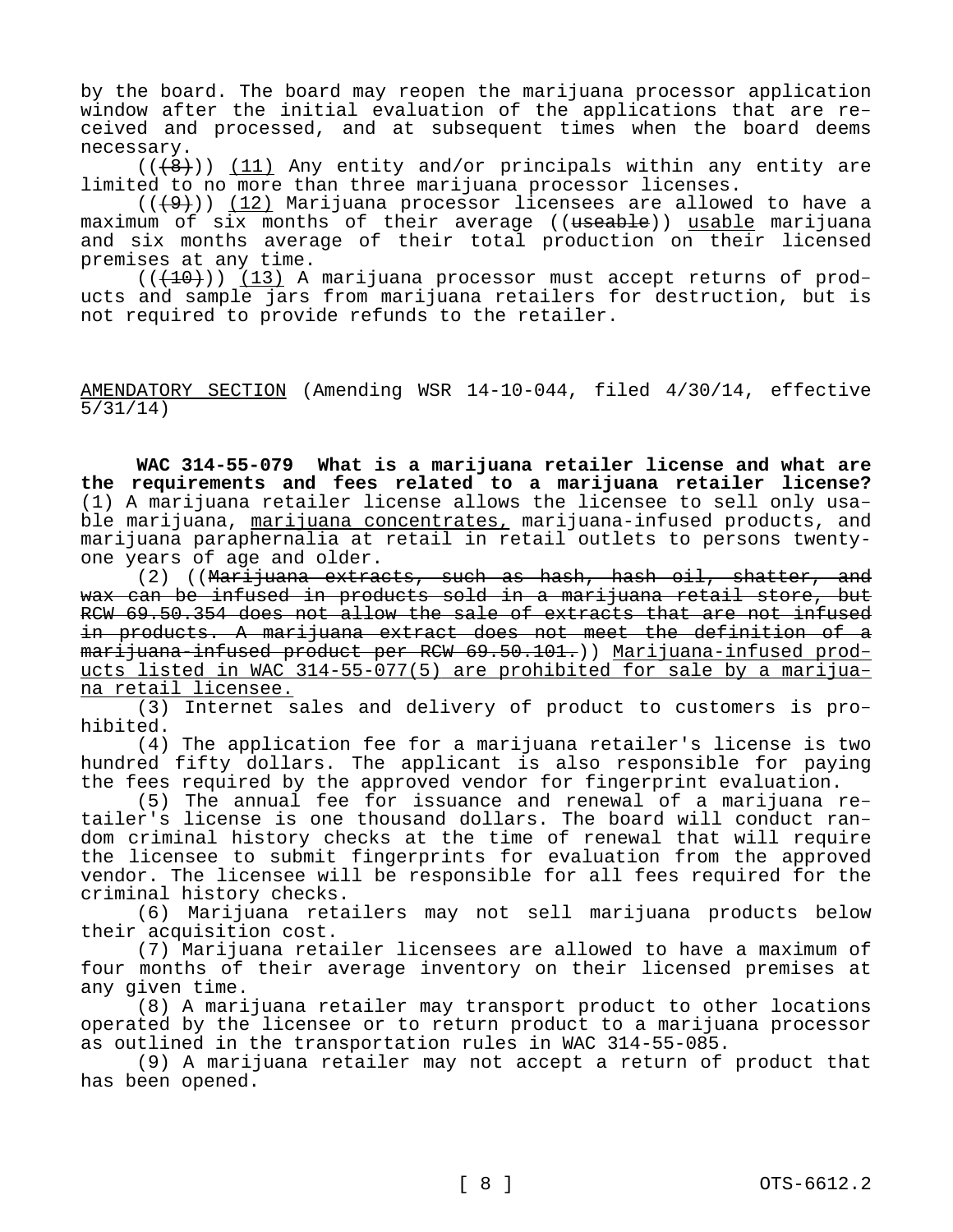AMENDATORY SECTION (Amending WSR 14-07-116, filed 3/19/14, effective 4/19/14)

**WAC 314-55-083 What are the security requirements for a marijuana licensee?** The security requirements for a marijuana licensee are as follows:

(1) **Display of identification badge.** All employees on the licensed premises shall be required to hold and properly display an identification badge issued by the licensed employer at all times while on the licensed premises. All nonemployee visitors to the licensed premises, other than retail store customers, shall be required to hold and properly display an identification badge issued by the licensee at all times while on the licensed premises. A log must be kept and maintained showing the full name of each visitor entering the licensed premises, badge number issued, the time of arrival, time of departure, and the purpose of the visit. All log records must be maintained on the licensed premises for a period of three years and are subject to inspection by any liquor control board employee or law enforcement officer, and must be copied and provided to the liquor control board or law enforcement officer upon request.

(2) **Alarm systems.** At a minimum, each licensed premises must have a security alarm system on all perimeter entry points and perimeter windows. Motion detectors, pressure switches, duress, panic, and holdup alarms may also be utilized.

(3) **Surveillance system.** At a minimum, a licensed premises must have a complete video surveillance system with minimum camera resolution of 640x470 ((pixel and)) pixels or pixel equivalent for analog. The surveillance system storage device and/or the cameras must be internet protocol (IP) compatible ((and recording system for controlled areas within the licensed premises and entire perimeter fencing and gates enclosing an outdoor grow operation, to ensure control of the area. The requirements include image acquisition, video recording, management and monitoring hardware and support systems)). All cameras must be fixed and placement shall allow for the clear and certain identification of any person and activities in controlled areas of the licensed premises. All entrances and exits to an indoor facility shall be recorded from both indoor and outdoor, or ingress and egress vantage points. All cameras must record continuously twenty-four hours per day and at a minimum of ten frames per second. The surveillance system storage device must be secured on the licensed premises in a lockbox, cabinet, closet, or secured in another manner to protect from employee tampering or criminal theft. All surveillance recordings must be kept for a minimum of forty-five days on the licensee's recording device. All videos are subject to inspection by any liquor control board employee or law enforcement officer, and must be copied and provided to the liquor control board or law enforcement officer upon request. All recorded images must clearly and accurately display the time and date. Time is to be measured in accordance with the U.S. National Institute Standards and Technology standards.

(a) ((All controlled access areas, security rooms/areas and all points of ingress/egress to limited access areas, all points of ingress/egress to the exterior of the licensed premises, and all pointof-sale (POS) areas must have fixed camera coverage capable of identifying activity occurring within a minimum of twenty feet of all entry and exit points.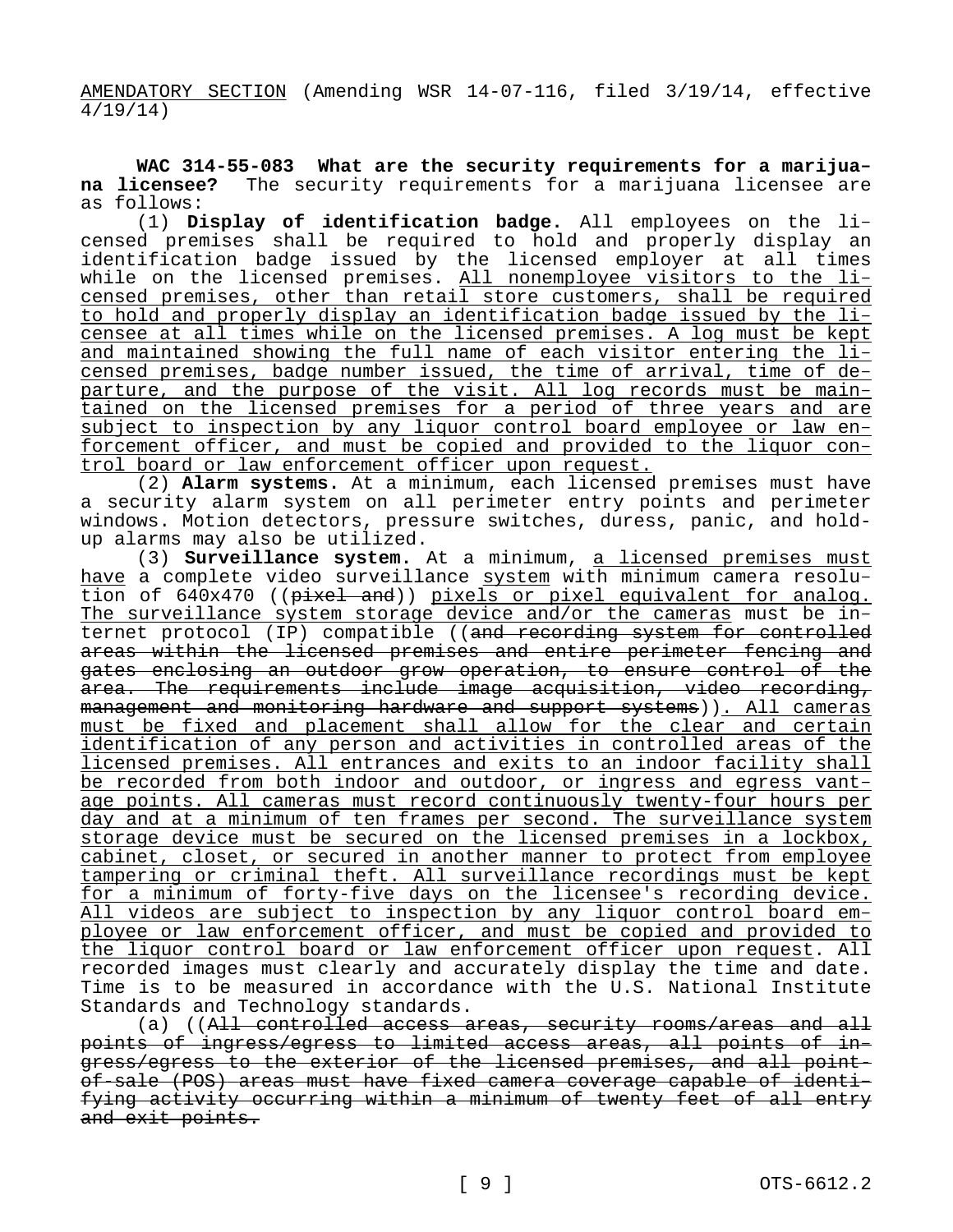(b) Camera placement shall allow for the clear and certain identification of any individual on the licensed premises.

(c) All entrances and exits to the facility shall be recorded from both indoor and outdoor vantage points, and capable of clearly identifying any activities occurring within the facility or within the grow rooms in low light conditions. The surveillance system storage device must be secured on-site in a lock box, cabinet, closet, or secured in another manner to protect from employee tampering or criminal theft.

(d) All perimeter fencing and gates enclosing an outdoor grow operation must have full video surveillance capable of clearly identifying any activities occurring within twenty feet of the exterior of the perimeter. Any gate or other entry point that is part of the enclosure for an outdoor growing operation must have fixed camera coverage capable of identifying activity occurring within a minimum of twenty feet of the exterior, twenty-four hours a day. A motion detection lighting system may be employed to illuminate the gate area in low light conditions.

(e) Areas where marijuana is grown, cured or manufactured including destroying waste, shall have a camera placement in the room facing the primary entry door, and in adequate fixed positions, at a height which will provide a clear, unobstructed view of the regular activity without a sight blockage from lighting hoods, fixtures, or other equipment, allowing for the clear and certain identification of persons and activities at all times.

 $(f+)$ ) Controlled areas include:

(i) Any area within an indoor, greenhouse or outdoor room or area where marijuana is grown, or marijuana or marijuana waste is being moved within, processed, stored, or destroyed. Rooms or areas where marijuana or marijuana waste is never present are not considered control areas and do not require camera coverage.

(ii) All point-of-sale (POS) areas.

(iii) Twenty feet of the exterior of the perimeter of all required fencing and gates enclosing an outdoor grow operation. Any gate or other entry point that is part of the required enclosure for an outdoor growing operation must be lighted in low-light conditions. A motion detection lighting system may be employed to light the gate area in low-light conditions.

(iv) Any room or area storing a surveillance system storage device.

(b) All marijuana, marijuana concentrates, or marijuana-infused products that are intended to be removed or transported ((from marijuana producer to marijuana processor and/or marijuana processor to marijuana retailer)) between two licensed premises shall be staged in an area known as the "quarantine" location for a minimum of twentyfour hours. Transport manifest with product information and weights must be affixed to the product. At no time during the quarantine period can the product be handled or moved under any circumstances and is subject to auditing by the liquor control board or designees.

 $((\langle q \rangle$  All camera recordings must be continuously recorded twentyfour hours a day. All surveillance recordings must be kept for a minimum of forty-five days on the licensee's recording device. All videos are subject to inspection by any liquor control board employee or law enforcement officer, and must be copied and provided to the board or law enforcement officer upon request.))

(4) **Traceability:** To prevent diversion and to promote public safety, marijuana licensees must track marijuana from seed to sale.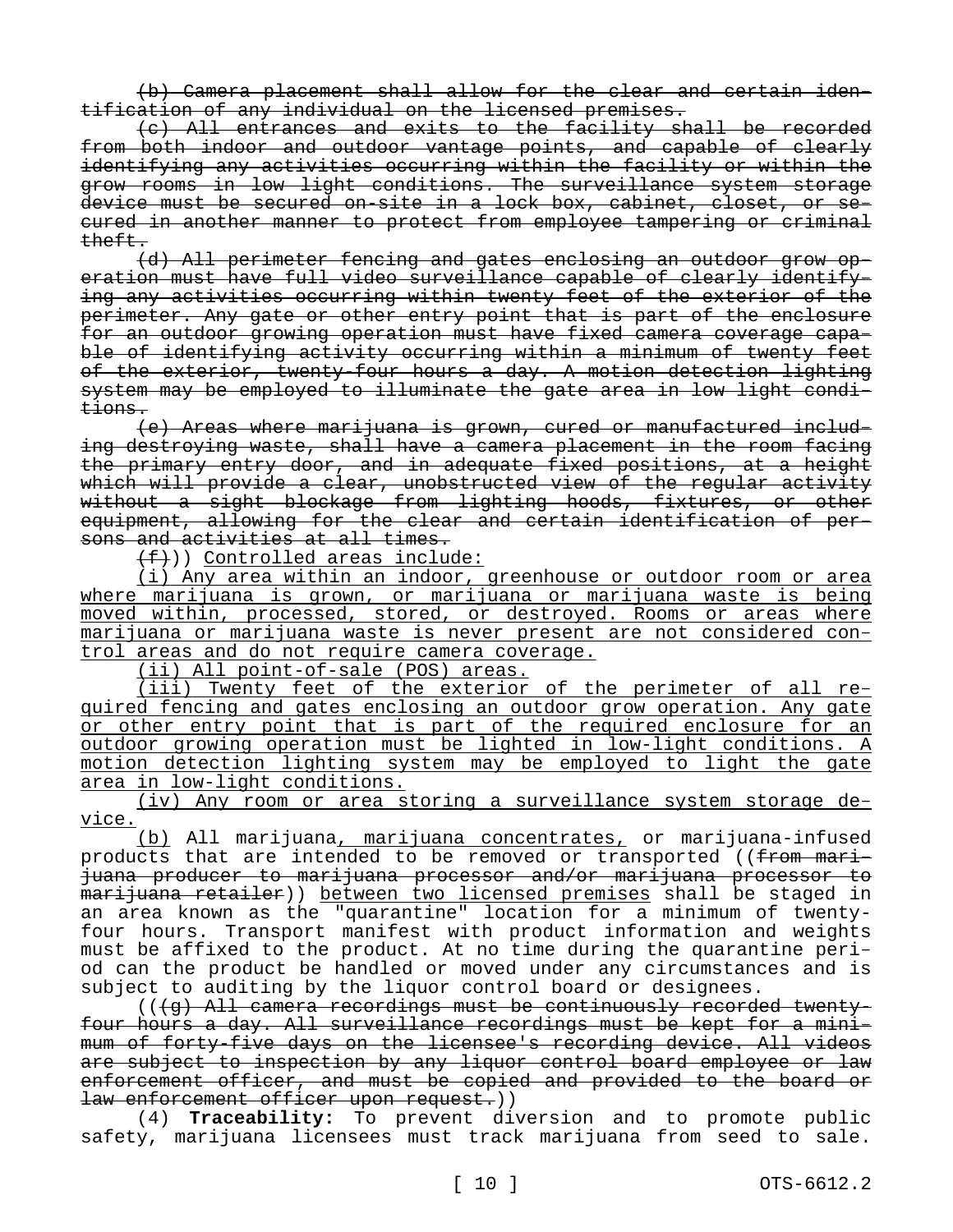Licensees must provide the required information on a system specified by the board. All costs related to the reporting requirements are borne by the licensee. Marijuana seedlings, clones, plants, lots of usable marijuana or trim, leaves, and other plant matter, batches of extracts, marijuana-infused products, samples, and marijuana waste must be traceable from production through processing, and finally into the retail environment including being able to identify which lot was used as base material to create each batch of extracts or infused products. The following information is required and must be kept completely up-to-date in a system specified by the board:

(a) Key notification of "events," such as when a plant enters the system (moved from the seedling or clone area to the vegetation production area at a young age);

(b) When plants are to be partially or fully harvested or destroyed;

(c) When a lot or batch of marijuana, marijuana extract, marijuana concentrates, marijuana-infused product, or marijuana waste is to be destroyed;

(d) When usable marijuana, marijuana concentrates, or marijuanainfused products are transported;

(e) Any theft of usable marijuana, marijuana seedlings, clones, plants, trim or other plant material, extract, infused product, seed, plant tissue or other item containing marijuana;

(f) There is a seventy-two hour mandatory waiting period after the notification described in this subsection is given before any plant may be destroyed, a lot or batch of marijuana, marijuana extract, marijuana-infused product, or marijuana waste may be destroyed;

(g) There is a twenty-four hour mandatory waiting period after the notification described in this subsection to allow for inspection before ((a lot)) marijuana plants, seeds, plant tissue cultures, or lots of marijuana  $((\frac{1}{18}))$  are transported from a producer to a processor;

(h) There is a twenty-four hour mandatory waiting period after the notification described in this subsection to allow for inspection before usable marijuana, marijuana concentrates, or marijuana-infused products are transported from a processor to another processor or to a retailer;

(i) Prior to reaching eight inches in height or width, each marijuana plant must be tagged and tracked individually, which typically should happened when a plant is moved from the seed germination or clone area to the vegetation production area;

(j) A complete inventory of all marijuana, seeds, plant tissue, seedlings, clones, all plants, lots of usable marijuana or trim, leaves, and other plant matter, batches of extract, marijuana concentrates, marijuana-infused products, and marijuana waste;

(k) All point of sale records;

(l) Marijuana excise tax records;

(m) All samples sent to an independent testing lab, any sample of unused portion of a sample returned to a licensee, and the quality assurance test results;

(n) All free samples provided to another licensee for purposes of negotiating a sale;

(o) All samples used for testing for quality by the producer or processor;

(p) Samples containing usable marijuana provided to retailers;

(q) Samples provided to the board or their designee for quality assurance compliance checks; and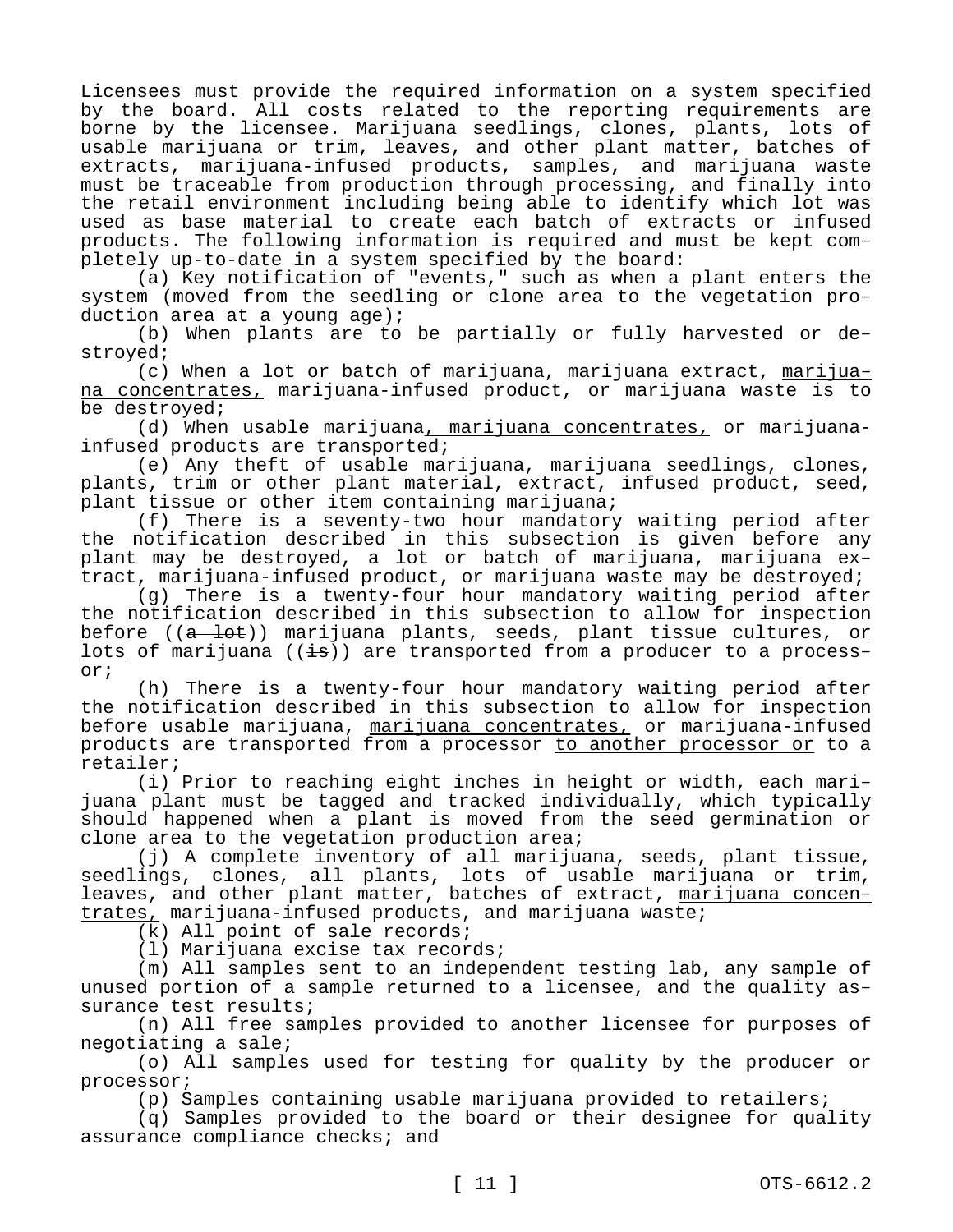(r) Other information specified by the board.

(5) **Start-up inventory for marijuana producers.** Within fifteen days of starting production operations a producer must have all nonflowering marijuana plants physically on the licensed premises. The producer must, within twenty-four hours, record each marijuana plant that enters the facility in the traceability system during this fifteen day time frame. No flowering marijuana plants may be brought into the facility during this fifteen day time frame. After this fifteen day time frame expires, a producer may only start plants from seed or create clones from a marijuana plant located physically on their licensed premises, or purchase marijuana seeds, clones, or plants from another licensed producer.

(6) **Samples.** Free samples of usable marijuana may be provided by producers or processors, or used for product quality testing, as set forth in this section.

(a) Samples are limited to two grams and a producer may not provide any one licensed processor more than four grams of usable marijuana per month free of charge for the purpose of negotiating a sale. The producer must record the amount of each sample and the processor receiving the sample in the traceability system. The outgoing sample must be recorded on a transport manifest.

(b) Samples are limited to two grams and a processor may not provide any one licensed retailer more than four grams of usable marijuana per month free of charge for the purpose of negotiating a sale. The processor must record the amount of each sample and the retailer receiving the sample in the traceability system. The outgoing sample must be recorded on a transport manifest.

(c) Samples are limited to two units and a processor may not provide any one licensed retailer more than six ounces of marijuana infused in solid form per month free of charge for the purpose of negotiating a sale. The processor must record the amount of each sample and the retailer receiving the sample in the traceability system. The outgoing sample must be recorded on a transport manifest.

(d) Samples are limited to two units and a processor may not provide any one licensed retailer more than twenty-four ounces of marijuana-infused liquid per month free of charge for the purpose of negotiating a sale. The processor must record the amount of each sample and the retailer receiving the sample in the traceability system. The outgoing sample must be recorded on a transport manifest.

(e) Samples are limited to one-half gram and a processor may not provide any one licensed retailer more than one gram of marijuana-infused extract meant for inhalation per month free of charge for the purpose of negotiating a sale. The processor must record the amount of each sample and the retailer receiving the sample in the traceability system. The outgoing sample must be recorded on a transport manifest.

(f) Producers may sample one gram of usable marijuana per strain, per month for quality sampling. Sampling for quality may not take place at a licensed premises. Only the producer or employees of the licensee may sample the usable marijuana for quality. The producer must record the amount of each sample and the employee(s) conducting the sampling in the traceability system.

(g) Processors may sample one unit, per batch of a new edible marijuana-infused product to be offered for sale on the market. Sampling for quality may not take place at a licensed premises. Only the processor or employees of the licensee may sample the edible marijuana-infused product. The processor must record the amount of each sam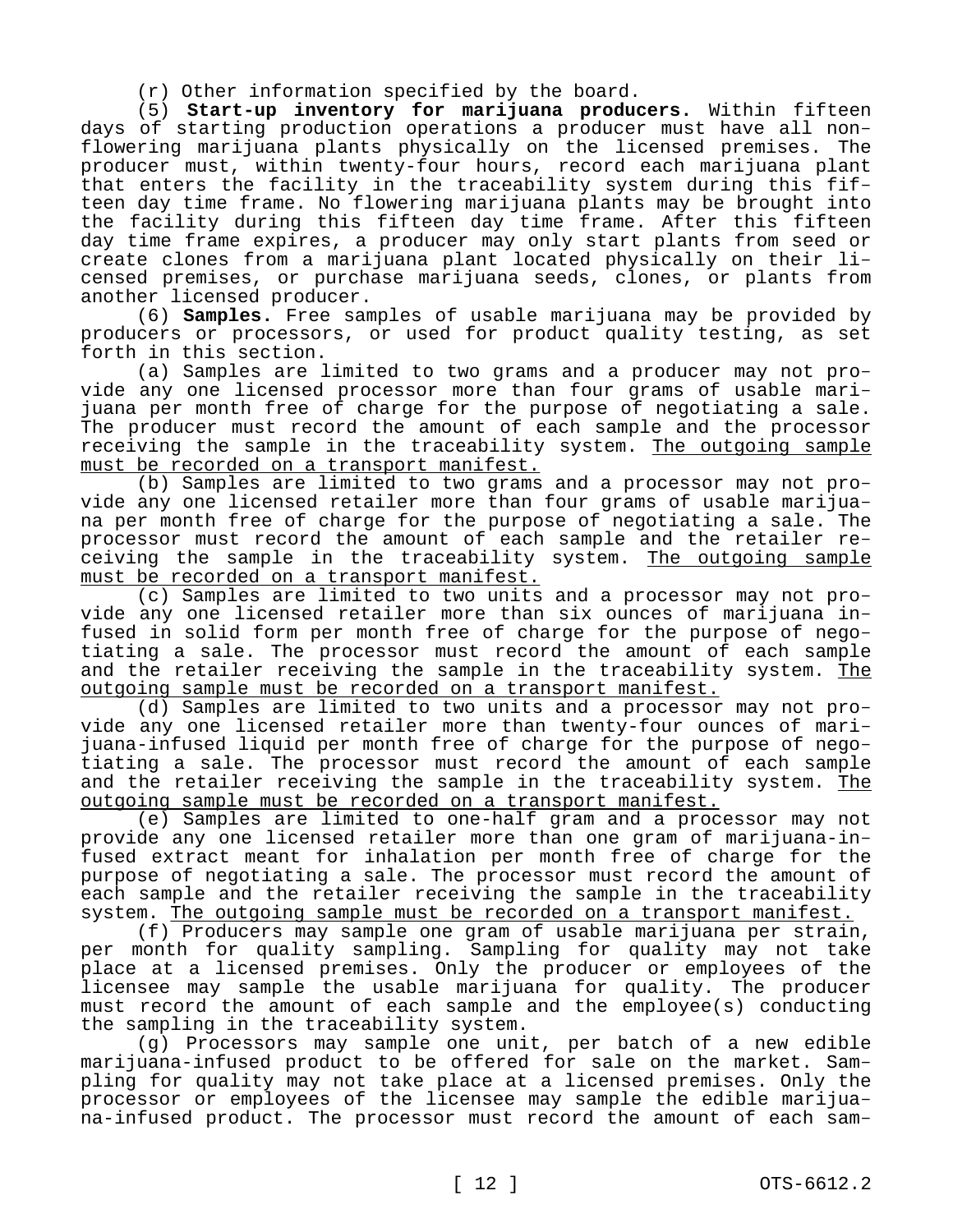ple and the employee(s) conducting the sampling in the traceability system.

(h) Processors may sample up to one quarter gram, per batch of a new marijuana-infused extract for inhalation to be offered for sale on the market. Sampling for quality may not take place at a licensed premises. Only the processor or employee(s) of the licensee may sample the marijuana-infused extract for inhalation. The processor must record the amount of each sample and the employee(s) conducting the sampling in the traceability system.

(i) The limits described in subsection  $((+3))$  (6) of this section do not apply to the usable marijuana in sample  $\overline{jar}$ s that may be provided to retailers described in WAC 314-55-105(8).

(j) Retailers may not provide free samples to customers.

AMENDATORY SECTION (Amending WSR 14-10-044, filed 4/30/14, effective 5/31/14)

**WAC 314-55-085 What are the transportation requirements for a marijuana licensee?** (1) **Notification of shipment.** Upon transporting any marijuana or marijuana product, a producer, processor, retailer, or certified third-party testing lab shall notify the board of the type and amount and/or weight of marijuana and/or marijuana products being transported, the name of transporter, information about the transporting vehicle, times of departure and expected delivery. This information must be reported in the traceability system described in WAC 314-55-083(4).

(2) **Receipt of shipment.** Upon receiving the shipment, the licensee or certified third-party lab receiving the product shall report the amount and/or weight of marijuana and/or marijuana products received in the traceability system.

(3) **Transportation manifest.** A complete printed transport manifest on a form provided by the board containing all information required by the board must be kept with the product at all times.

(4) **Records of transportation.** Records of all transportation must be kept for a minimum of three years at the licensee's location and are subject to inspection.

(5) **Transportation of product.** Marijuana or marijuana products that are being transported must meet the following requirements:

(a) Only the marijuana licensee, an employee of the licensee, or a certified testing lab may transport product;

(b) Marijuana or marijuana products must be in a sealed package or container approved by the board pursuant to WAC 314-55-105;

(c) Sealed packages or containers cannot be opened during transport;

(d) Marijuana or marijuana products must be in a locked, safe and secure storage compartment that is secured to the inside body/compartment of the vehicle transporting the marijuana or marijuana products;

(e) Any vehicle transporting marijuana or marijuana products must travel directly from the shipping licensee to the receiving licensee and must not make any unnecessary stops in between except to other facilities receiving product;

(f) Live plants may be transported in a fully enclosed, windowless locked trailer, or in a secured area within the inside body/ compartment of a van or box truck. A secured area is defined as an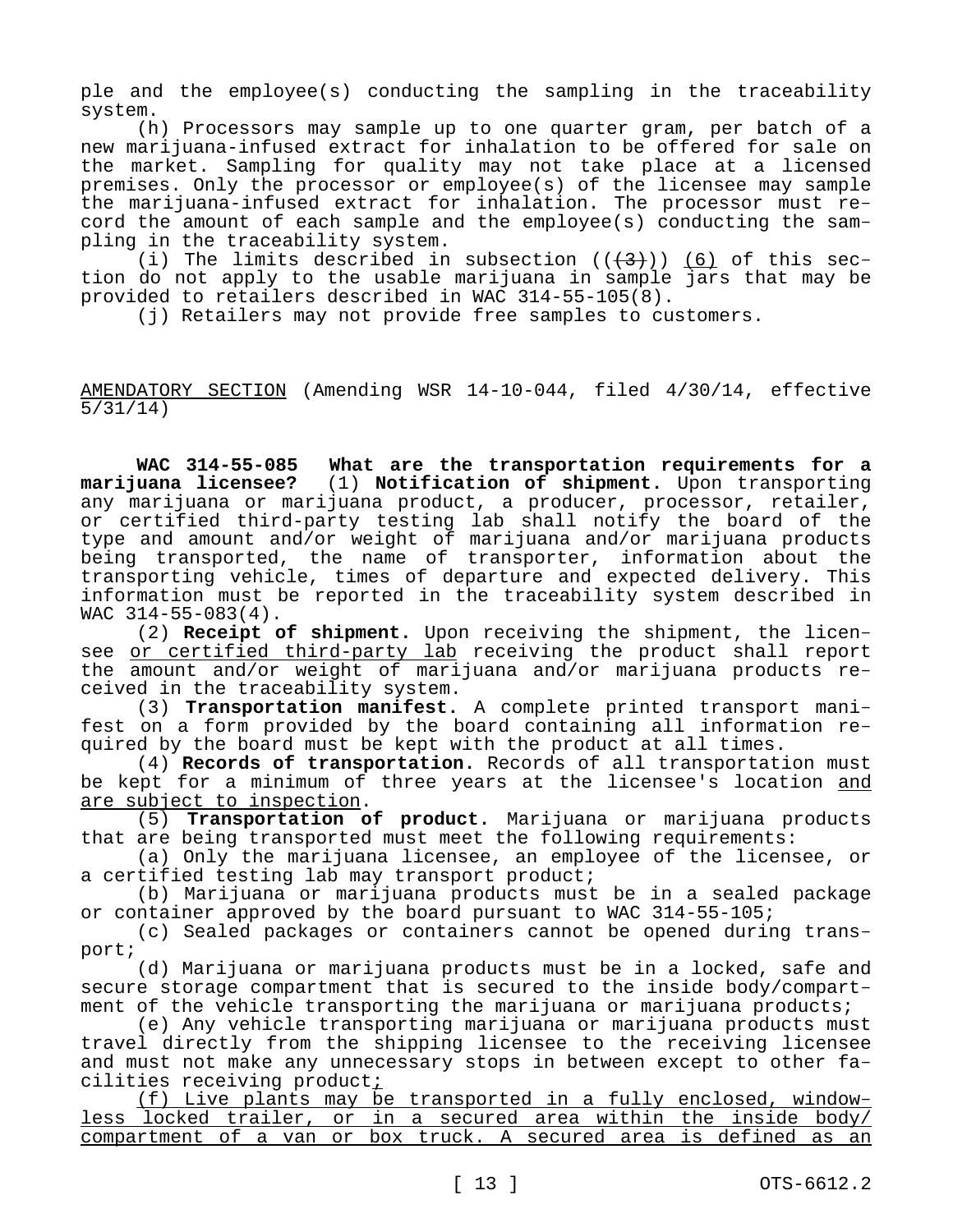area where solid or locking metal petitions, cages, or high strength shatterproof acrylic can be used to create a secure compartment in the fully enclosed van or box truck. The secure compartment in the fully enclosed van or box truck must be free of windows. Live plants may not be transported in the bed of a pickup truck, a sports utility vehicle, or passenger car.

(6) For purposes of this chapter, any vehicle assigned for the purposes of transporting marijuana, usable marijuana, marijuana concentrates, or marijuana-infused products shall be considered an extension of the licensed premises and subject to inspection by enforcement officers of the liquor control board. Vehicles assigned for transportation may be stopped and inspected by a liquor enforcement officer at any licensed location, or while en route during transportation.

AMENDATORY SECTION (Amending WSR 13-21-104, filed 10/21/13, effective 11/21/13)

**WAC 314-55-086 What are the mandatory signs a marijuana licensee must post on a licensed premises?** (1) **Notices regarding persons under twenty-one years of age** must be conspicuously posted on the premises as follows:

| <b>Type of</b><br>licensee                                                     | Sign must contain<br>the following<br>language:                                      | <b>Required</b><br>location of sign                      |
|--------------------------------------------------------------------------------|--------------------------------------------------------------------------------------|----------------------------------------------------------|
| Marijuana<br>producer.<br>marijuana<br>processor, and<br>marijuana<br>retailer | "Persons under<br>twenty-one years<br>of age not<br>permitted on these<br>premises." | Conspicuous<br>location at each<br>entry to<br>premises. |

 The board will provide the required notices, or licensees may design their own notices as long as they are legible and contain the required language.

(2) **Signs provided by the board prohibiting opening a package of marijuana or marijuana-infused product in public or consumption of marijuana or marijuana-infused products in public,** must be posted as follows:

| <b>Type of premises</b> | <b>Required location of sign</b>                                   |
|-------------------------|--------------------------------------------------------------------|
| Marijuana retail        | Posted in plain view at the main<br>entrance to the establishment. |

(3) **The premises' current and valid master license with appropriate endorsements** must be conspicuously posted on the premises and available for inspection by liquor enforcement officers.

(4) Firearms prohibited signs provided by the board must be posted at the entrance of each producer, processor, and retailer licensed location.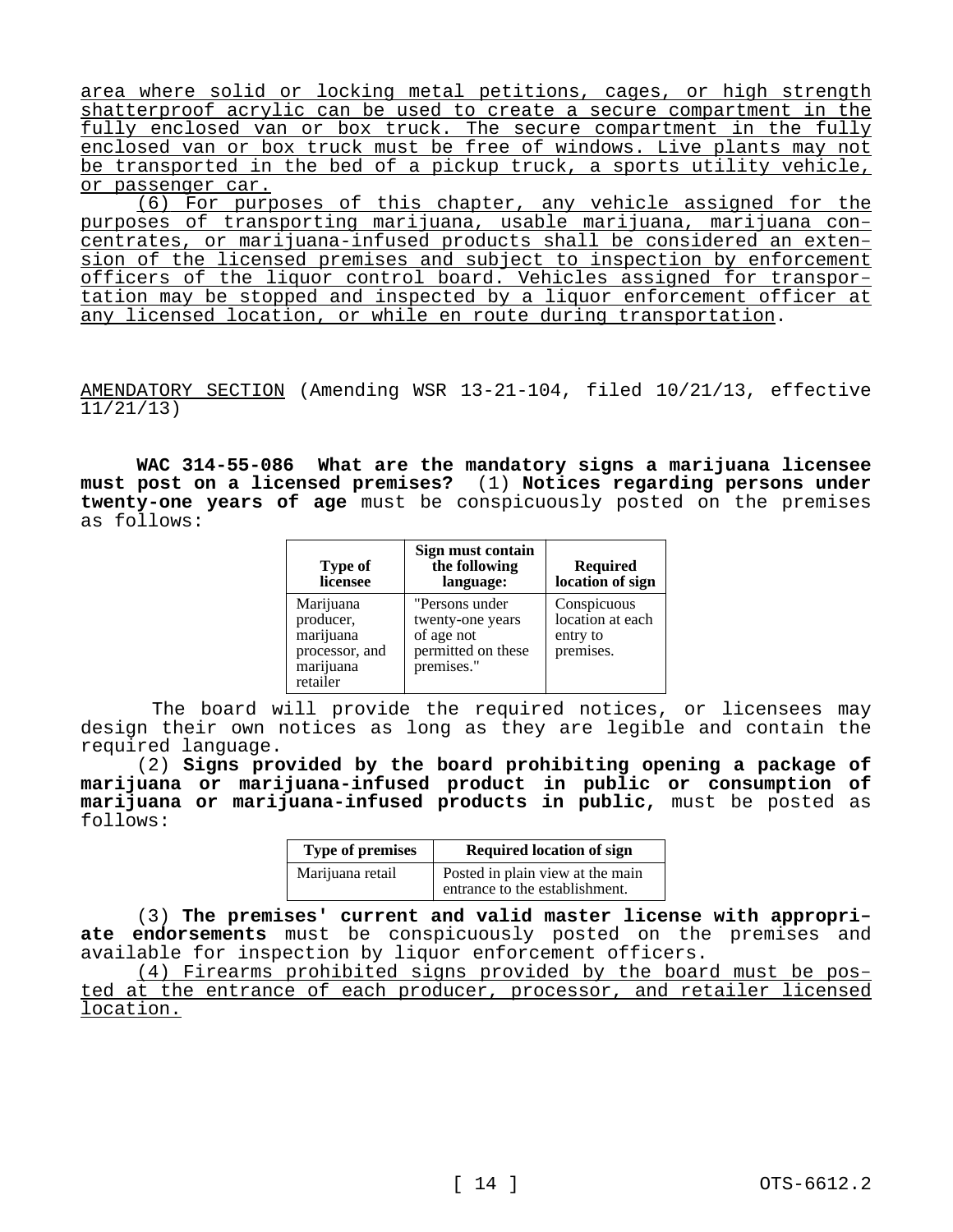AMENDATORY SECTION (Amending WSR 14-10-044, filed 4/30/14, effective 5/31/14)

**WAC 314-55-089 What are the tax and reporting requirements for marijuana licensees?** (1) Marijuana licensees must submit monthly report(s) and payments to the board. The required monthly reports must be:

(a) On a form or electronic system designated by the board;

(b) Filed every month, including months with no activity or payment due;

(c) Submitted, with payment due, to the board on or before the twentieth day of each month, for the previous month. (For example, a report listing transactions for the month of January is due by February 20th.) When the twentieth day of the month falls on a Saturday, Sunday, or a legal holiday, the filing must be postmarked by the U.S. Postal Service no later than the next postal business day;

(d) Filed separately for each marijuana license held; and

(e) All records must be maintained and available for review for a three-year period on licensed premises (see WAC 314-55-087).

(2) **Marijuana producer licensees:** On a monthly basis, marijuana producers must maintain records and report purchases from other licensed marijuana producers, current production and inventory on hand, sales by product type, and lost and destroyed product in a manner prescribed by the board.

A marijuana producer licensee must pay to the board a marijuana excise tax of twenty-five percent of the selling price on each wholesale sale to a licensed marijuana processor or producer.

(3) **Marijuana processor licensees:** On a monthly basis, marijuana processors must maintain records and report purchases from licensed marijuana producers, other marijuana processors, production of marijuana-infused products, sales by product type to marijuana retailers, and lost and/or destroyed product in a manner prescribed by the board.

A marijuana processor licensee must pay to the board a marijuana excise tax of twenty-five percent of the selling price on each wholesale sale of usable marijuana, marijuana concentrates, and marijuanainfused product to a licensed marijuana retailer.

(4) **Marijuana retailer's licensees:** On a monthly basis, marijuana retailers must maintain records and report purchases from licensed marijuana processors, sales by product type to consumers, and lost and/or destroyed product in a manner prescribed by the board.

A marijuana retailer licensee must pay to the board a marijuana excise tax of twenty-five percent of the selling price on each retail sale of usable marijuana  $((\Theta \cdot \mathbf{r}))$ , marijuana concentrates, and marijuana-infused products.

AMENDATORY SECTION (Amending WSR 13-21-104, filed 10/21/13, effective 11/21/13)

**WAC 314-55-095 Marijuana servings and transaction limitations.**  Marijuana dosage and transaction limitations are as follows:

(1) **Single serving.** A single serving of a marijuana-infused product ((amounts to)) must not exceed ten milligrams active tetrahydrocannabinol (THC), or Delta 9.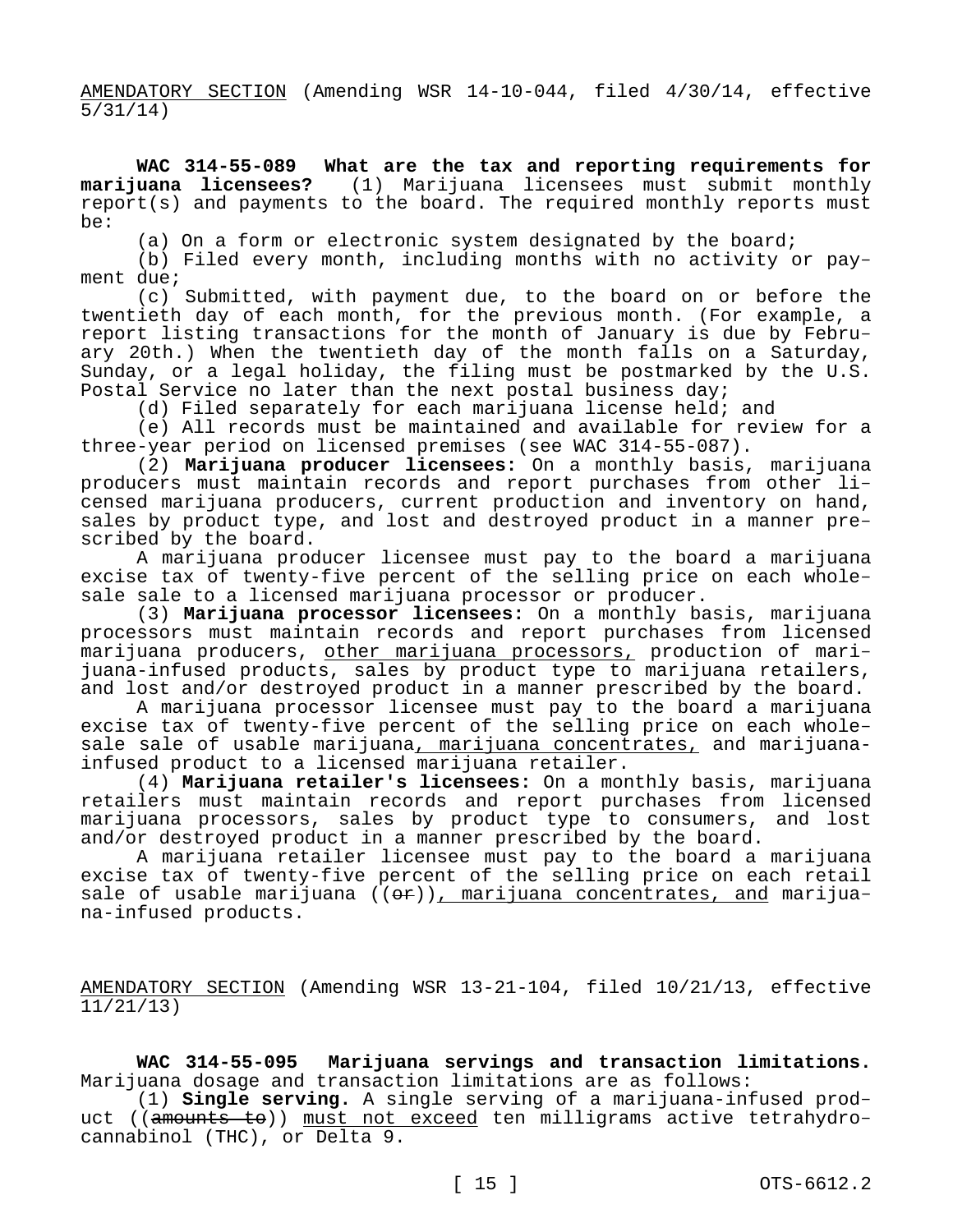(2) **Maximum number of servings.** The maximum number of servings in any one single unit of marijuana-infused product meant to be eaten or swallowed is ten servings or one hundred milligrams of active THC, or Delta 9, whichever is less. A single unit of  $($  (marijuana-infused extract for inhalation)) marijuana concentrate cannot exceed one gram.

(3) **Transaction limitation.** A single transaction is limited to one ounce of usable marijuana, sixteen ounces of marijuana-infused product in solid form, seven grams of ((marijuana-infused extract for inhalation)) marijuana concentrate, and seventy-two ounces of marijuana-infused product in liquid form for persons twenty-one years of age and older.

AMENDATORY SECTION (Amending WSR 13-21-104, filed 10/21/13, effective  $11/21/13$ 

**WAC 314-55-097 Marijuana waste disposal—Liquids and solids.**  (1) Solid and liquid wastes generated during marijuana production and processing must be stored, managed, and disposed of in accordance with applicable state and local laws and regulations.

(2) Wastewater generated during marijuana production and processing must be disposed of in compliance with applicable state and local laws and regulations.

(3) Wastes from the production and processing of marijuana plants must be evaluated against the state's dangerous waste regulations (chapter 173-303 WAC) to determine if those wastes designate as dangerous waste. It is the responsibility of each waste generator to properly evaluate their waste to determine if it designates as a dangerous waste. If a generator's waste does designate as a dangerous waste, then that waste(s) is subject to the applicable management standards found in chapter 173-303 WAC.

(a) Wastes that must be evaluated against the dangerous waste regulations include, but are not limited to, the following:

(i) Waste from marijuana flowers, trim and solid plant material used to create an extract (per WAC ((315-55-104)) 314-55-104).

(ii) Waste solvents used in the marijuana process (per WAC  $((315-55-104))$   $314-55-104)$ .

(iii) Discarded plant waste, spent solvents and laboratory wastes from any marijuana processing or quality assurance testing.

(iv) Marijuana extract that fails to meet quality testing.

(b) Marijuana wastes that do not designate as dangerous shall be managed in accordance with subsection (4) of this section.

(c) A marijuana plant, usable marijuana, trim and other plant material in itself is not considered dangerous waste as defined under chapter 173-303 WAC unless it has been treated or contaminated with a solvent.

(4) Marijuana waste that does not designate as dangerous waste (per subsection (3) of this section) must be rendered unusable following the methods in subsection (5) of this section prior to leaving a licensed producer, processor, ((retail facility,)) or laboratory. Disposal of the marijuana waste rendered unusable must follow the methods under subsection (6) of this section.

(a) Wastes that must be rendered unusable prior to disposal include, but are not limited to, the following: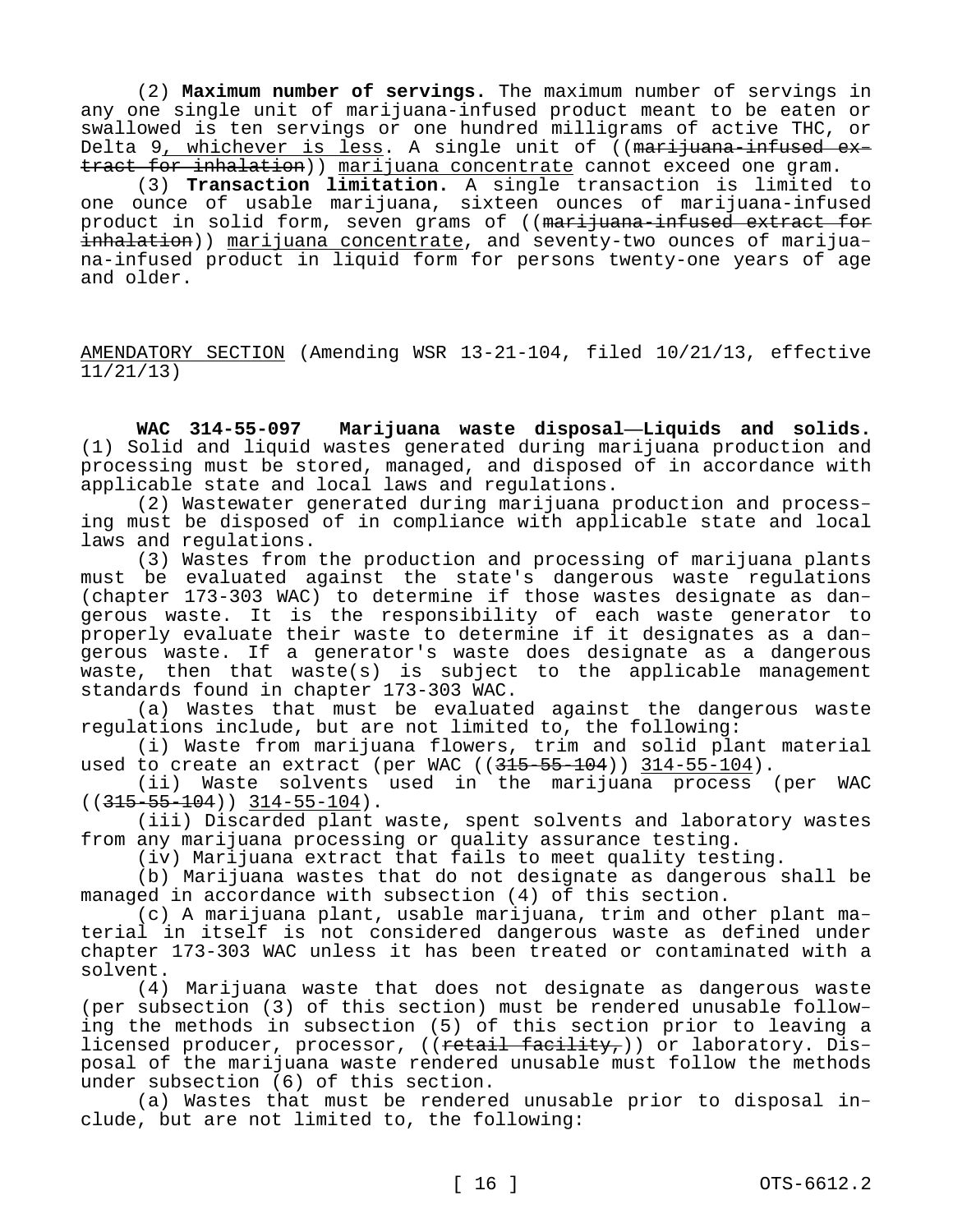(i) Waste evaluated per subsection (3) of this section and determined to not designate as "Dangerous Waste."

(ii) Marijuana plant waste, including roots, stalks, leaves, and stems that have not been processed with solvent.

(iii) Solid marijuana sample plant waste possessed by third-party laboratories accredited by the board to test for quality assurance that must be disposed of.

(iv) Other wastes as determined by the LCB.

(b) A producer or processor must provide the board a minimum of seventy-two hours notice in the traceability system described in WAC 314-55-083(4) prior to rendering the product unusable and disposing of it.

(5) The allowable method to render marijuana plant waste unusable is by grinding and incorporating the marijuana plant waste with other ground materials so the resulting mixture is at least fifty percent nonmarijuana waste by volume. Other methods to render marijuana waste unusable must be approved by LCB before implementation.

Material used to grind with the marijuana falls into two categories: Compostable waste and noncompostable waste.

(a) Compostable mixed waste: Marijuana waste to be disposed as compost feedstock or in another organic waste method (for example, anaerobic digester) may be mixed with the following types of waste materials:

(i) Food waste;

(ii) Yard waste;

(iii) Vegetable based grease or oils; or

(iv) Other wastes as approved by the LCB.

(b) Noncompostable mixed waste: Marijuana waste to be disposed in a landfill or another disposal method (for example, incinerator) may be mixed with the following types of waste materials:

(i) Paper waste;

(ii) Cardboard waste;

(iii) Plastic waste;

(iv) Soil; or

(v) Other wastes as approved by the LCB.

(6) Marijuana wastes rendered unusable following the method described in subsection (4) of this section can be disposed.

(a) Disposal of the marijuana waste rendered unusable may be delivered to a permitted solid waste facility for final disposition. Examples of acceptable permitted solid waste facilities include:

(i) Compostable mixed waste: Compost, anaerobic digester, or other facility with approval of the jurisdictional health department.

(ii) Noncompostable mixed waste: Landfill, incinerator, or other facility with approval of the jurisdictional health department.

(b) Disposal of the marijuana waste rendered unusable may be managed on-site by the generator in accordance with the standards of chapter 173-350 WAC.

(c) A record of the final destination of marijuana waste rendered unusable.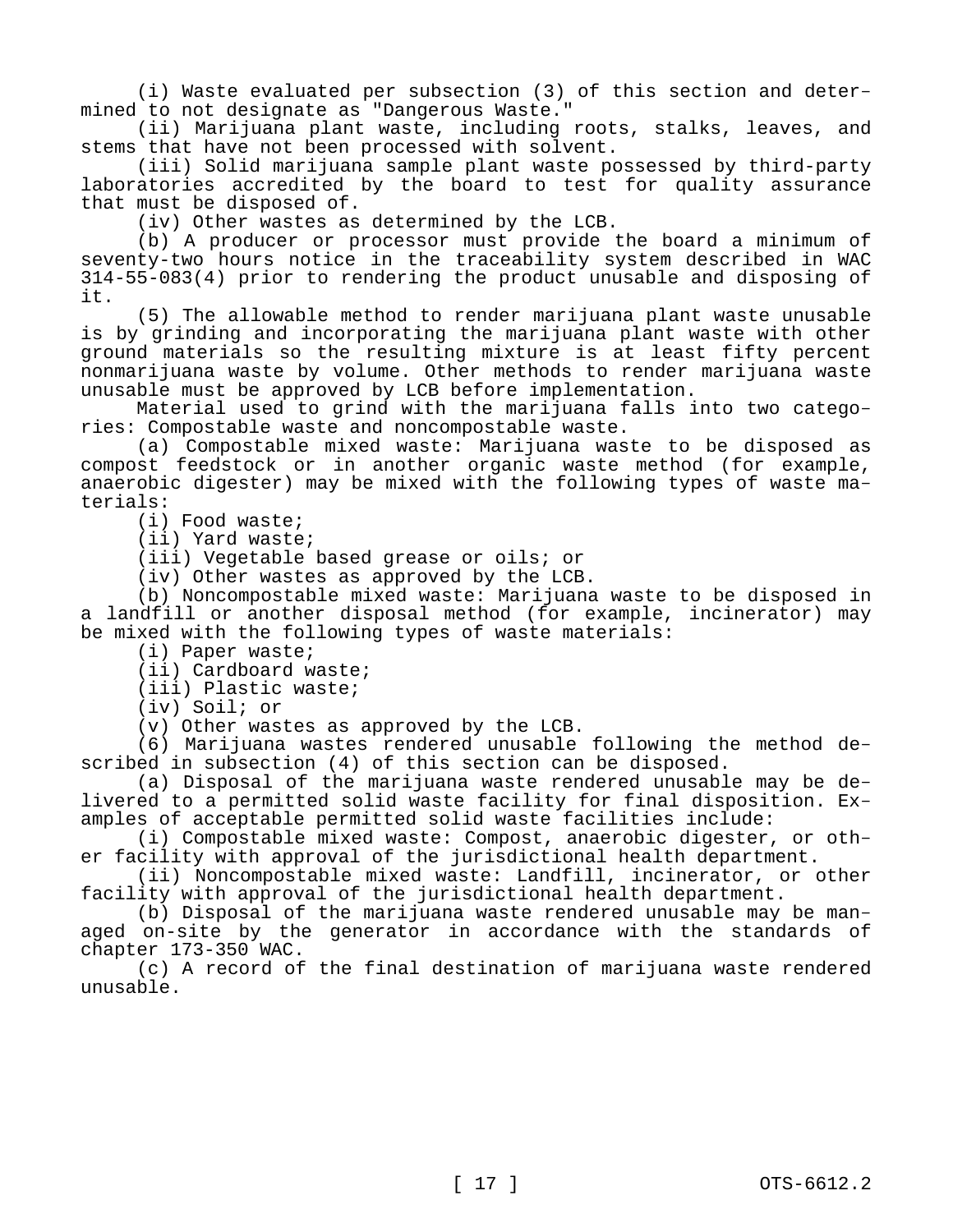AMENDATORY SECTION (Amending WSR 14-07-116, filed 3/19/14, effective 4/19/14)

**WAC 314-55-102 Quality assurance testing.** (1) A third-party testing lab must be certified by the board or their vendor as meeting the board's accreditation and other requirements prior to conducting required quality assurance tests. Certified labs will receive a certification letter from the board and must conspicuously display this letter in the lab in plain sight of the customers. The board can summarily suspend a lab's certification if a lab is found out of compliance with the requirements of WAC 314-55-102.

(2) A person with financial interest in a certified third-party testing lab may not have direct or indirect financial interest in a licensed marijuana producer or processor for whom they are conducting required quality assurance tests. A person with direct or indirect financial interest in a certified third-party testing lab must disclose to the board by affidavit any direct or indirect financial interest in a licensed marijuana producer or processor.

(3) As a condition of certification, each lab must employ a scientific director responsible to ensure the achievement and maintenance of quality standards of practice. The scientific director shall meet the following minimum qualifications:

(a) Has earned, from a college or university accredited by a national or regional certifying authority a doctorate in the chemical or biological sciences and a minimum of two years' post-degree laboratory experience; or

(b) Has earned a master's degree in the chemical or biological sciences and has a minimum of four years' of post-degree laboratory experience; or

(c) Has earned a bachelor's degree in the chemical or biological sciences and has a minimum of six years of post-education laboratory experience.

(4) As a condition of certification, labs must follow the most current version of the Cannabis Inflorescence and Leaf monograph published by the *American Herbal Pharmacopoeia* or notify the board what alternative scientifically valid testing methodology the lab is following for each quality assurance test. The board may require thirdparty validation of any monograph or analytical method followed by the lab to ensure the methodology produces scientifically accurate results prior to them using those standards when conducting required quality assurance tests.

(5) As a condition of certification, the board may require thirdparty validation and ongoing monitoring of a lab's basic proficiency to correctly execute the analytical methodologies employed by the lab. The board may contract with a vendor to conduct the validation and ongoing monitoring described in this subsection. The lab shall pay all vendor fees for validation and ongoing monitoring directly to the vendor.

(6) The lab must allow the board or their vendor to conduct physical visits and inspect related laboratory equipment, testing and other related records during normal business hours without advance notice.

(7) Labs must adopt and follow minimum good lab practices (GLPs), and maintain internal standard operating procedures (SOPs), and a quality control/quality assurance (QC/QA) program as specified by the board. The board or authorized third-party organization can conduct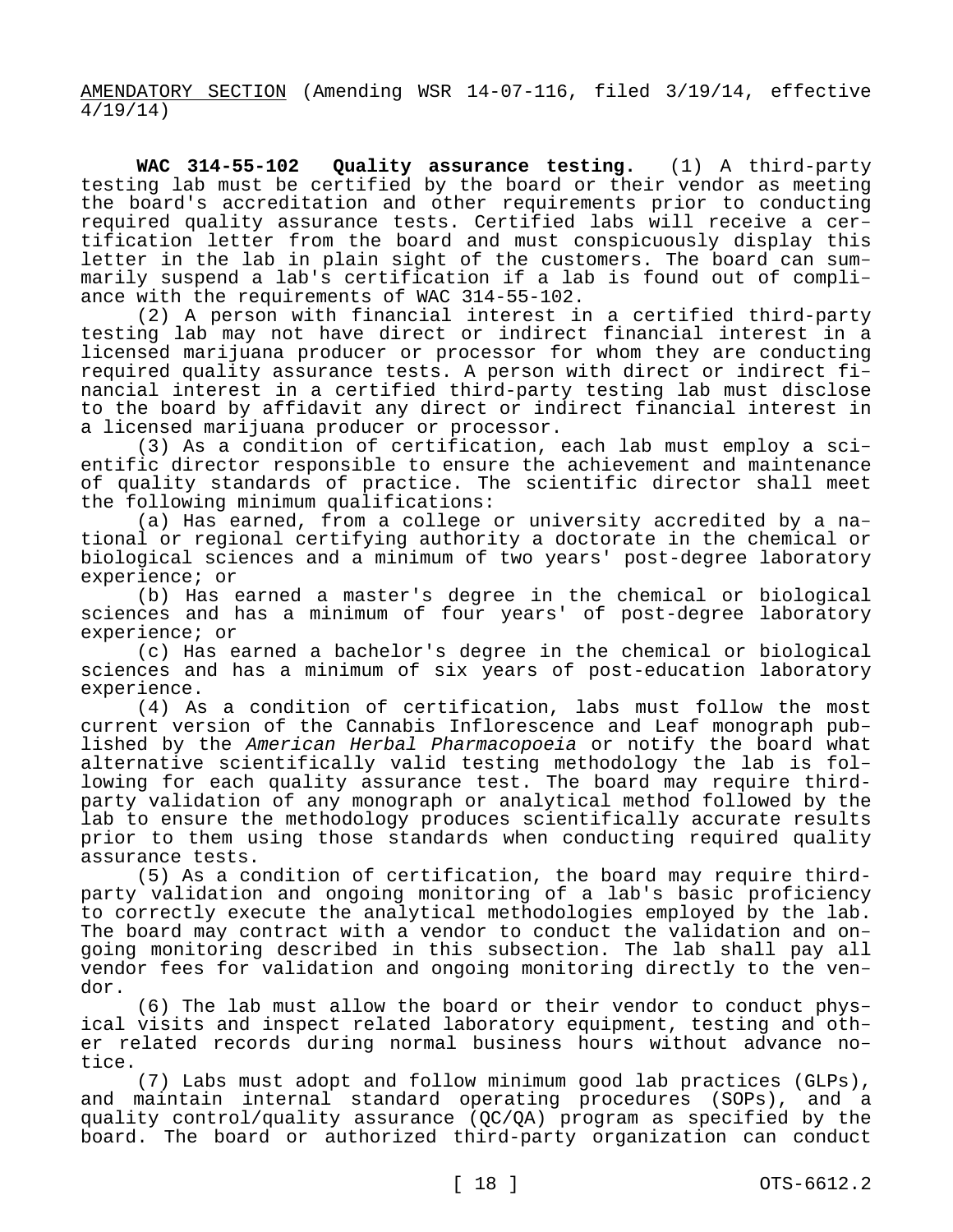audits of a lab's GLPs, SOPs, QC/QA, and inspect all other related records.

(8) The general body of required quality assurance tests for marijuana flowers and infused products may include moisture content, potency analysis, foreign matter inspection, microbiological screening, pesticide and other chemical residue and metals screening, and residual solvents levels.

(9) Table of required quality assurance tests defined in the most current version of the *Cannabis Inflorescence and Leaf* monograph published by the American Herbal Pharmacopoeia.

| <b>Product</b>                                                                                                                                                                                                                | <b>Test(s) Required</b>                                                                                                                                         | <b>Sample Size Needed to</b><br><b>Complete all Tests</b> |
|-------------------------------------------------------------------------------------------------------------------------------------------------------------------------------------------------------------------------------|-----------------------------------------------------------------------------------------------------------------------------------------------------------------|-----------------------------------------------------------|
| Lots of marijuana flowers                                                                                                                                                                                                     | 1. Moisture content<br>2. Potency analysis<br>3. Foreign matter inspection<br>4. Microbiological screening                                                      | Up to 7 grams                                             |
| Lots of marijuana trim and other material to<br>be used to create marijuana ready to roll mix                                                                                                                                 | 1. Moisture content<br>2. Foreign matter inspection<br>3. Microbiological screening                                                                             | Up to 7 grams                                             |
| Marijuana ready to roll mix                                                                                                                                                                                                   | Potency analysis                                                                                                                                                | Up to $7$ grams                                           |
| Concentrate or infused extract (solvent based)<br>$\sqrt{\frac{1}{100}}$ (for inhalation)) made using n-butane,<br>isobutane, propane, heptane, or other solvents<br>or gases approved by the board of at least<br>99% purity | 1. Potency analysis<br>2. Residual solvent test<br>3. Microbiological screening (only if using<br>flowers and other plant material that failed<br>initial test) | Up to 2 grams                                             |
| Concentrate or infused extract ((for<br>$\overline{\mathbf{inhalation}}$ ) made with a $CO2$ extractor like<br>hash oil                                                                                                       | 1. Potency analysis<br>2. Microbiological screening (only if using<br>flowers and other plant material that failed<br>initial test)                             | Up to 2 grams                                             |
| Concentrate or infused extract ((for<br>inhalation)) made with ethanol or other<br>approved food grade solvent                                                                                                                | 1. Potency analysis<br>2. Microbiological screening (only if using<br>flowers and other plant material that failed<br>initial test)<br>3. Residual solvent test | Up to 2 grams                                             |
| Concentrate or infused extract (nonsolvent)<br>$($ (meant for inhalation)) infused with kief,<br>hashish, or bubble hash                                                                                                      | 1. Potency analysis<br>2. Microbiological screening                                                                                                             | Up to 2 grams                                             |
| Infused edible                                                                                                                                                                                                                | 1. Potency analysis<br>2. Microbiological screening                                                                                                             | 1 unit                                                    |
| Infused liquid like a soda or tonic                                                                                                                                                                                           | 1. Potency analysis<br>2. Microbiological screening                                                                                                             | 1 unit                                                    |
| Infused topical                                                                                                                                                                                                               | 1. Potency analysis<br>2. Microbiological screening                                                                                                             | 1 unit                                                    |

(10) Independent testing labs may request additional sample material in excess of amounts listed in the table in subsection (9) of this section for the purposes of completing required quality assurance tests. Labs certified as meeting the board's accreditation requirements may retrieve samples from a marijuana licensee's licensed premises and transport the samples directly to the lab and return any unused portion of the samples.

(11) Labs certified as meeting the board's accreditation requirements are not limited in the amount of usable marijuana and marijuana products they may have on their premises at any given time, but they must have records to prove all marijuana and marijuana-infused products only for the testing purposes described in WAC 314-55-102.

(12) At the discretion of the board, a producer or processor must provide an employee of the board or their designee samples in the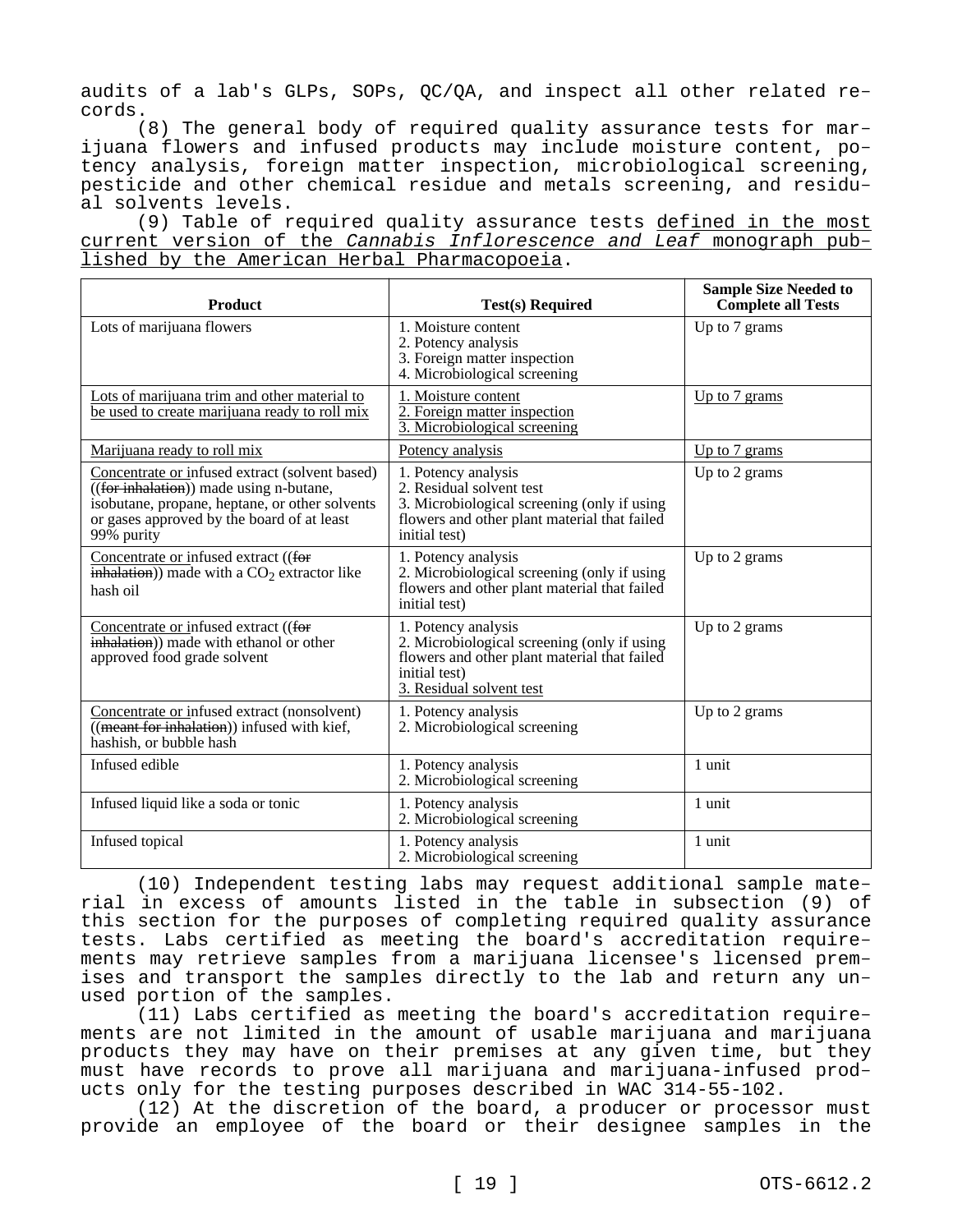amount listed in subsection (9) of this section or samples of the growing medium, soil amendments, fertilizers, crop production aids, pesticides, or water for random compliance checks. Samples may be screened for pesticides and chemical residues, unsafe levels of metals, and used for other quality assurance tests deemed necessary by the board. All costs of this testing will be borne by the producer or processor.

(13) No lot of usable flower or batch of marijuana-infused product may be sold or transported until the completion of all required quality assurance testing. Business entities with multiple locations licensed under the same UBI number may transfer marijuana products between the licensed locations under their UBI number prior to quality assurance testing.

(14) Any usable marijuana or marijuana-infused product that passed the required quality assurance tests may be labeled as "Class A." Only "Class A" usable marijuana or marijuana-infused product will be allowed to be sold.

(15) If a lot of marijuana flower( $(\theta)$ ) fails a quality assurance test, any marijuana plant trim, leaf and other usable material from the same plants automatically fails quality assurance testing also. Upon approval of the board, a lot that fails a quality assurance test and the associated trim, leaf and other usable material may be used to make a CO<sub>2</sub> or solvent based extract. After processing, the CO<sub>2</sub> or solvent based extract must still pass all required quality assurance tests in WAC 314-55-102.

(16) At the request of the producer or processor, the board may authorize a retest to validate a failed test result on a case-by-case basis. All costs of the retest will be borne by the producer or the processor.

(17) Labs must report all required quality assurance test results directly into LCB's seed to sale traceability system within twentyfour hours of completion. Labs must also record in the seed to sale traceability system an acknowledgment of the receipt of samples from producers or processors and verify if any unused portion of the sample was destroyed or returned to the licensee.

## NEW SECTION

**WAC 314-55-103 Good laboratory practice checklist.** A third-party testing lab must be certified by the Washington state liquor control board (WSLCB) or its vendor as meeting the board's accreditation and other requirements prior to conducting required quality assurance tests. The following checklist will be used by the board or its vendor to certify third-party testing labs:

| <b>ORGANIZATION</b>                                                                                                                                            | <b>Document</b><br>Reference |  | <b>Comments</b> |
|----------------------------------------------------------------------------------------------------------------------------------------------------------------|------------------------------|--|-----------------|
| The laboratory or the organization of which it is a part of shall<br>be an entity that can be held legally responsible.                                        |                              |  |                 |
| The laboratory conducting third-party testing shall have no<br>financial interest in a licensed producer or processor for which<br>testing is being conducted. |                              |  |                 |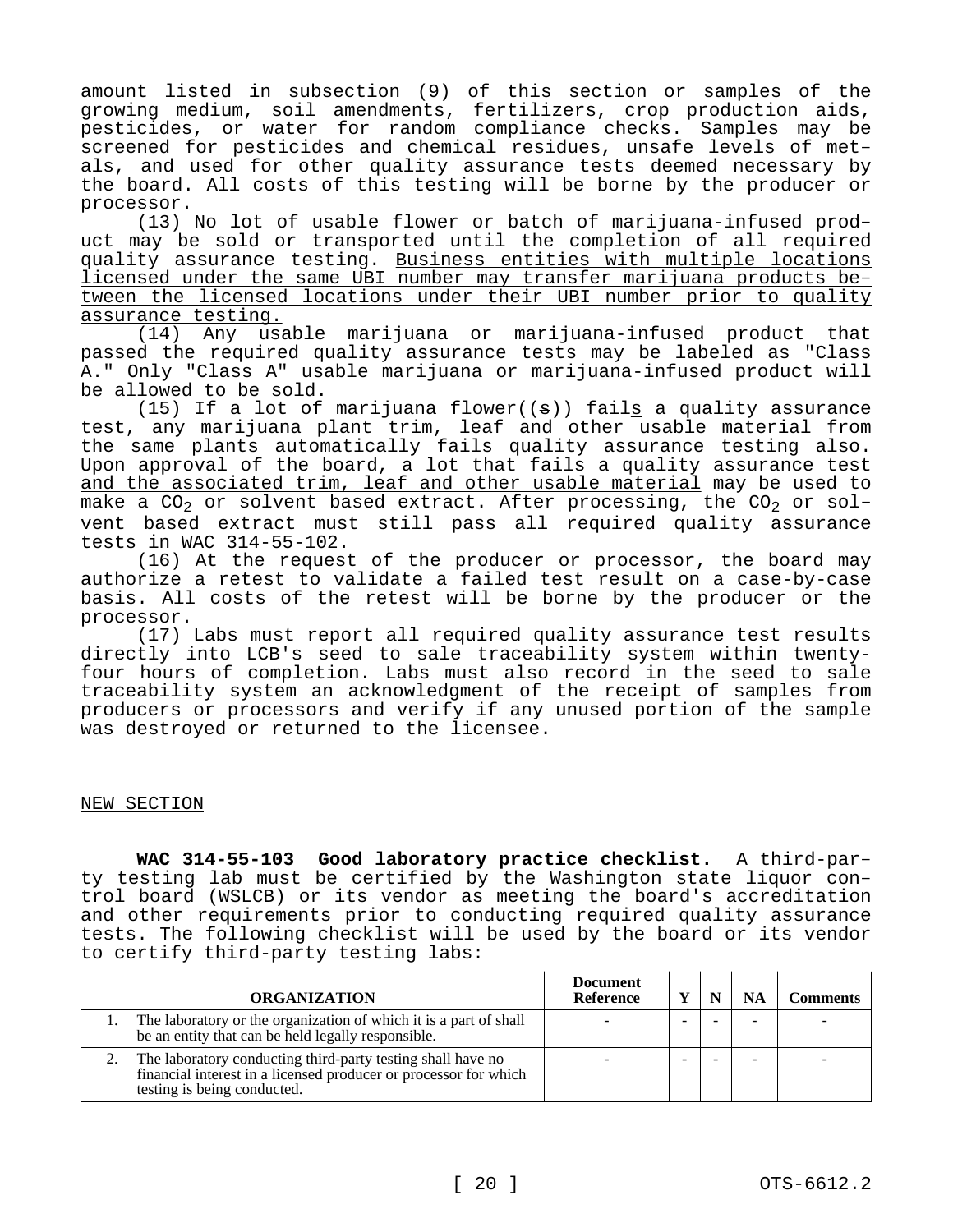|     | <b>ORGANIZATION</b>                                                                                                                                                                                                                                                                                                                                                                    | <b>Document</b><br>Reference        | Y              | $\mathbf N$ | <b>NA</b> | <b>Comments</b> |
|-----|----------------------------------------------------------------------------------------------------------------------------------------------------------------------------------------------------------------------------------------------------------------------------------------------------------------------------------------------------------------------------------------|-------------------------------------|----------------|-------------|-----------|-----------------|
|     | If the laboratory is part of an organization performing activities<br>other than testing and/or calibration, the responsibilities of key<br>personnel in the organization that have an involvement or<br>influence on the testing and/or calibration activities of the<br>laboratory shall be defined in order to identify potential<br>conflicts of interest.                         |                                     |                |             |           |                 |
| 3.  | The laboratory shall have policies and procedures to ensure the<br>protection of its client's confidential information and<br>proprietary rights, including procedures for protecting the<br>electronic storage and transmission of results.                                                                                                                                           |                                     |                |             |           |                 |
| 4.  | The laboratory is responsible for all costs of initial certification<br>and ongoing site assessments.                                                                                                                                                                                                                                                                                  |                                     |                |             |           |                 |
| 5.  | The laboratory must agree to site assessments every two years<br>to maintain certification.                                                                                                                                                                                                                                                                                            |                                     | L.             | L.          |           |                 |
| 6.  | The laboratory must allow WSLCB staff or their representative<br>to conduct physical visits and check I-502 related laboratory<br>activities at any time.                                                                                                                                                                                                                              |                                     |                |             |           |                 |
| 7.  | The laboratory must report all test results directly into<br>WSLCB's traceability system within twenty-four hours of<br>completion. Labs must also record in the traceability system an<br>acknowledgment of the receipt of samples from producers or<br>processors and verify if any unused portion of the sample was<br>destroyed or returned to the customer.                       |                                     |                |             |           |                 |
|     | <b>HUMAN RESOURCES</b>                                                                                                                                                                                                                                                                                                                                                                 | <b>Document</b><br><b>Reference</b> | Y              | N           | <b>NA</b> | <b>Comments</b> |
| 8.  | Job descriptions for owners and all employees: Key staff.                                                                                                                                                                                                                                                                                                                              |                                     | $\overline{a}$ | L           |           |                 |
| 9.  | Qualifications of owners and staff: CVs for staff on file.                                                                                                                                                                                                                                                                                                                             |                                     |                |             |           |                 |
| a.  | Have technical management which has overall responsibility<br>for the technical operations and the provision of the resources<br>needed to ensure the required quality of laboratory operations.                                                                                                                                                                                       |                                     |                |             |           |                 |
| b.  | Documentation that the scientific director meets the<br>requirements of WSLCB rules.                                                                                                                                                                                                                                                                                                   |                                     |                |             |           |                 |
| c.  | Chain of command, personnel organization/flow chart, dated<br>and signed by the laboratory director.                                                                                                                                                                                                                                                                                   |                                     |                |             |           |                 |
| d.  | Written documentation of delegation of responsibilities<br>(assigned under chapter $314-55$ WAC as related to quality<br>assurance testing) to qualified personnel, signed and dated by<br>the laboratory director.                                                                                                                                                                    |                                     |                |             |           |                 |
| e.  | Documentation of employee competency: Prior to<br>independently analyzing samples, testing personnel must<br>demonstrate acceptable performance on precision, accuracy,<br>specificity, reportable ranges, blanks, and unknown challenge<br>samples (proficiency samples or internally generated quality<br>controls). Dated and signed by the laboratory director.                    |                                     |                |             |           |                 |
| f.  | Designate a quality manager (however named) who,<br>irrespective of other duties and responsibilities, shall have<br>defined responsibility and authority for ensuring that the<br>quality system is implemented and followed; the quality<br>manager shall have direct access to the highest level of<br>management at which decisions are made on laboratory policy<br>or resources. |                                     |                |             |           |                 |
| 10. | Written and documented system detailing the qualifications of<br>each member of the staff.                                                                                                                                                                                                                                                                                             |                                     |                | L,          |           |                 |
|     | The need to require formal qualification or certification of<br>personnel performing certain specialized activities shall be<br>evaluated and implemented where necessary.                                                                                                                                                                                                             |                                     |                |             |           |                 |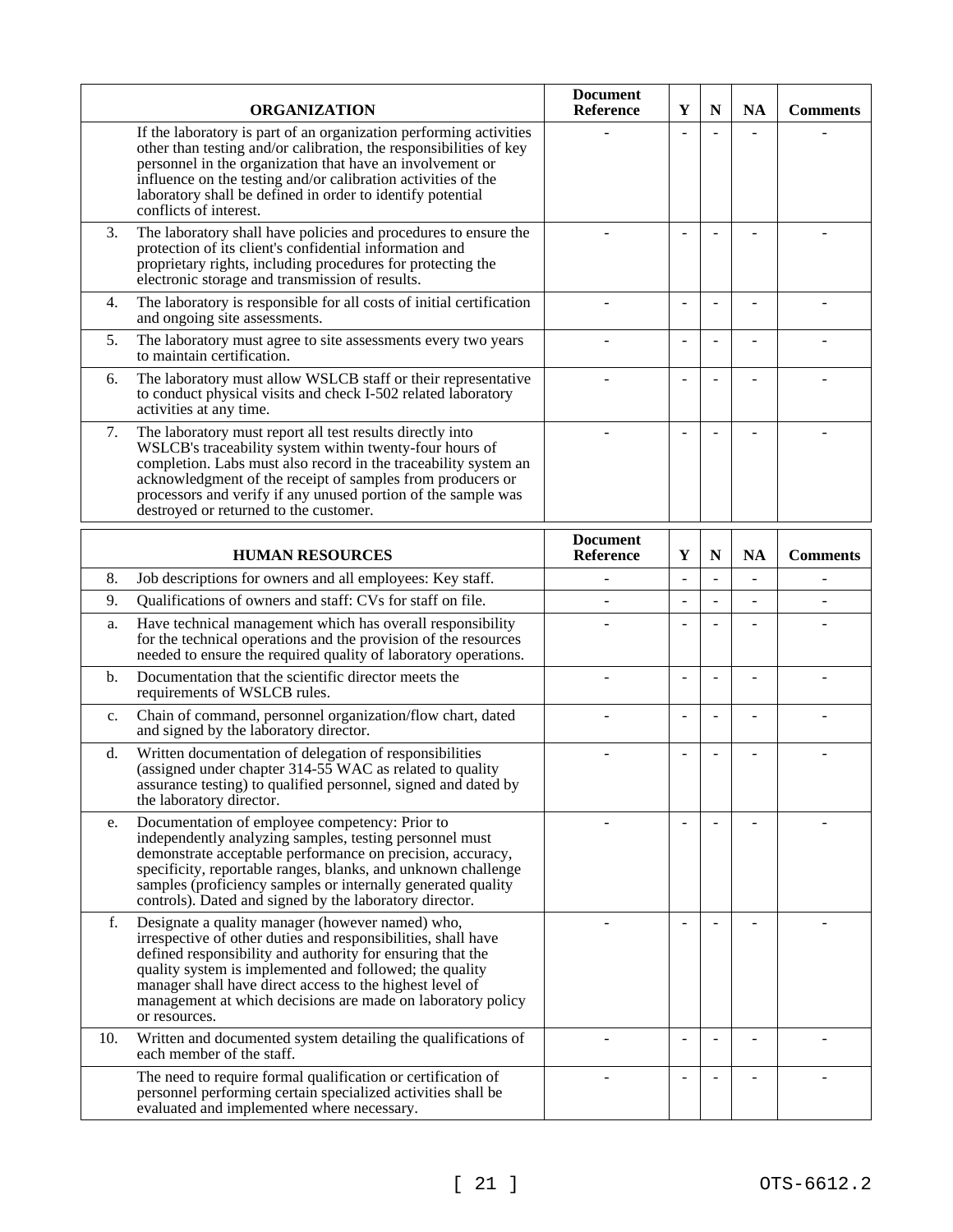|                | <b>HUMAN RESOURCES</b>                                                                                                                                                                                            | <b>Document</b><br><b>Reference</b> | Y                        | N              | <b>NA</b>      | <b>Comments</b>          |
|----------------|-------------------------------------------------------------------------------------------------------------------------------------------------------------------------------------------------------------------|-------------------------------------|--------------------------|----------------|----------------|--------------------------|
| 11.            | Standard operating procedure manual that details records of<br>internal training provided by facility for staff. Laboratory<br>director must approve, sign and date each procedure.                               |                                     | $\overline{a}$           |                |                |                          |
| a.             | Instructions on regulatory inspection and preparedness.                                                                                                                                                           | ۳                                   | $\overline{a}$           | $\overline{a}$ | $\overline{a}$ | ÷                        |
| b.             | Instruction on law enforcement interactions.                                                                                                                                                                      |                                     |                          | $\overline{a}$ |                |                          |
| $\mathbf{c}$ . | Information on U.S. federal laws, regulations, and policies<br>relating to individuals employed in these operations, and the<br>implications of these for such employees.                                         |                                     |                          |                |                |                          |
| d.             | Written and documented system of employee training on<br>hazards (physical and health) of chemicals in the workplace,<br>including prominent location of MSDS sheets and the use of<br>appropriate PPE.           |                                     |                          |                |                |                          |
| e.             | Written and documented system on the competency of<br>personnel on how to handle chemical spills and appropriate<br>action; spill kit on-site and well-labeled, all personnel know the<br>location and procedure. |                                     |                          |                |                |                          |
| f.             | Information on how employees can access medical attention for<br>chemical or other exposures, including follow-up examinations<br>without cost or loss of pay.                                                    |                                     |                          | ۳              |                |                          |
| g.             | Biosafety and sterile technique training.                                                                                                                                                                         |                                     | $\overline{\phantom{a}}$ | L,             |                |                          |
|                | <b>STANDARD OPERATING PROCEDURES</b>                                                                                                                                                                              | <b>Document</b><br>Reference        | Y                        | $\mathbf N$    | <b>NA</b>      | <b>Comments</b>          |
| 12.            | As appropriate, laboratory operations covered by procedures<br>shall include, but not be limited to, the following:                                                                                               |                                     |                          |                |                |                          |
| a.             | Environmental, safety and health activities;                                                                                                                                                                      |                                     | $\overline{a}$           | L,             |                |                          |
| b.             | Sample shipping and receipt;                                                                                                                                                                                      | ۳                                   | $\overline{a}$           | $\overline{a}$ |                | $\blacksquare$           |
| c.             | Laboratory sample chain of custody and material control;                                                                                                                                                          |                                     | $\overline{a}$           | $\overline{a}$ |                |                          |
| d.             | Notebooks/logbooks;                                                                                                                                                                                               |                                     | $\overline{a}$           | L,             |                |                          |
| e.             | Sample storage;                                                                                                                                                                                                   |                                     | $\overline{a}$           | $\overline{a}$ |                | $\blacksquare$           |
| f.             | Sample preparation;                                                                                                                                                                                               |                                     | $\overline{\phantom{0}}$ | L,             |                |                          |
| g.             | Sample analysis;                                                                                                                                                                                                  |                                     |                          | L,             |                |                          |
| h.             | Standard preparation and handling;                                                                                                                                                                                |                                     | $\overline{a}$           | ÷,             |                |                          |
| i.             | Postanalysis sample handling;                                                                                                                                                                                     |                                     |                          | L,             |                |                          |
| j.             | Control of standards, reagents and water quality;                                                                                                                                                                 |                                     |                          | $\overline{a}$ |                |                          |
| k.             | Cleaning of glassware;                                                                                                                                                                                            |                                     |                          |                |                |                          |
| 1.             | Waste minimization and disposition.                                                                                                                                                                               |                                     |                          | $\overline{a}$ |                |                          |
| 13.            | The following information is required for procedures as<br>appropriate to the scope and complexity of the procedures or<br>work requested:                                                                        |                                     |                          |                |                |                          |
| a.             | Scope (e.g., parameters measured, range, matrix, expected<br>precision, and accuracy);                                                                                                                            |                                     | $\overline{a}$           | ÷              |                |                          |
| b.             | Unique terminology used;                                                                                                                                                                                          |                                     | $\overline{a}$           | ÷,             |                |                          |
| c.             | Summary of method;                                                                                                                                                                                                |                                     |                          | ÷,             |                | ÷,                       |
| d.             | Interferences/limitations;                                                                                                                                                                                        | $\blacksquare$                      | $\overline{a}$           | ÷,             |                | $\overline{a}$           |
| e.             | Approaches to address background corrections;                                                                                                                                                                     |                                     | $\overline{\phantom{0}}$ | L,             |                | ٠                        |
| f.             | Apparatus and instrumentation;                                                                                                                                                                                    |                                     |                          | L,             |                | $\blacksquare$           |
| g.             | Reagents and materials;                                                                                                                                                                                           |                                     |                          | $\overline{a}$ |                |                          |
| h.             | Hazards and precautions;                                                                                                                                                                                          | ÷                                   | $\overline{\phantom{a}}$ | L,             |                | $\overline{\phantom{a}}$ |
| i.             | Sample preparation;                                                                                                                                                                                               |                                     |                          | ÷,             |                | $\overline{a}$           |
| j.             | Apparatus and instrumentation setup;                                                                                                                                                                              |                                     |                          |                |                | $\overline{a}$           |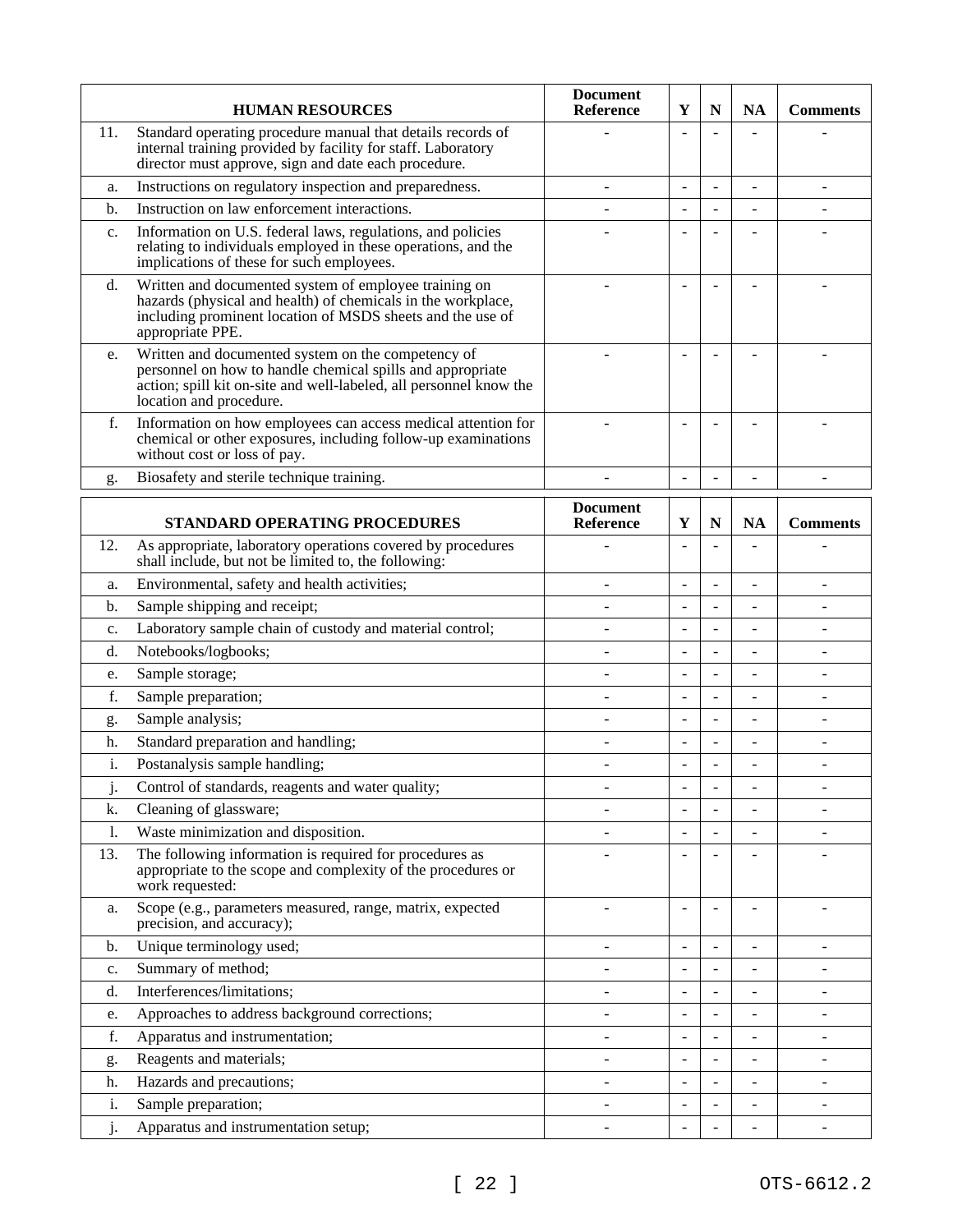|      | <b>STANDARD OPERATING PROCEDURES</b>                                                                                                                                                                                                                                                                                                 | <b>Document</b><br>Reference | Y                        | N              | <b>NA</b>                | <b>Comments</b>          |
|------|--------------------------------------------------------------------------------------------------------------------------------------------------------------------------------------------------------------------------------------------------------------------------------------------------------------------------------------|------------------------------|--------------------------|----------------|--------------------------|--------------------------|
| k.   | Data acquisition system operation;                                                                                                                                                                                                                                                                                                   |                              | $\overline{\phantom{a}}$ | ÷,             |                          |                          |
| 1.   | Calibration and standardization;                                                                                                                                                                                                                                                                                                     |                              | L.                       |                |                          |                          |
| m.   | Procedural steps;                                                                                                                                                                                                                                                                                                                    |                              | ÷,                       | ÷              |                          | $\blacksquare$           |
| n.   | QC parameters and criteria;                                                                                                                                                                                                                                                                                                          |                              | $\overline{a}$           | ÷,             |                          |                          |
| о.   | Statistical methods used;                                                                                                                                                                                                                                                                                                            |                              | $\overline{a}$           | $\overline{a}$ |                          |                          |
| p.   | Calculations;                                                                                                                                                                                                                                                                                                                        |                              |                          |                |                          |                          |
| q.   | Assignment of uncertainty;                                                                                                                                                                                                                                                                                                           |                              | $\overline{a}$           | L              |                          |                          |
| r.   | Forms used in the context of the procedure.                                                                                                                                                                                                                                                                                          |                              |                          | $\overline{a}$ |                          |                          |
|      | <b>FACILITIES AND EQUIPMENT</b>                                                                                                                                                                                                                                                                                                      | <b>Document</b><br>Reference | Y                        | $\mathbf N$    | <b>NA</b>                | <b>Comments</b>          |
| 14.  | Allocation of space: Adequate for number of personnel and<br>appropriate separation of work areas.                                                                                                                                                                                                                                   |                              | $\overline{a}$           | L              |                          |                          |
| 15.  | Arrangement of space.                                                                                                                                                                                                                                                                                                                |                              |                          | $\overline{a}$ |                          |                          |
| a.   | Allows for appropriate work flow, sampling, lab space separate<br>from office and break areas.                                                                                                                                                                                                                                       |                              | $\overline{\phantom{a}}$ | ÷,             |                          |                          |
| b.   | Employee bathroom is separate from any laboratory area.                                                                                                                                                                                                                                                                              | $\overline{a}$               | L,                       | $\overline{a}$ |                          | ÷,                       |
| 16.  | Adequate eyewash/safety showers/sink.                                                                                                                                                                                                                                                                                                |                              | $\overline{a}$           | ÷,             |                          |                          |
| 17.  | Procurement controls.                                                                                                                                                                                                                                                                                                                |                              | ÷,                       | ÷              |                          |                          |
| a.   | The laboratory shall have procedure(s) for the selection and<br>purchasing of services and supplies it uses that affect the<br>quality of the tests and/or calibrations. Procedures shall exist<br>for the purchase, receipt and storage of reagents and laboratory<br>consumable materials relevant for the tests and calibrations. |                              |                          |                |                          |                          |
| b.   | The laboratory shall ensure that purchased supplies and<br>reagents and consumable materials that affect the quality of<br>tests and/or calibrations are inspected or otherwise verified as<br>complying with standard specifications or requirements defined<br>in the methods for the tests and/or calibrations concerned.         |                              |                          |                |                          |                          |
| c.   | Prospective suppliers shall be evaluated and selected on the<br>basis of specified criteria.                                                                                                                                                                                                                                         |                              | $\overline{a}$           | L.             |                          |                          |
| d.   | Processes to ensure that approved suppliers continue to provide<br>acceptable items and services shall be established and<br>implemented.                                                                                                                                                                                            |                              |                          |                |                          |                          |
| e.   | When there are indications that subcontractors knowingly<br>supplied items or services of substandard quality, this<br>information shall be forwarded to appropriate management for<br>action.                                                                                                                                       |                              |                          |                |                          |                          |
| 18.  | Utilities.                                                                                                                                                                                                                                                                                                                           |                              | ÷.                       | L.             |                          |                          |
| a.   | Electrical:                                                                                                                                                                                                                                                                                                                          |                              |                          | $\overline{a}$ |                          | $\blacksquare$           |
| i.   | Outlets: Adequate, unobstructed, single-use, no multiplug<br>adaptors;                                                                                                                                                                                                                                                               |                              |                          |                |                          |                          |
| ii.  | No extension cords;                                                                                                                                                                                                                                                                                                                  |                              |                          |                |                          |                          |
| iii. | Ground fault circuit interrupters near wet areas.                                                                                                                                                                                                                                                                                    |                              |                          | $\overline{a}$ |                          |                          |
| b.   | Plumbing:                                                                                                                                                                                                                                                                                                                            |                              |                          | ÷,             |                          | $\overline{a}$           |
| i.   | Appropriateness of sink usage: Separate for work/personal use;                                                                                                                                                                                                                                                                       | ÷,                           | L,                       | $\overline{a}$ |                          | $\overline{\phantom{a}}$ |
| ii.  | Adequate drainage from sinks or floor drains;                                                                                                                                                                                                                                                                                        |                              |                          | ÷,             |                          | $\blacksquare$           |
| iii. | Hot and cold running water.                                                                                                                                                                                                                                                                                                          |                              |                          |                |                          |                          |
| c.   | Ventilation:                                                                                                                                                                                                                                                                                                                         |                              |                          | L,             | $\overline{\phantom{a}}$ | $\blacksquare$           |
| i.   | Areas around solvent use or storage of waste solvent;                                                                                                                                                                                                                                                                                |                              |                          | $\overline{a}$ |                          |                          |
| ii.  | Vented hood for any microbiological analysis - Class II Type A<br>biosafety cabinet.                                                                                                                                                                                                                                                 |                              | $\overline{\phantom{a}}$ | $\overline{a}$ |                          |                          |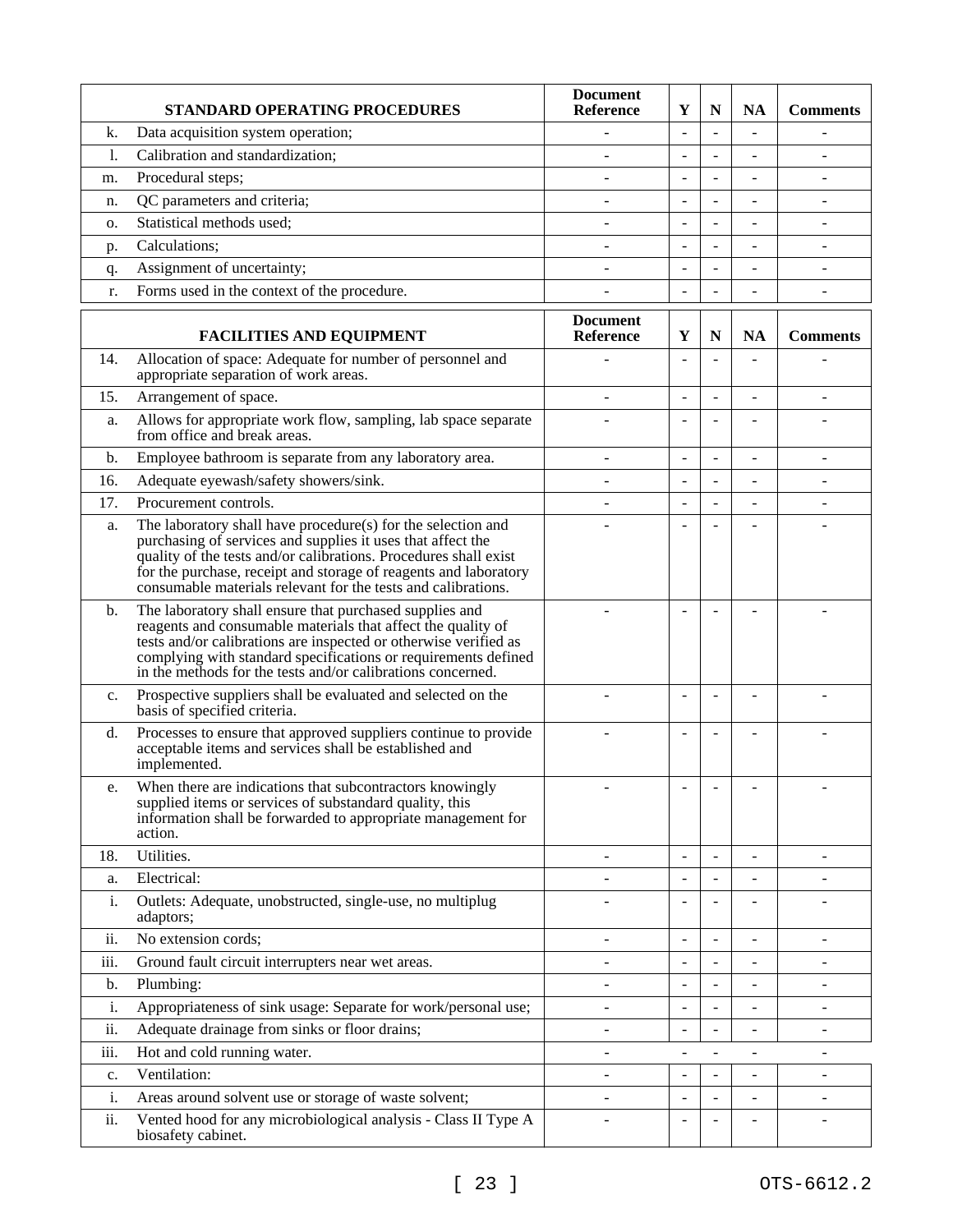|                | <b>FACILITIES AND EQUIPMENT</b>                                                                                                                                                                                                                                                    | <b>Document</b><br>Reference | Y                        | $\mathbf N$              | <b>NA</b>                | <b>Comments</b>          |
|----------------|------------------------------------------------------------------------------------------------------------------------------------------------------------------------------------------------------------------------------------------------------------------------------------|------------------------------|--------------------------|--------------------------|--------------------------|--------------------------|
| d.             | Vacuum: Appropriate utilities/traps for prevention of<br>contamination.                                                                                                                                                                                                            |                              | $\overline{a}$           | $\overline{a}$           |                          |                          |
| e.             | Shut-off controls: Located outside of the laboratory.                                                                                                                                                                                                                              |                              | $\ddot{\phantom{1}}$     | $\overline{\phantom{a}}$ | $\overline{\phantom{a}}$ | $\overline{\phantom{a}}$ |
| 19.            | Waste disposal: Appropriate for the type of waste and<br>compliant with WAC 314-55-097, Marijuana waste disposal—<br>Liquids and solids.                                                                                                                                           |                              |                          |                          |                          |                          |
| 20.            | Equipment list.                                                                                                                                                                                                                                                                    | ÷.                           | $\overline{a}$           | $\overline{a}$           | $\overline{a}$           | $\blacksquare$           |
|                | Equipment and/or systems requiring periodic maintenance shall<br>be identified and records of major equipment shall include:                                                                                                                                                       |                              |                          | $\overline{a}$           |                          |                          |
| a.             | Name;                                                                                                                                                                                                                                                                              |                              | $\overline{a}$           | $\overline{a}$           |                          |                          |
| b.             | Serial number or unique identification;                                                                                                                                                                                                                                            |                              | $\overline{a}$           | $\overline{\phantom{a}}$ | L,                       |                          |
| c.             | Date received and placed in service;                                                                                                                                                                                                                                               |                              | $\blacksquare$           | $\overline{a}$           |                          |                          |
| d.             | Current location;                                                                                                                                                                                                                                                                  |                              |                          | $\overline{a}$           |                          |                          |
| e.             | Condition at receipt;                                                                                                                                                                                                                                                              |                              | $\overline{a}$           | $\overline{a}$           |                          |                          |
| f.             | Manufacturer's instructions;                                                                                                                                                                                                                                                       |                              | $\overline{a}$           | ÷,                       |                          | $\overline{\phantom{a}}$ |
| g.             | Date of calibration or date of next calibration;                                                                                                                                                                                                                                   |                              | $\overline{a}$           | $\overline{a}$           | $\overline{a}$           |                          |
| h.             | Maintenance;                                                                                                                                                                                                                                                                       |                              |                          | ÷,                       |                          |                          |
| i.             | History of malfunction.                                                                                                                                                                                                                                                            | ۰                            | ÷.                       | ÷.                       | $\blacksquare$           |                          |
| 21.            | Maintenance.                                                                                                                                                                                                                                                                       |                              |                          | L,                       |                          |                          |
| a.             | Regular preventive maintenance of equipment demonstration in<br>logbook including, but not limited to: Thermometer calibration,<br>pipette calibrations, analytical balances, and analytical<br>equipment. Documentation of a schedule and reviewed by the<br>laboratory director. |                              |                          |                          |                          |                          |
| b.             | Documentation of curative maintenance in logbook, signed and<br>dated by laboratory director.                                                                                                                                                                                      |                              | $\overline{a}$           | $\overline{a}$           | $\blacksquare$           |                          |
| $\mathbf{c}$ . | Temperature maintenance logbook for refrigerators.                                                                                                                                                                                                                                 | ۰                            | $\overline{\phantom{a}}$ | $\overline{a}$           | ÷                        | ÷                        |
| d.             | Decontamination and cleaning procedures for:                                                                                                                                                                                                                                       |                              |                          |                          |                          |                          |
| i.             | Instruments;                                                                                                                                                                                                                                                                       |                              | $\overline{a}$           | ÷,                       |                          |                          |
| ii.            | Bench space;                                                                                                                                                                                                                                                                       | ۳                            | $\overline{a}$           | $\overline{a}$           | ÷                        | ÷.                       |
| iii.           | Ventilation hood.                                                                                                                                                                                                                                                                  |                              |                          | $\overline{a}$           |                          |                          |
| e.             | Documentation of adequacy of training of personnel and<br>responsibility for each maintenance task.                                                                                                                                                                                |                              | $\blacksquare$           | ÷,                       |                          |                          |
| f.             | The organization shall describe or reference how periodic<br>preventive and corrective maintenance of measurement or test<br>equipment shall be performed to ensure availability and<br>satisfactory performance of the systems.                                                   |                              | $\blacksquare$           |                          |                          |                          |
| 22.            | Computer systems.                                                                                                                                                                                                                                                                  |                              | $\overline{a}$           | ÷,                       |                          |                          |
| a.             | Adequate for sample tracking.                                                                                                                                                                                                                                                      |                              | $\overline{a}$           | $\overline{\phantom{a}}$ | $\overline{\phantom{0}}$ |                          |
| b.             | Adequate for analytical equipment software.                                                                                                                                                                                                                                        |                              |                          | $\overline{a}$           |                          |                          |
| c.             | Software control requirements applicable to both commercial<br>and laboratory developed software shall be developed,<br>documented, and implemented.                                                                                                                               |                              |                          |                          |                          |                          |
| d.             | In addition, procedures for software control shall address the<br>security systems for the protection of applicable software.                                                                                                                                                      |                              |                          |                          |                          |                          |
| e.             | For laboratory-developed software, a copy of the original<br>program code shall be:                                                                                                                                                                                                |                              | $\ddot{\phantom{1}}$     | L,                       |                          |                          |
| i.             | Maintained;                                                                                                                                                                                                                                                                        | ۳                            | $\ddot{\phantom{1}}$     | $\overline{a}$           | ÷.                       | ÷.                       |
| ii.            | All changes shall include a description of the change,<br>authorization for the change;                                                                                                                                                                                            |                              |                          |                          |                          |                          |
| iii.           | Test data that validates the change.                                                                                                                                                                                                                                               | ÷.                           | $\blacksquare$           |                          | $\blacksquare$           | $\sim$                   |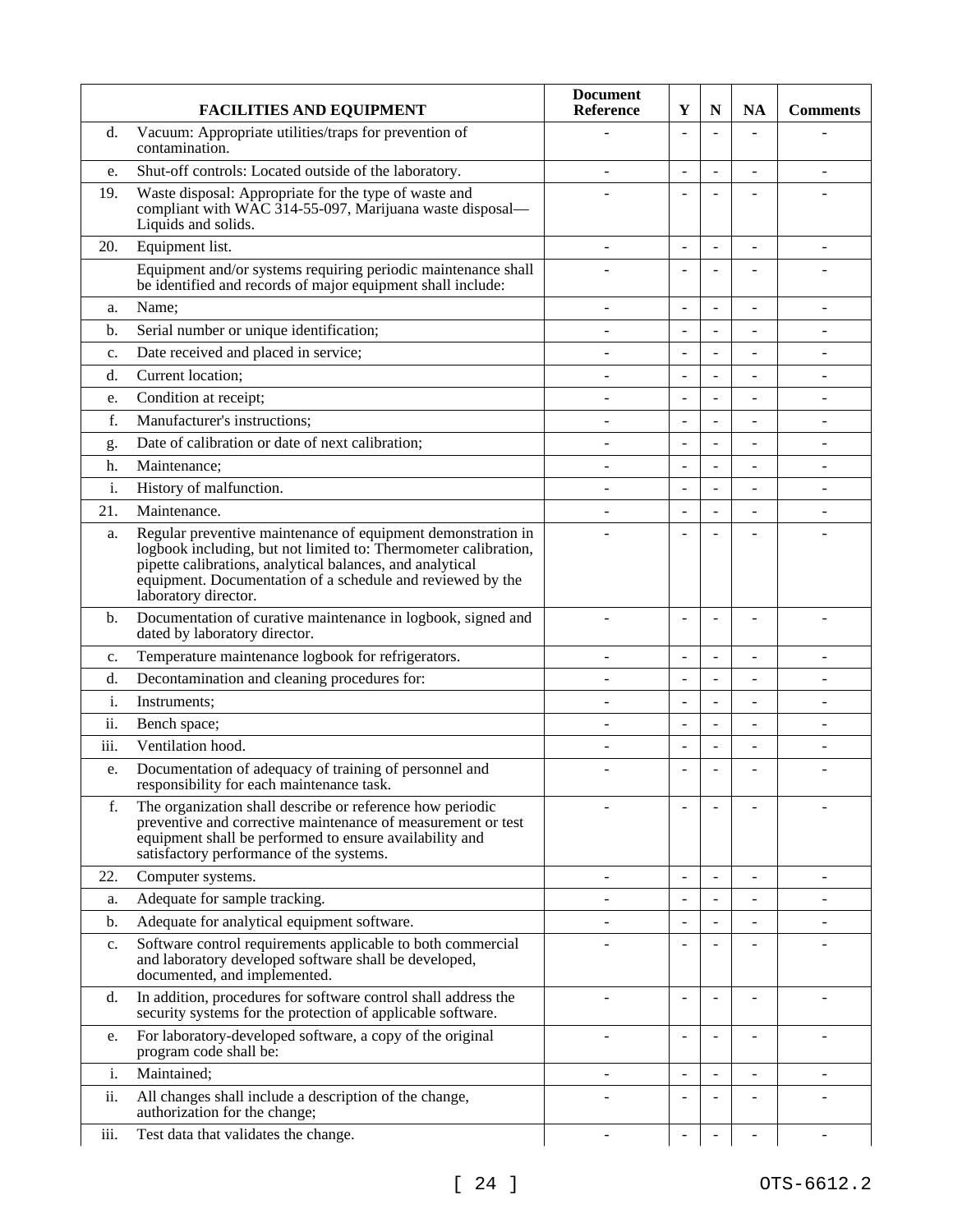|                | <b>FACILITIES AND EQUIPMENT</b>                                                                                                                                                                                                                                                                                                                                                                                                                                                                                     | <b>Document</b><br><b>Reference</b> | Y                        | N              | <b>NA</b>      | <b>Comments</b> |
|----------------|---------------------------------------------------------------------------------------------------------------------------------------------------------------------------------------------------------------------------------------------------------------------------------------------------------------------------------------------------------------------------------------------------------------------------------------------------------------------------------------------------------------------|-------------------------------------|--------------------------|----------------|----------------|-----------------|
| f.             | Software shall be acceptance tested when installed, after<br>changes, and periodically during use, as appropriate.                                                                                                                                                                                                                                                                                                                                                                                                  |                                     | $\overline{a}$           |                |                |                 |
| g.             | Testing may consist of performing manual calculations or<br>checking against another software product that has been<br>previously tested, or by analysis of standards.                                                                                                                                                                                                                                                                                                                                              |                                     |                          |                |                |                 |
| h.             | The version and manufacturer of the software shall be<br>documented.                                                                                                                                                                                                                                                                                                                                                                                                                                                |                                     |                          | L,             |                |                 |
| i.             | Commercially available software may be accepted as supplied<br>by the vendor. For vendor supplied instrument control/data<br>analysis software, acceptance testing may be performed by the<br>laboratory.                                                                                                                                                                                                                                                                                                           |                                     |                          |                |                |                 |
| 23.            | Security.                                                                                                                                                                                                                                                                                                                                                                                                                                                                                                           |                                     |                          | $\overline{a}$ |                |                 |
| a.             | Written facility security procedures during operating and<br>nonworking hours.                                                                                                                                                                                                                                                                                                                                                                                                                                      |                                     | $\overline{a}$           | ۰              |                |                 |
| b.             | Roles of personnel in security.                                                                                                                                                                                                                                                                                                                                                                                                                                                                                     |                                     | $\overline{a}$           | $\overline{a}$ |                | $\overline{a}$  |
| c.             | SOP for controlled access areas and personnel who can access.                                                                                                                                                                                                                                                                                                                                                                                                                                                       | ۳                                   | $\blacksquare$           | $\overline{a}$ |                |                 |
| d.             | Secured areas for log-in of sample, and for short and long-term<br>storage of samples.                                                                                                                                                                                                                                                                                                                                                                                                                              |                                     | $\overline{\phantom{0}}$ | ۳              |                |                 |
| 24.            | Storage.                                                                                                                                                                                                                                                                                                                                                                                                                                                                                                            | ÷                                   | $\overline{\phantom{a}}$ | ÷              |                | $\blacksquare$  |
| a.             | Appropriate and adequate for sample storage over time. The<br>laboratory shall monitor, control and record environmental<br>conditions as required by the relevant specifications, methods<br>and procedures or where they influence the quality of the<br>results. Due attention shall be paid, for example, to biological<br>sterility, dust, electromagnetic disturbances, humidity,<br>electrical supply, temperature, and sound and vibration levels,<br>as appropriate to the technical activities concerned. |                                     |                          |                |                |                 |
| b.             | Adequate storage of chemical reference standards.                                                                                                                                                                                                                                                                                                                                                                                                                                                                   |                                     | $\overline{\phantom{a}}$ | $\overline{a}$ |                |                 |
| c.             | Appropriate storage of any reagents: Fireproof cabinet, separate<br>cabinet for storage of any acids.                                                                                                                                                                                                                                                                                                                                                                                                               |                                     | $\overline{\phantom{0}}$ | ۰              |                |                 |
| d.             | Appropriate safe and secure storage of documents etc.,<br>archiving, retrieval of, maintenance of and security of data for a<br>period of three years.                                                                                                                                                                                                                                                                                                                                                              |                                     | ÷.                       | ۳              |                |                 |
|                |                                                                                                                                                                                                                                                                                                                                                                                                                                                                                                                     | <b>Document</b>                     |                          |                |                |                 |
|                | <b>QA PROGRAM AND TESTING</b>                                                                                                                                                                                                                                                                                                                                                                                                                                                                                       | <b>Reference</b>                    | Y                        | $\mathbf N$    | <b>NA</b>      | <b>Comments</b> |
| 25.            | Sampling/sample protocols: Written and approved by the<br>laboratory director.                                                                                                                                                                                                                                                                                                                                                                                                                                      |                                     |                          |                |                |                 |
| a.             | Demonstrate adequacy of the chain-of-custody tracking upon<br>receipt of sample including all personnel handling the sample.                                                                                                                                                                                                                                                                                                                                                                                        |                                     | $\blacksquare$           |                |                |                 |
| b.             | Sampling method (representative of an entire batch) including,<br>but not limited to, homogenization, weighing, labeling, sample<br>identifier (source, lot), date and tracking.                                                                                                                                                                                                                                                                                                                                    |                                     | $\overline{\phantom{a}}$ | L,             |                |                 |
| c.             | Condition of the sample: Macroscopic and foreign matter<br>inspection - Fit for purpose test. Scientifically valid testing<br>methodology: Either AHP monograph compliant, other third-<br>party validation.                                                                                                                                                                                                                                                                                                        |                                     |                          |                |                |                 |
| d.             | Failed inspection of product: Tracking and reporting.                                                                                                                                                                                                                                                                                                                                                                                                                                                               | $\overline{\phantom{a}}$            | $\overline{\phantom{a}}$ | ÷,             | $\blacksquare$ | $\frac{1}{2}$   |
| e.             | Return of failed product documentation and tracking.                                                                                                                                                                                                                                                                                                                                                                                                                                                                |                                     | $\overline{a}$           | $\overline{a}$ | $\overline{a}$ |                 |
| f.             | Disposal of used/unused samples documentation.                                                                                                                                                                                                                                                                                                                                                                                                                                                                      |                                     | $\overline{a}$           | $\overline{a}$ |                |                 |
| g.             | Sample preparation, extraction and dilution SOP.                                                                                                                                                                                                                                                                                                                                                                                                                                                                    | ٠                                   | $\overline{a}$           | $\overline{a}$ | $\overline{a}$ | $\overline{a}$  |
| h.             | Demonstration of recovery for samples in various matrices<br>$(SOPs)$ :                                                                                                                                                                                                                                                                                                                                                                                                                                             |                                     |                          | ۰              |                |                 |
| $\mathbf{i}$ . | Plant material - Flower;                                                                                                                                                                                                                                                                                                                                                                                                                                                                                            |                                     |                          |                |                |                 |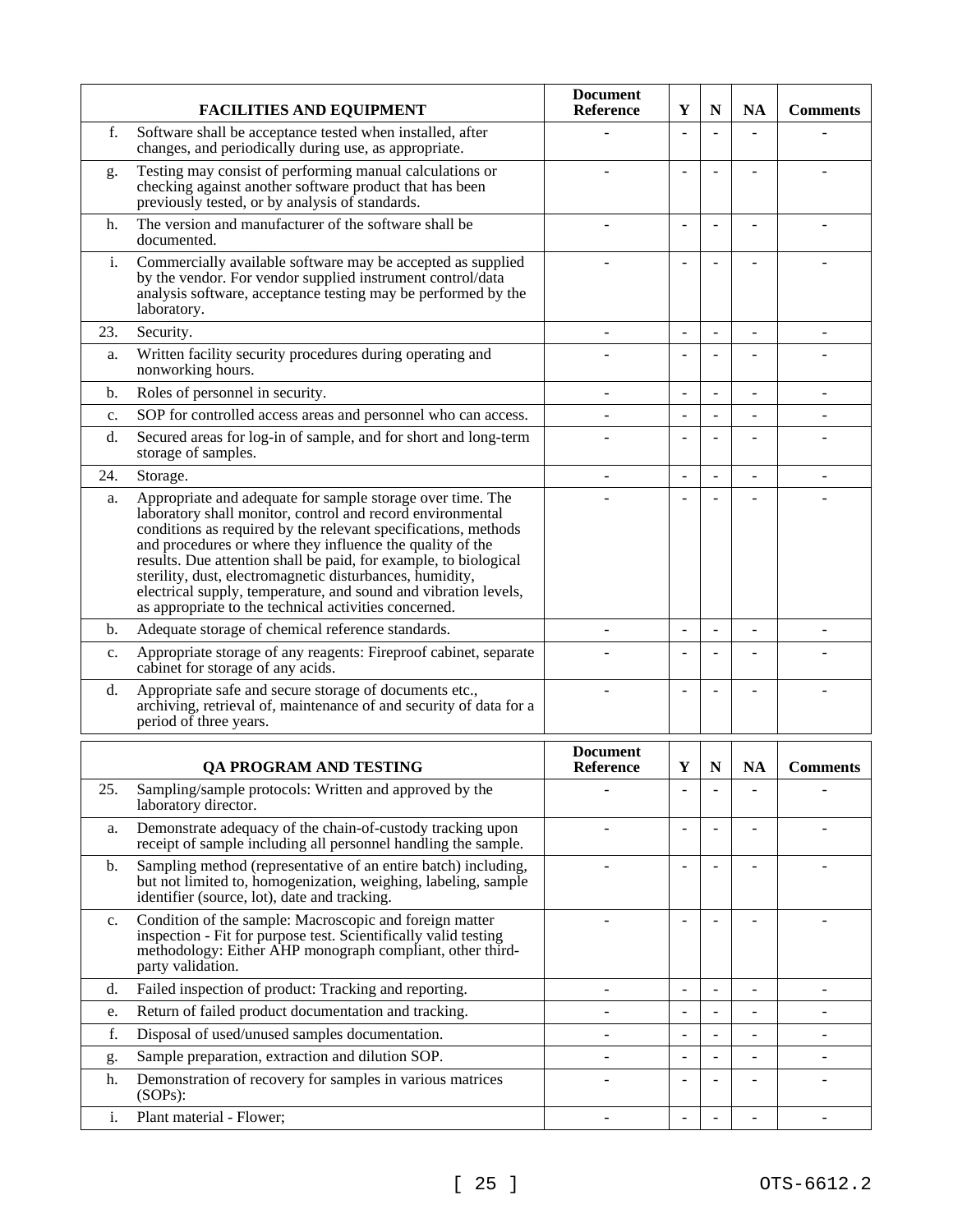|                | <b>QA PROGRAM AND TESTING</b>                                                                                                                                                                                                                                    | <b>Document</b><br><b>Reference</b> | Y                        | N                        | <b>NA</b>                | <b>Comments</b>          |
|----------------|------------------------------------------------------------------------------------------------------------------------------------------------------------------------------------------------------------------------------------------------------------------|-------------------------------------|--------------------------|--------------------------|--------------------------|--------------------------|
| ii.            | Edibles (solid and liquid meant to be consumed orally);                                                                                                                                                                                                          |                                     | $\overline{a}$           | $\overline{a}$           |                          |                          |
| iii.           | Topical;                                                                                                                                                                                                                                                         |                                     | $\overline{a}$           | ÷                        |                          |                          |
| iv.            | Concentrates.                                                                                                                                                                                                                                                    | ÷                                   | $\overline{a}$           | $\overline{a}$           |                          | $\overline{a}$           |
| 26.            | Data protocols.                                                                                                                                                                                                                                                  |                                     | $\overline{a}$           | $\overline{a}$           |                          |                          |
| a.             | Calculations for quantification of cannabinoid content in<br>various matrices - SOPs.                                                                                                                                                                            |                                     |                          | $\overline{a}$           |                          |                          |
| b.             | Determination of the range for reporting the quantity (LOD/<br>LOQ) data review or generation.                                                                                                                                                                   |                                     | $\overline{a}$           | L,                       |                          |                          |
| c.             | Reporting of data: Certificates of analysis (CA) - Clear and<br>standardized format for consumer reporting.                                                                                                                                                      |                                     | $\blacksquare$           | $\overline{\phantom{a}}$ |                          |                          |
| d.             | Documentation that the value reported in the CA is within the<br>range and limitations of the analytical method.                                                                                                                                                 |                                     | $\overline{a}$           | ÷                        |                          |                          |
| e.             | Documentation that qualitative results (those below the LOQ<br>but above the LOD) are reported as "trace," or with a<br>nonspecific (numerical) designation.                                                                                                     |                                     | $\overline{a}$           |                          |                          |                          |
| f.             | Documentation that the methodology has the specificity for the<br>degree of quantitation reported. Final reports are not<br>quantitative to any tenths or hundredths of a percent.                                                                               |                                     |                          |                          |                          |                          |
| g.             | Use of appropriate "controls": Documentation of daily use of<br>positive and negative controls that challenge the linearity of the<br>curve; and/or an appropriate "matrix blank" and control with<br>documentation of the performance for each calibration run. |                                     |                          |                          |                          |                          |
| 27.            | Chemical assay procedure/methodology.                                                                                                                                                                                                                            | ÷,                                  | $\overline{\phantom{a}}$ | $\overline{\phantom{0}}$ | $\overline{\phantom{a}}$ | $\overline{a}$           |
| 28.            | Proficiency:                                                                                                                                                                                                                                                     |                                     | $\overline{a}$           | ÷,                       |                          |                          |
| a.             | Documentation of use of an appropriate internal standard for<br>any quantitative measurements as applicable to the method.                                                                                                                                       |                                     |                          | L,                       |                          |                          |
| b.             | Appropriate reference standards for quantification of analytes,<br>performing and documenting a calibration curve with each<br>analysis.                                                                                                                         |                                     | $\overline{a}$           |                          |                          |                          |
| $\mathbf{c}$ . | Demonstration of calibration curve r <sup>2</sup> value of no less than<br>0.995 with a minimum of four points within the range.                                                                                                                                 |                                     | $\blacksquare$           | ۰                        |                          |                          |
| d.             | Documentation of any proficiency testing as it becomes<br>available. Laboratory director must review, evaluate and report<br>to the WSLCB any result that is outside the stated acceptable<br>margin of error.                                                   |                                     |                          |                          |                          |                          |
| 29.            | Method validation: Scientifically valid testing methodology:<br>Either AHP monograph compliant, other third-party validation;<br>or                                                                                                                              |                                     |                          |                          |                          |                          |
| 30.            | Level II validation of methodology used for quantification of<br>THC, THCA and CBD for total cannabinoid content (if<br>reporting other cannabinoids, the method must also be<br>validated for those compounds):                                                 |                                     | $\overline{a}$           | $\overline{a}$           |                          |                          |
| a.             | Single lab validation parameters are demonstrated for GC,<br>HPLC data review:                                                                                                                                                                                   |                                     |                          |                          |                          |                          |
| i.             | Linearity of reference standards;                                                                                                                                                                                                                                |                                     | ÷.                       |                          |                          | ÷                        |
| ii.            | Use of daily standard curve;                                                                                                                                                                                                                                     |                                     |                          | ÷,                       |                          | ٠                        |
| iii.           | Accuracy;                                                                                                                                                                                                                                                        |                                     |                          | L,                       |                          |                          |
| iv.            | Precision;                                                                                                                                                                                                                                                       | $\overline{\phantom{0}}$            | $\overline{\phantom{a}}$ | $\overline{a}$           |                          | $\overline{\phantom{a}}$ |
| v.             | Recovery (5 determinations not less than 90%);                                                                                                                                                                                                                   | ÷                                   | $\overline{a}$           | ÷,                       |                          |                          |
| vi.            | Reproducibility over time within a relative standard deviation<br>of $5\%$ .                                                                                                                                                                                     |                                     | $\overline{\phantom{a}}$ | L,                       |                          |                          |
| b.             | Dynamic range of the instrumentation: Limits of quantification<br>(LOQ) and limits of detection (LOD).                                                                                                                                                           |                                     | $\overline{\phantom{a}}$ | L,                       |                          |                          |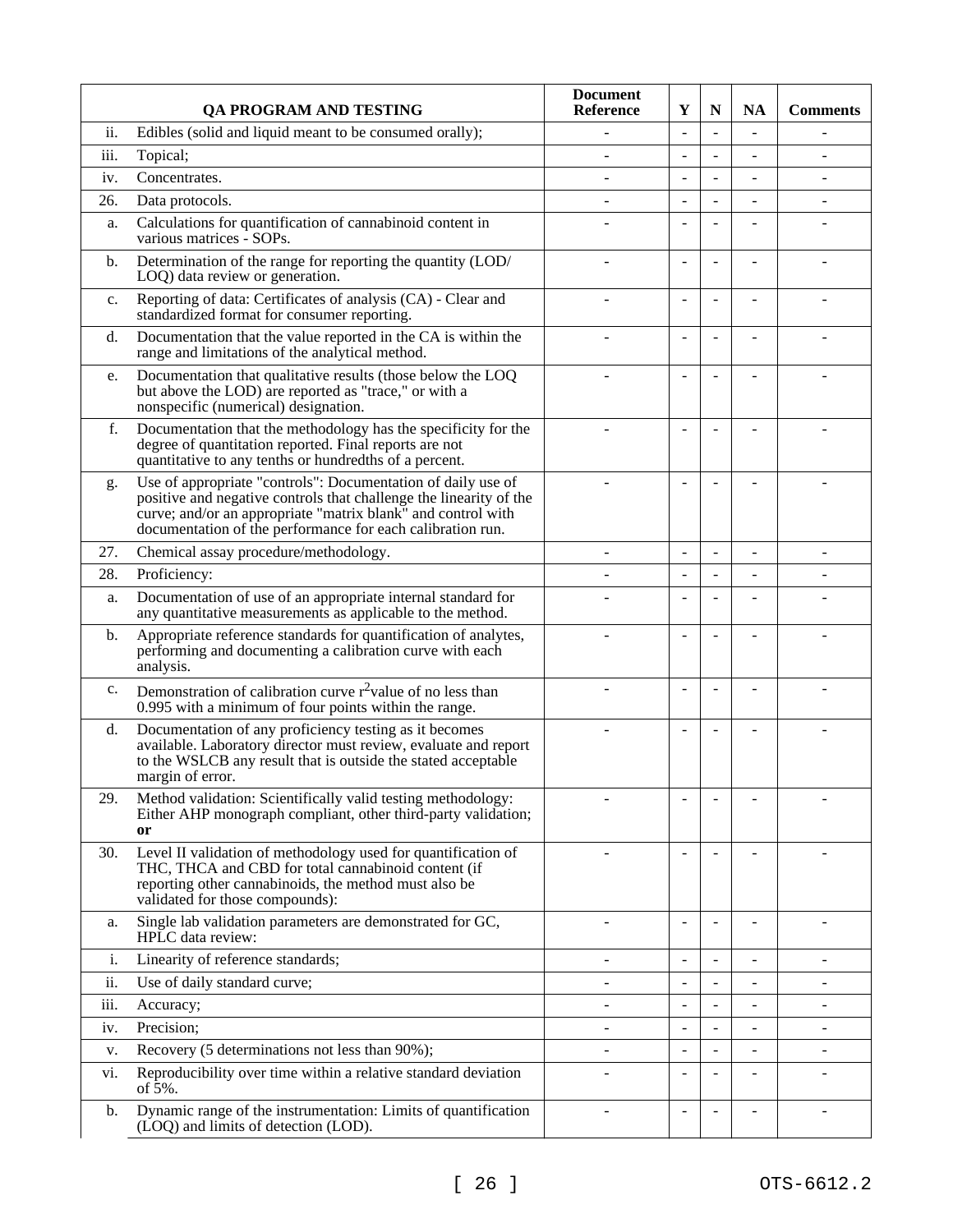|             | QA PROGRAM AND TESTING                                                                                                                                                                                                                                                  | <b>Document</b><br><b>Reference</b> | Y                        | $\mathbf N$              | <b>NA</b>                | <b>Comments</b>          |
|-------------|-------------------------------------------------------------------------------------------------------------------------------------------------------------------------------------------------------------------------------------------------------------------------|-------------------------------------|--------------------------|--------------------------|--------------------------|--------------------------|
| $C_{\star}$ | Matrix extensions for each type of product tested, data review<br>of recovery for:                                                                                                                                                                                      |                                     | ÷,                       |                          |                          |                          |
| i.          | Solvent-based extract;                                                                                                                                                                                                                                                  |                                     | $\blacksquare$           | $\overline{a}$           | $\overline{a}$           |                          |
| ii.         | $CO2$ extraction or other "hash oil";                                                                                                                                                                                                                                   |                                     | $\blacksquare$           | $\overline{a}$           |                          |                          |
| iii.        | Extract made with food grade ethanol;                                                                                                                                                                                                                                   |                                     | $\blacksquare$           | ÷,                       | ÷.                       | ÷.                       |
| iv.         | Extract made with food grade glycerin or propylene glycol;                                                                                                                                                                                                              |                                     | $\overline{\phantom{a}}$ | $\overline{a}$           |                          |                          |
| v.          | Infused liquids;                                                                                                                                                                                                                                                        |                                     | $\blacksquare$           | ÷,                       |                          |                          |
| vi.         | Infused solids;                                                                                                                                                                                                                                                         |                                     | $\overline{\phantom{a}}$ |                          |                          |                          |
| vii.        | Infused topical preparations;                                                                                                                                                                                                                                           |                                     | $\blacksquare$           | $\overline{a}$           |                          |                          |
| viii.       | Other oils, butter or fats.                                                                                                                                                                                                                                             |                                     | $\overline{\phantom{a}}$ | L,                       |                          |                          |
| d.          | Presence of QC samples and recording of daily testing.                                                                                                                                                                                                                  |                                     | $\overline{\phantom{a}}$ | $\overline{a}$           |                          |                          |
| e.          | Appropriate use of an internal reference standard.                                                                                                                                                                                                                      |                                     | L.                       |                          |                          |                          |
| f.          | Daily monitoring of the response of the instrument detection<br>system.                                                                                                                                                                                                 |                                     |                          |                          |                          |                          |
| 31.         | Other methods.                                                                                                                                                                                                                                                          |                                     | $\overline{\phantom{a}}$ | $\overline{a}$           |                          |                          |
| a.          | Microbiological methods fit for purpose.                                                                                                                                                                                                                                |                                     | $\blacksquare$           | ÷,                       | L,                       |                          |
| b.          | Microbial contaminants within limits of those listed in the most<br>recent AHP monograph and otherwise directed by WSLCB.                                                                                                                                               |                                     |                          |                          |                          |                          |
| c.          | Moisture content testing fit for purpose. Scientifically valid<br>testing methodology: Either AHP monograph compliant, other<br>third-party validation.                                                                                                                 |                                     |                          |                          |                          |                          |
| d.          | Solvent residuals testing fit for purpose; solvent extracted<br>products made with class 3 or other solvents used are not to<br>exceed 0.5% residual solvent by weight or 500 parts per<br>million (PPM) per one gram of solvent based product and are<br>to be tested. |                                     |                          |                          |                          |                          |
| e.          | Any other QA/QC methods is proven to be fit for purpose.                                                                                                                                                                                                                |                                     | $\blacksquare$           |                          |                          |                          |
| 32.         | Laboratory notebooks.                                                                                                                                                                                                                                                   |                                     |                          | $\overline{a}$           |                          |                          |
| a.          | Legible and in ink (or computerized system).                                                                                                                                                                                                                            |                                     | $\sim$                   | $\overline{a}$           | L.                       |                          |
| b.          | Signed and dated.                                                                                                                                                                                                                                                       |                                     | $\overline{a}$           | $\overline{a}$           |                          |                          |
| c.          | Changes initialed and dated.                                                                                                                                                                                                                                            |                                     | $\blacksquare$           | $\overline{a}$           |                          |                          |
| d.          | Periodically reviewed and signed by a management<br>representative.                                                                                                                                                                                                     |                                     | ÷                        |                          |                          |                          |
| 33.         | Preventive/corrective action.                                                                                                                                                                                                                                           |                                     |                          |                          |                          |                          |
|             | The laboratory shall have a process in place to document<br>quality affecting preventive/corrective actions through<br>resolution.                                                                                                                                      |                                     | $\blacksquare$           | ÷                        |                          |                          |
| 34.         | Periodic management review.                                                                                                                                                                                                                                             | ÷                                   | $\sim$                   | $\overline{\phantom{a}}$ | $\overline{\phantom{a}}$ | $\overline{\phantom{a}}$ |
|             | Laboratory management shall periodically review its quality<br>system and associated procedures to evaluate continued<br>adequacy. This review shall be documented.                                                                                                     |                                     |                          |                          |                          |                          |

AMENDATORY SECTION (Amending WSR 14-10-044, filed 4/30/14, effective  $\overline{5/31/14)}$ 

**WAC 314-55-104 Marijuana processor license extraction requirements.** (1) Processors are limited to certain methods, equipment, solvents, gases and mediums when creating marijuana extracts.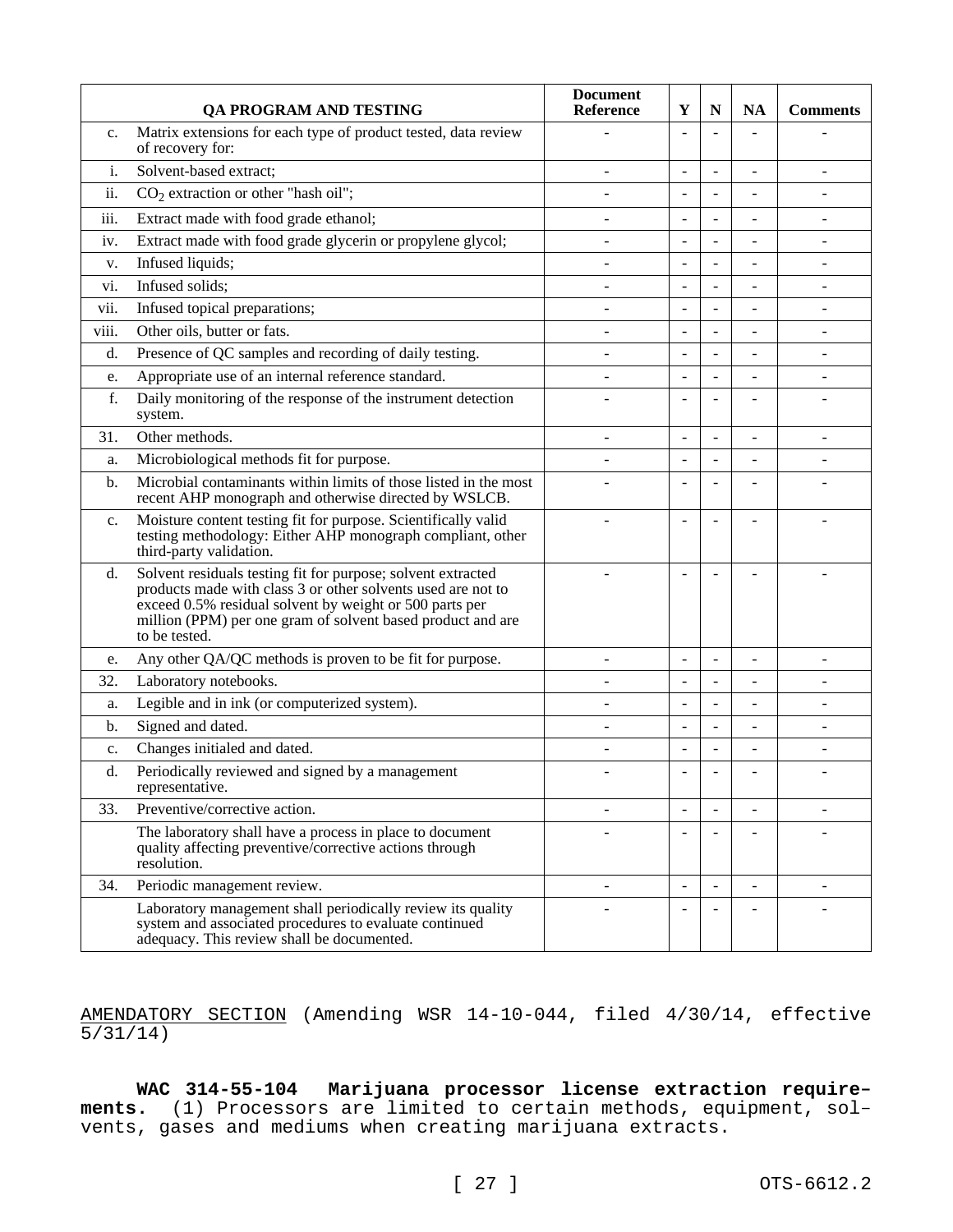(2) Processors may use the hydrocarbons N-butane, isobutane, propane, or heptane or other solvents or gases exhibiting low to minimal potential human health-related toxicity approved by the board. These solvents must be of at least ninety-nine percent purity and a processor must use them in a professional grade closed loop extraction system designed to recover the solvents, work in an environment with proper ventilation, controlling all sources of ignition where a flammable atmosphere is or may be present.

(3) Processors may use a professional grade closed loop  $CO<sub>2</sub>$  gas extraction system where every vessel is rated to a minimum of ((nine))  $six$  hundred pounds per square inch. The CO<sub>2</sub> must be of at least ninety-nine percent purity.

(4) Certification must be provided to the liquor control board for professional grade closed loop systems used by processors ((must be)) to certify that the system was commercially manufactured and built to codes of recognized and generally accepted good engineering practices, such as:

(a) The American Society of Mechanical Engineers (ASME);

(b) American National Standards Institute (ANSI);

(c) Underwriters Laboratories (UL); or

(d) The American Society for Testing and Materials (ASTM).

(5) Professional closed loop systems, other equipment used, the extraction operation, and facilities must be approved for their use by the local fire code official and meet any required fire, safety, and building code requirements specified in:

(a) Title 296 WAC;

(b) National Fire Protection Association (NFPA) standards;

(c) International Building Code (IBC);

(d) International Fire Code (IFC); and

(e) Other applicable standards including following all applicable fire, safety, and building codes in processing and the handling and storage of the solvent or gas.

(6) Processors may use heat, screens, presses, steam distillation, ice water, and other methods without employing solvents or gases to create kief, hashish, bubble hash, or infused dairy butter, or oils or fats derived from natural sources, and other extracts.

(7) Under WAC 314-55-077, infused dairy butter and oils or fats derived from natural sources may be used to prepare infused edible products, but they may not be prepared as stand-alone edible products for sale.

(8) Processors may use food grade glycerin, ethanol, and propylene glycol solvents to create extracts. All ethanol must be removed from the extract in a manner to recapture the solvent and ensure that it is not vented into the atmosphere.

 $((+8))$  (9) Processors creating marijuana extracts must develop standard operating procedures, good manufacturing practices, and a training plan prior to producing extracts for the marketplace. Any person using solvents or gases in a closed looped system to create marijuana extracts must be fully trained on how to use the system, have direct access to applicable material safety data sheets and handle and store the solvents and gases safely.

 $((+9))$  (10) Parts per million for one gram of finished extract cannot exceed 500 parts per million or residual solvent or gas when quality assurance tested per RCW 69.50.348.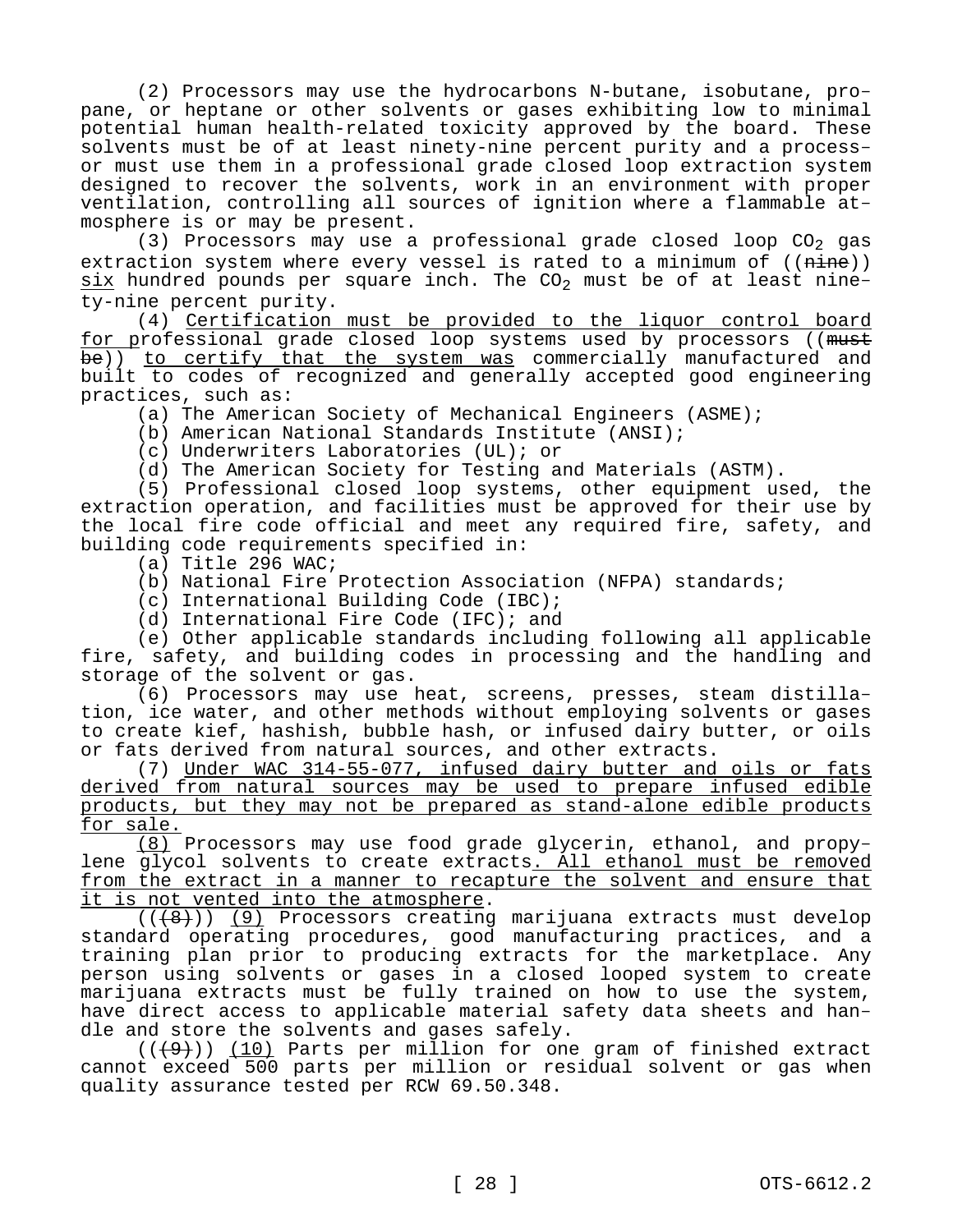AMENDATORY SECTION (Amending WSR 14-10-044, filed 4/30/14, effective 5/31/14)

**WAC 314-55-105 Packaging and labeling requirements.** (1) All usable marijuana and marijuana-infused products must be stored behind a counter or other barrier to ensure a customer does not have direct access to the product.

(2) Any container or packaging containing usable marijuana, marijuana concentrates, or marijuana-infused products must protect the product from contamination and must not impart any toxic or deleterious substance to the usable marijuana, marijuana concentrates, or marijuana-infused product.

(3) Upon the request of a retail customer, a retailer must disclose the name of the accredited third-party testing lab and results of the required quality assurance test for any usable marijuana, marijuana concentrate, or  $($   $(\theta + h)$  marijuana-infused product the customer is considering purchasing.

(4) Usable marijuana, marijuana concentrates, and marijuana-infused products may not be labeled as organic unless permitted by the United States Department of Agriculture in accordance with the Organic Foods Production Act.

(5) The accredited third-party testing lab and required results of the quality assurance test must be included with each lot and disclosed to the customer buying the lot.

(6) A marijuana producer must make quality assurance test results available to any processor purchasing product. A marijuana producer must label each lot of marijuana with the following information:

(a) Lot number;

(b) UBI number of the producer; and

(c) Weight of the product.

(7) Marijuana-infused products and marijuana concentrates meant to be eaten, swallowed, or inhaled, must be packaged in child resistant packaging in accordance with Title 16 C.F.R. 1700 of the Poison Prevention Packaging Act or use standards specified in this subsection. Marijuana-infused product in solid or liquid form may be packaged in plastic four mil or greater in thickness and be heat sealed with no easy-open tab, dimple, corner, or flap as to make it difficult for a child to open and as a tamperproof measure. Marijuana-infused product in liquid form may also be sealed using a metal crown cork style bottle cap.

Marijuana-infused products in solid form containing more than one serving must be packaged in a package that remains child resistant after opening.

(8) A processor may provide a retailer free samples of usable marijuana packaged in a sample jar protected by a plastic or metal mesh screen to allow customers to smell the product before purchase. The sample jar may not contain more than three and one-half grams of usable marijuana. The sample jar and the usable marijuana within may not be sold to a customer and must be returned to the licensed processor who provided the usable marijuana and sample jar.

(9) A producer or processor may not treat or otherwise adulterate usable marijuana with any organic or nonorganic chemical or other compound whatsoever to alter the color, appearance, weight, or smell of the usable marijuana.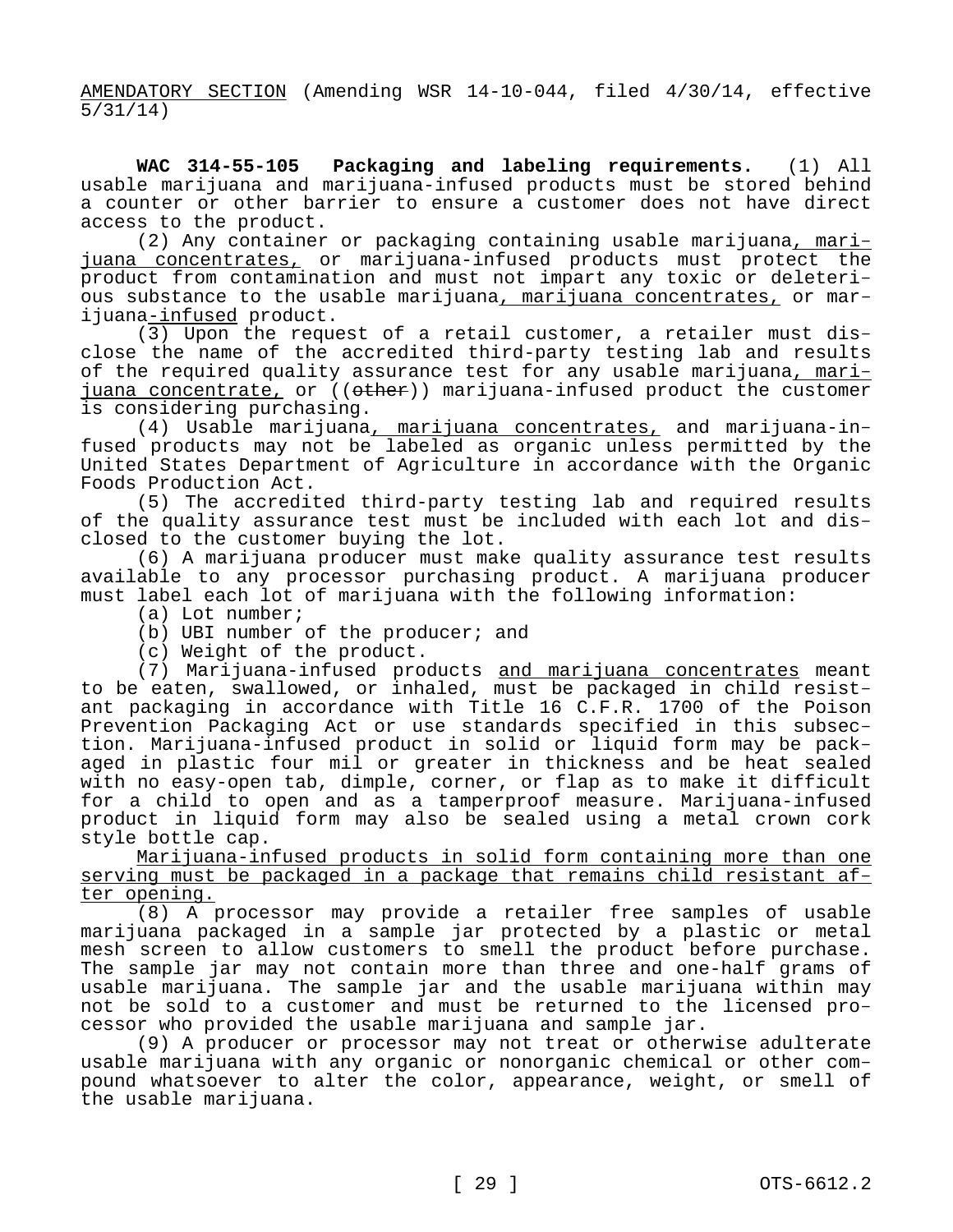(10) Labels must comply with the version of NIST Handbook 130, Uniform Packaging and Labeling Regulation adopted in chapter 16-662 WAC.

(11) **All usable marijuana when sold at retail must include accompanying material that contains the following warnings that state:**

(a) "Warning: This product has intoxicating effects and may be habit forming. Smoking is hazardous to your health";

(b) "There may be health risks associated with consumption of this product";

(c) "Should not be used by women that are pregnant or breast feeding";

(d) "For use only by adults twenty-one and older. Keep out of reach of children";

(e) "Marijuana can impair concentration, coordination, and judgment. Do not operate a vehicle or machinery under the influence of this drug";

(f) Statement that discloses all pesticides applied to the marijuana plants and growing medium during production and processing.

(12) **All marijuana concentrates and marijuana-infused products sold at retail must include accompanying material that contains the following warnings that state:**

(a) "There may be health risks associated with consumption of this product";

(b) "This product is infused with marijuana or active compounds of marijuana";

(c) "Should not be used by women that are pregnant or breast feeding";

(d) "For use only by adults twenty-one and older. Keep out of reach of children";

(e) "Products containing marijuana can impair concentration, coordination, and judgment. Do not operate a vehicle or machinery under the influence of this drug";

(f) "Caution: When eaten or swallowed, the intoxicating effects of this drug may be delayed by two or more hours";

(g) Statement that discloses all pesticides applied to the marijuana plants and growing medium during production of the base marijuana used to create the extract added to the infused product; and

(h) Statement that discloses the type of extraction method, including any solvents, gases, or other chemicals or compounds used to produce or that are added to the extract.

(13) **Labels affixed to the container or package containing usable marijuana sold at retail must include:**

(a) The business or trade name and Washington state unified business identifier number of the licensees that  $((*preduced*)')$  processed( $(\tau)$ ) and sold the usable marijuana<u>. The marijuana retail licen-</u> see trade name and Washington state unified business identifier number may be in the form of a sticker placed on the label;

(b) Lot number;

(c) Concentration of THC,  $((THCA<sub>r</sub>))$  (total Delta 9 THC and Delta 9 THC-A), CBD, including a total of active cannabinoids (potency profile);

(d) Net weight in ounces and grams or volume as appropriate;

(e) Warnings that state: "This product has intoxicating effects and may be habit forming";

(f) Statement that "This product may be unlawful outside of Washington state";

(g) Date of harvest; and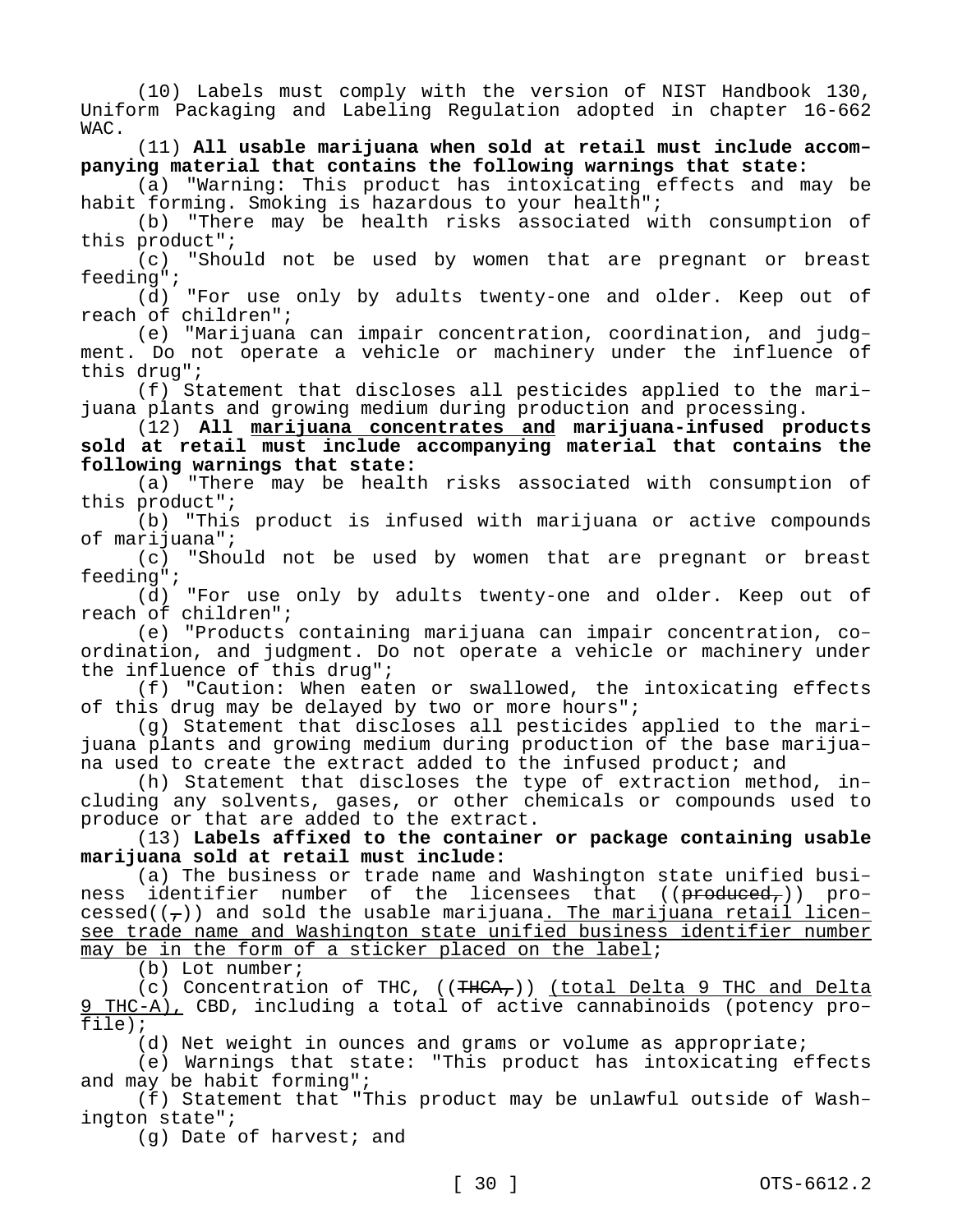(h) The board may create a logo that must be placed on all usable marijuana and marijuana-infused products.

(14) **Sample label mock up for a container or package containing usable marijuana sold at retail with required information:**



## (15) **Labels affixed to the container or package containing marijuana concentrates or marijuana-infused products sold at retail must include:**

(a) The business or trade name and Washington state unified business identifier number of the licensees that  $((\text{preduced}_r))$  processed( $(\tau)$ ) and sold the usable marijuana. The marijuana retail licensee trade name and Washington state unified business identifier number may be in the form of a sticker placed on the label;

(b) ((Lot numbers of all base marijuana used to create the  $ex$ tract;

 $\{e\})$ ) Batch number;

 $((\overline{d}))$   $(c)$  Date manufactured;

 $((e))$   $(d)$  Best by date;

 $((\langle f\rangle)(f))$  (e) Products meant to be eaten or swallowed, recommended serving size and the number of servings contained within the unit, including total milligrams of active tetrahydrocannabinol (THC), or Delta 9;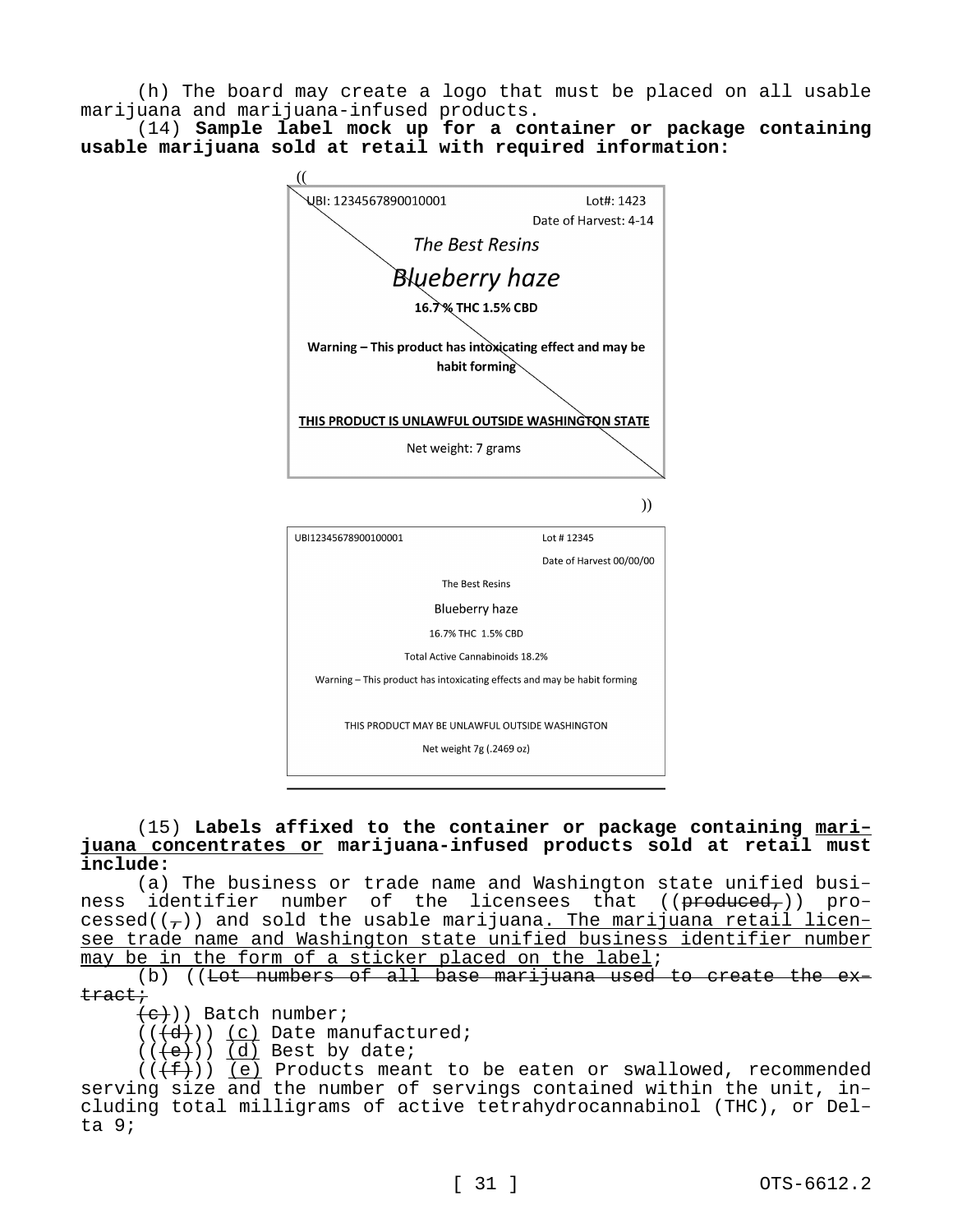$((\langle q \rangle))$  (f) Net weight in ounces and grams, or volume as appropriate;

 $((+h))$  (q) List of all ingredients and (( $amy$ )) major food allergens as defined in the Food Allergen Labeling and Consumer Protection Act of 2004;

 $((+i))$  (h) "Caution: When eaten or swallowed, the intoxicating effects of this drug may be delayed by two or more hours.";

 $((+\frac{1}{2}))$  (i) If a marijuana extract was added to the product, disclosure of the type of extraction process and any solvent, gas, or other chemical used in the extraction process, or any other compound added to the extract;

 $((+k))$  (j) Warnings that state: "This product has intoxicating effects and may be habit forming";

 $((+1))$  (k) Statement that "This product may be unlawful outside of Washington state";

 $((+m))$  (1) The board may create a logo that must be placed on all usable marijuana and marijuana-infused products.

(16) **Sample label mock up (front and back) for a container or package containing marijuana-infused products sold at retail with required information:**



(Front of label)

))

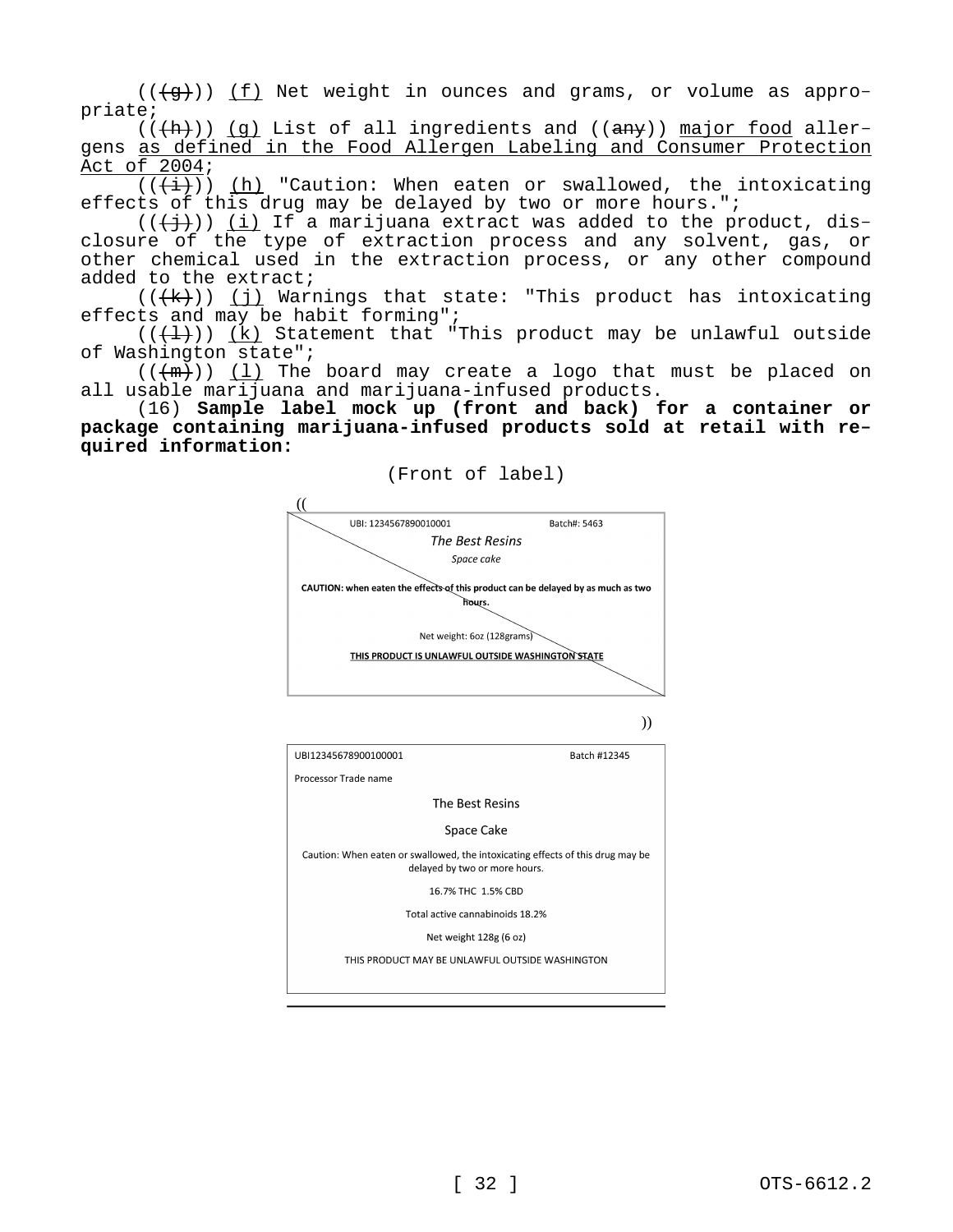

AMENDATORY SECTION (Amending WSR 14-07-116, filed 3/19/14, effective 4/19/14)

**WAC 314-55-210 Will the liquor control board seize or confiscate marijuana, usable marijuana, and marijuana-infused products?** The liquor control board may seize or confiscate or place an administrative hold on marijuana, usable marijuana, marijuana concentrates, and marijuana-infused products under the following circumstances:

(1) During an unannounced or announced administrative search or inspection of a licensed location, or vehicle involved in the transportation of marijuana products, where any product was found to be in excess of product limitations set forth in WAC 314-55-075, 314-55-077, and 314-55-079.

(2) Any product not properly logged in inventory records or untraceable product required to be in the traceability system.

(3) Marijuana, usable marijuana, and marijuana-infused product that are altered or not properly packaged and labeled in accordance with WAC 314-55-105.

(4) During a criminal investigation, officers shall follow seizure laws detailed in RCW 69.50.505 and any other applicable criminal codes.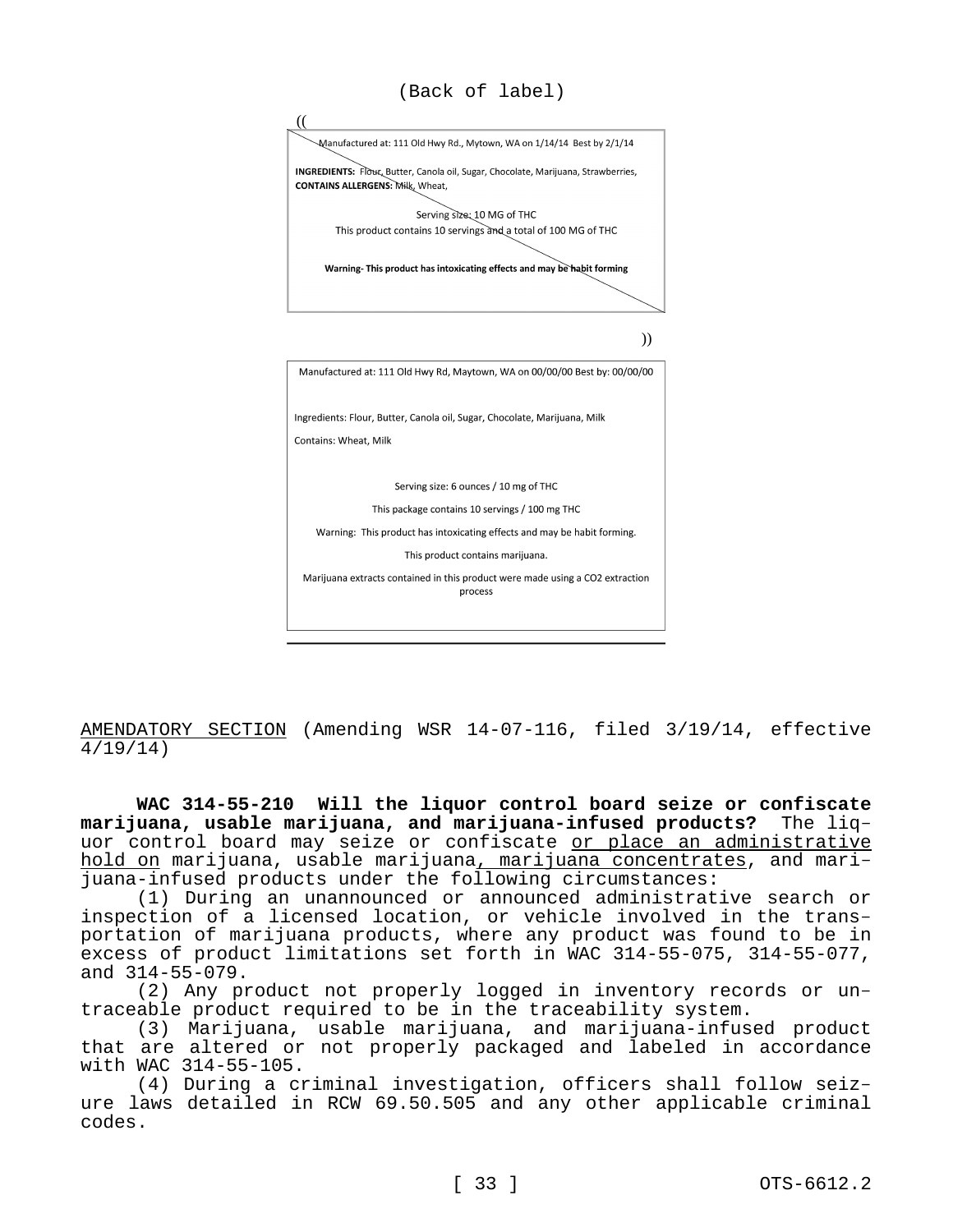(5) Liquor control board officers may order an administrative hold of marijuana, usable marijuana, marijuana concentrates, and marijuana-infused products to prevent destruction of evidence, diversion or other threats to public safety, while permitting a licensee to retain its inventory pending further investigation, pursuant to the following procedure:

(a) If during an investigation or inspection of a licensee, a liquor control board officer develops reasonable grounds to believe certain marijuana, usable marijuana, marijuana concentrates, and marijuana-infused products constitute evidence of acts in violation of the state laws or rules, or otherwise constitute a threat to public safety, the liquor control board officer may issue a notice of administrative hold of any such marijuana, usable marijuana, marijuana concentrate, or marijuana-infused products. The notice of administrative hold shall provide a documented description of the marijuana, usable marijuana, marijuana concentrate, or marijuana-infused products to be subject to the administrative hold.

(b) The licensee shall completely and physically segregate the marijuana, usable marijuana, marijuana concentrate, and marijuana-infused products subject to the administrative hold in a limited access area of the licensed premises under investigation, where it shall be safeguarded by the licensee. Pending the outcome of the investigation and any related disciplinary proceeding, the licensee is prohibited from selling, giving away, transferring, transporting, or destroying the marijuana, usable marijuana, marijuana concentrate, and marijuanainfused products subject to the administrative hold.

(c) Nothing herein shall prevent a licensee from the continued cultivation or harvesting of the marijuana subject to the administrative hold. All marijuana, usable marijuana, marijuana concentrate, and marijuana-infused products subject to the administrative hold must be put into separate harvest batches from product not subject to the administrative hold.

(d) Following an investigation, the liquor control board may lift the administrative hold, order the continuation of the administrative hold, or seek a final agency order for the destruction of the marijuana, usable marijuana, marijuana concentrate, and marijuana-infused products.

AMENDATORY SECTION (Amending WSR 13-21-104, filed 10/21/13, effective 11/21/13)

**WAC 314-55-515 What are the penalties if a marijuana license holder violates a marijuana law or rule?** (1) The purpose of WAC 314-55-515 through 314-55-540 is to outline what penalty a marijuana licensee can expect if a licensee or employee violates a liquor control board law or rule. (WAC rules listed in the categories provide reference areas, and may not be all inclusive. Any violation not listed in WAC 314-55-515 through 314-55-540 will be assessed following penalty progression of the license type group associated with the class of license.)

(2) Penalties for violations by marijuana licensees or employees are broken down into four categories:

(a) Group One—Public safety violations, WAC 314-55-520.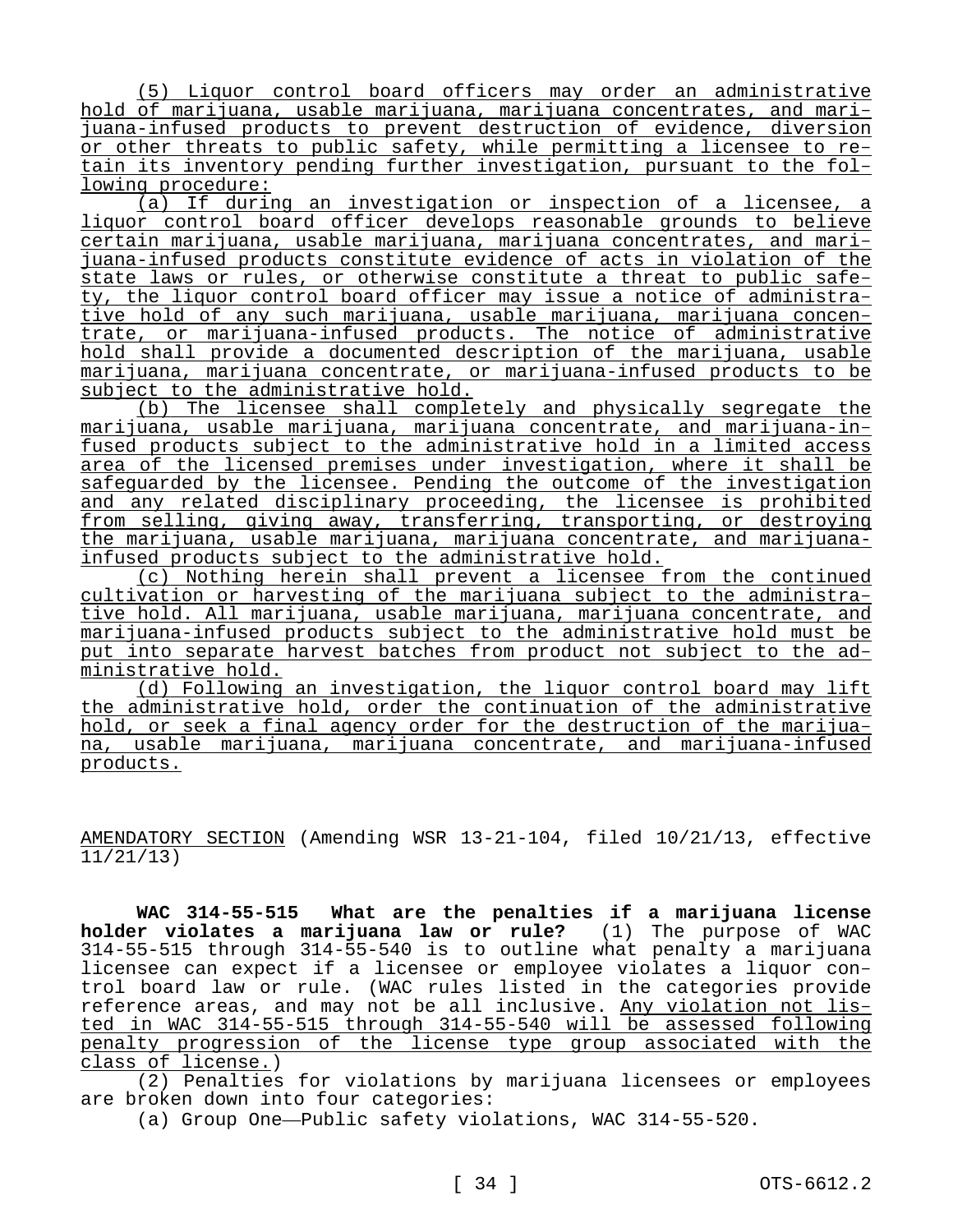(b) Group Two—Regulatory violations, WAC 314-55-525.

(c) Group Three—License violations, WAC 314-55-530.

(d) Group Four—Producer violations involving the manufacture, supply, and/or distribution of marijuana by nonretail licensees and prohibited practices between nonretail licensees and retail licensees, WAC 314-55-535.

(3) For the purposes of chapter 314-55 WAC, a three-year window for violations is measured from the date one violation occurred to the date a subsequent violation occurred.

(4) The following schedules are meant to serve as guidelines. Based on mitigating or aggravating circumstances, the liquor control board may impose a different penalty than the standard penalties outlined in these schedules. Based on mitigating circumstances, the board may offer a monetary option in lieu of suspension, or alternate penalty, during a settlement conference as outlined in WAC 314-55-510(3).

| (a) <b>Mitigating</b><br>circumstances                                                                                                                                                                                                | (b) Aggravating<br>circumstances                                                                                                                                                                                                                                                                                             |
|---------------------------------------------------------------------------------------------------------------------------------------------------------------------------------------------------------------------------------------|------------------------------------------------------------------------------------------------------------------------------------------------------------------------------------------------------------------------------------------------------------------------------------------------------------------------------|
| Mitigating<br>circumstances that may<br>result in fewer days of<br>suspension and/or a<br>lower monetary option<br>may include<br>demonstrated business<br>policies and/or practices<br>that reduce the risk of<br>future violations. | Aggravating circumstances<br>that may result in increased<br>days of suspension, and/or<br>increased monetary option,<br>and/or cancellation of<br>marijuana license may<br>include business operations<br>or behaviors that create an<br>increased risk for a violation<br>and/or intentional<br>commission of a violation. |
| Examples include:                                                                                                                                                                                                                     | Examples include:                                                                                                                                                                                                                                                                                                            |
| • Having a signed<br>acknowledgment of the<br>business' responsible<br>handling and sales<br>policies on file for each<br>employee;                                                                                                   | • Failing to call 911 for local<br>law enforcement or medical<br>assistance when requested by<br>a customer, a liquor control<br>board officer, or when<br>people have sustained<br>injuries.                                                                                                                                |
| • Having an employee<br>training plan that<br>includes annual training<br>on marijuana laws.                                                                                                                                          |                                                                                                                                                                                                                                                                                                                              |

AMENDATORY SECTION (Amending WSR 13-21-104, filed 10/21/13, effective 11/21/13)

**WAC 314-55-520 Group 1 violations against public safety.** Group 1 violations are considered the most serious because they present a direct threat to public safety. Based on chapter 69.50 RCW, some violations have only a monetary option. Some violations beyond the first violation do not have a monetary option upon issuance of a violation notice. The liquor control board may offer a monetary option in lieu of suspension days based on mitigating circumstances as outlined in WAC 314-55-515(4).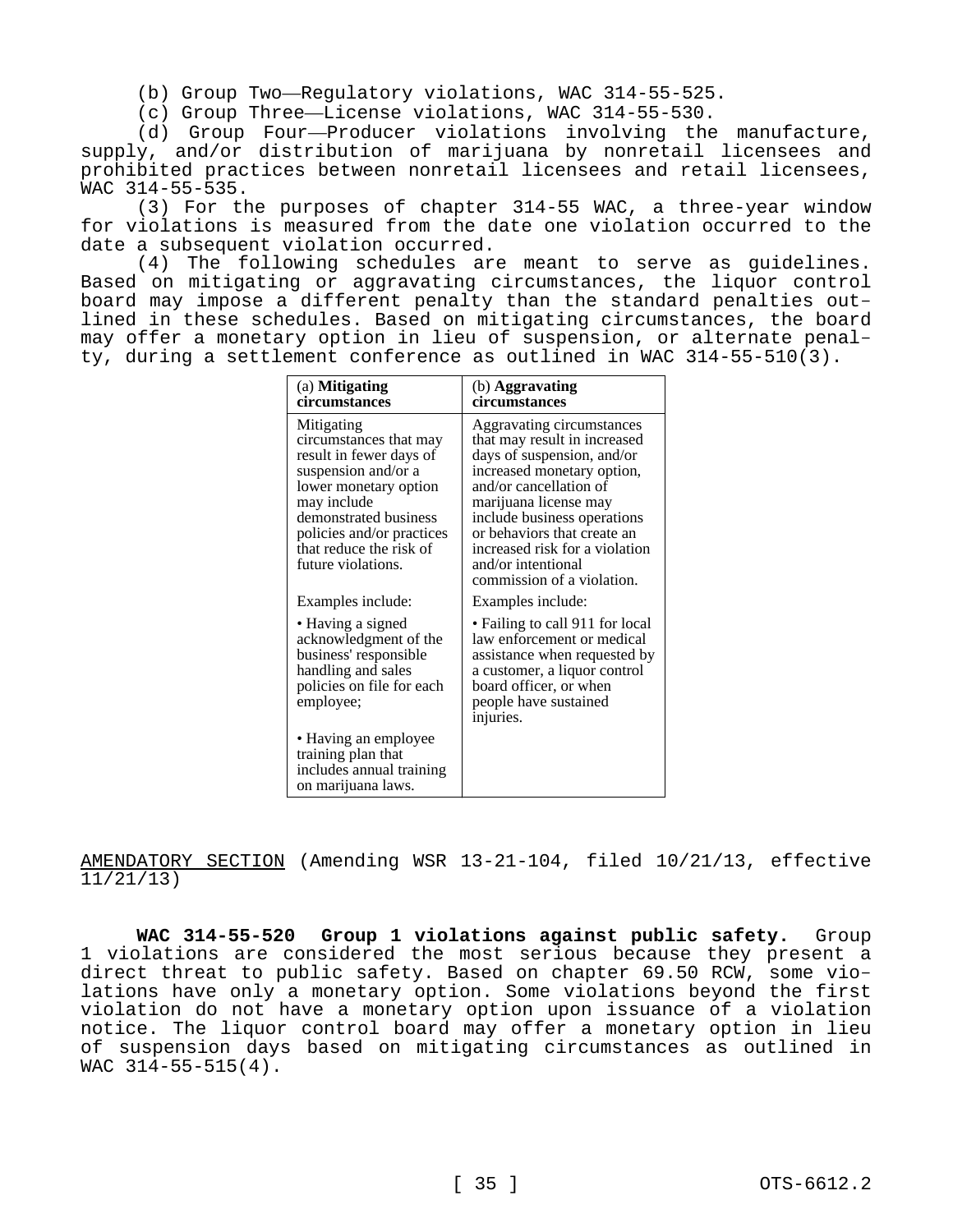| <b>Violation Type</b>                                                                                                                                                                                             | <b>1st Violation</b>                                | 2nd Violation in a<br>three-year window | 3rd Violation in a<br>three-year window | 4th Violation in a<br>three-year window |
|-------------------------------------------------------------------------------------------------------------------------------------------------------------------------------------------------------------------|-----------------------------------------------------|-----------------------------------------|-----------------------------------------|-----------------------------------------|
| ((Violations involving)<br>minors:                                                                                                                                                                                | 10-day suspension<br>$-$ \$2,500<br>monetary option | 30-day suspension                       | Cancellation of<br>license))            |                                         |
| Sale or service to<br>minor: Sale of<br>marijuana and/or<br>paraphernalia to a person<br>under twenty-one years<br>of age.<br>WAC 314-55-079<br>RCW 69.50.4015<br>RCW 69.50.401<br>RCW 69.50.406<br>RCW 69.50.412 | 10-day suspension<br>or \$2,500<br>monetary option  | 30-day suspension                       | Cancellation of<br>license              |                                         |
| Allowing a minor to<br>frequent a restricted<br>area.<br>RCW 69.50.357                                                                                                                                            | \$1,000 monetary<br>fine                            | \$1,000 monetary fine                   | \$1,000 monetary fine                   | \$1,000 monetary fine                   |
| <b>Employee under legal</b><br>age.<br>RCW 69.50.357<br>RCW 69.50.331(6)                                                                                                                                          | \$1,000 monetary<br>fine                            | \$1,000 monetary fine                   | \$1,000 monetary fine                   | \$1,000 monetary fine                   |
| Licensee and/or<br>employee open and/or<br>consuming marijuana<br>on a retail licensed<br>premises.<br>RCW 69.50.357                                                                                              | \$1,000 monetary<br>fine                            | \$1,000 monetary fine                   | \$1,000 monetary fine                   | \$1,000 monetary fine                   |
| <b>Conduct violations:</b><br><b>Criminal conduct:</b><br>Permitting or engaging<br>in criminal conduct.                                                                                                          | 10-day suspension<br>or \$2,500<br>monetary option  | 30-day suspension                       | Cancellation of<br>license              |                                         |
| Using unauthorized<br>pesticides, soil<br>amendments, fertilizers,<br>other crop production<br>aids.<br>$((WAC-314-55-020(8))$<br>$WAC$ 314-55-083(4)))<br>WAC 314-55-084<br>WAC 314-55-087 (1)(f)                | 10-day suspension<br>or \$2,500<br>monetary option  | 30-day suspension                       | Cancellation of<br>license              |                                         |
| Adulterate usable<br>marijuana with organic<br>or nonorganic chemical<br>or other compound.<br>WAC 314-55-105( $(\frac{8}{2})$ )                                                                                  | 10-day suspension<br>or $$2,500$<br>monetary option | 30-day suspension                       | Cancellation of<br>license              |                                         |
| Using unauthorized<br>solvents or gases in<br>processing.<br>WAC 314-55-104                                                                                                                                       | 10-day suspension<br>or \$2,500<br>monetary option  | 30-day suspension                       | Cancellation of<br>license              |                                         |
| <b>Refusal</b> to allow an<br>inspection and/or<br>obstructing a law<br>enforcement officer from<br>performing their official<br>duties.<br>WAC 314-55-050<br>WAC 314-55-077                                      | 10-day suspension<br>or \$2,500<br>monetary option  | 30-day suspension                       | Cancellation of<br>license              |                                         |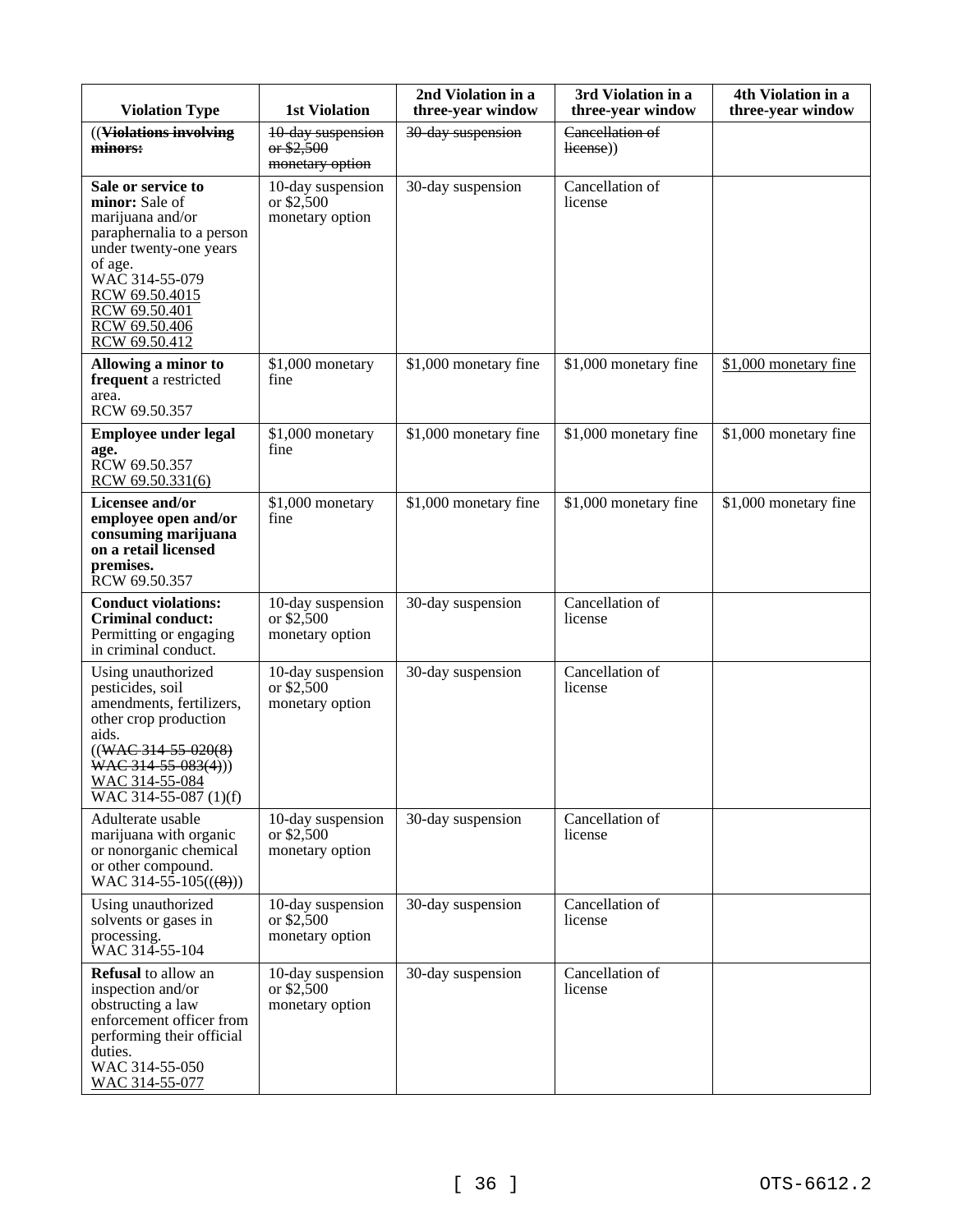| <b>Violation Type</b>                                                                           | 1st Violation              | 2nd Violation in a<br>three-year window | 3rd Violation in a<br>three-year window | 4th Violation in a<br>three-year window |
|-------------------------------------------------------------------------------------------------|----------------------------|-----------------------------------------|-----------------------------------------|-----------------------------------------|
| Marijuana purchased<br>from an unauthorized                                                     | Cancellation of<br>license |                                         |                                         |                                         |
| source.<br>RCW 69.50.360<br>RCW 69.50.363                                                       |                            |                                         |                                         |                                         |
| Marijuana sold to an<br>unauthorized source.<br>RCW 69.50.363<br>RCW 69.50.366<br>RCW 69.50.401 | Cancellation of<br>license |                                         |                                         |                                         |
| Sales in excess of<br>transaction limitations.<br>WAC 314-55-095(3)<br>RCW 69.50.360            | Cancellation of<br>license |                                         |                                         |                                         |

AMENDATORY SECTION (Amending WSR 13-21-104, filed 10/21/13, effective 11/21/13)

**WAC 314-55-525 Group 2 regulatory violations.** Group 2 violations are violations involving general regulation and administration of retail or nonretail licenses.

| <b>Violation Type</b>                                                                                                                                                                                                                                                              | <b>1st Violation</b>                         | 2nd Violation in a<br>three-year window            | 3rd Violation in a<br>three-year window | 4th Violation in a<br>three-year window |
|------------------------------------------------------------------------------------------------------------------------------------------------------------------------------------------------------------------------------------------------------------------------------------|----------------------------------------------|----------------------------------------------------|-----------------------------------------|-----------------------------------------|
| <b>Hours of service:</b><br>Sales of marijuana<br>between 12:00 a.m.<br>and $8:00$ a.m.<br>WAC 314-55-147                                                                                                                                                                          | 5-day suspension or<br>\$500 monetary option | 10-day suspension or<br>\$2,500 monetary<br>option | 30-day suspension                       | Cancellation of<br>license              |
| <b>Advertising:</b><br><b>Violations</b><br>(statements/<br>illustrations).<br>WAC 314-55-155(2)                                                                                                                                                                                   | 5-day suspension or<br>\$500 monetary option | 10-day suspension or<br>\$2,500 monetary<br>option | 30-day suspension                       | Cancellation of<br>license              |
| <b>Advertising</b><br>violations - Sign<br>exceeding $1600$<br>square inches; within<br>$1000$ feet of<br>prohibited areas; on<br>or in public transit<br>vehicles, shelters, or<br>publicly owned or<br>operated property.<br>RCW 69.50.357<br>RCW 69.50.369<br>WAC 314-55-155(1) | \$1,000 monetary fine                        | \$1,000 monetary fine                              | \$1,000 monetary fine                   | \$1,000 monetary fine                   |
| Packaging and/or<br>labeling violations<br>(processor/retailer).<br>WAC 314-55-105                                                                                                                                                                                                 | 5-day suspension or<br>\$500 monetary option | 10-day suspension or<br>\$2,500 monetary<br>option | 30-day suspension                       | Cancellation of<br>license              |
| Licensee/employee<br>failing to display<br>required security<br>badge.<br>WAC 314-55-083(1)                                                                                                                                                                                        | 5-day suspension or<br>\$500 monetary option | 10-day suspension or<br>\$2,500 monetary<br>option | 30-day suspension                       | Cancellation of<br>license              |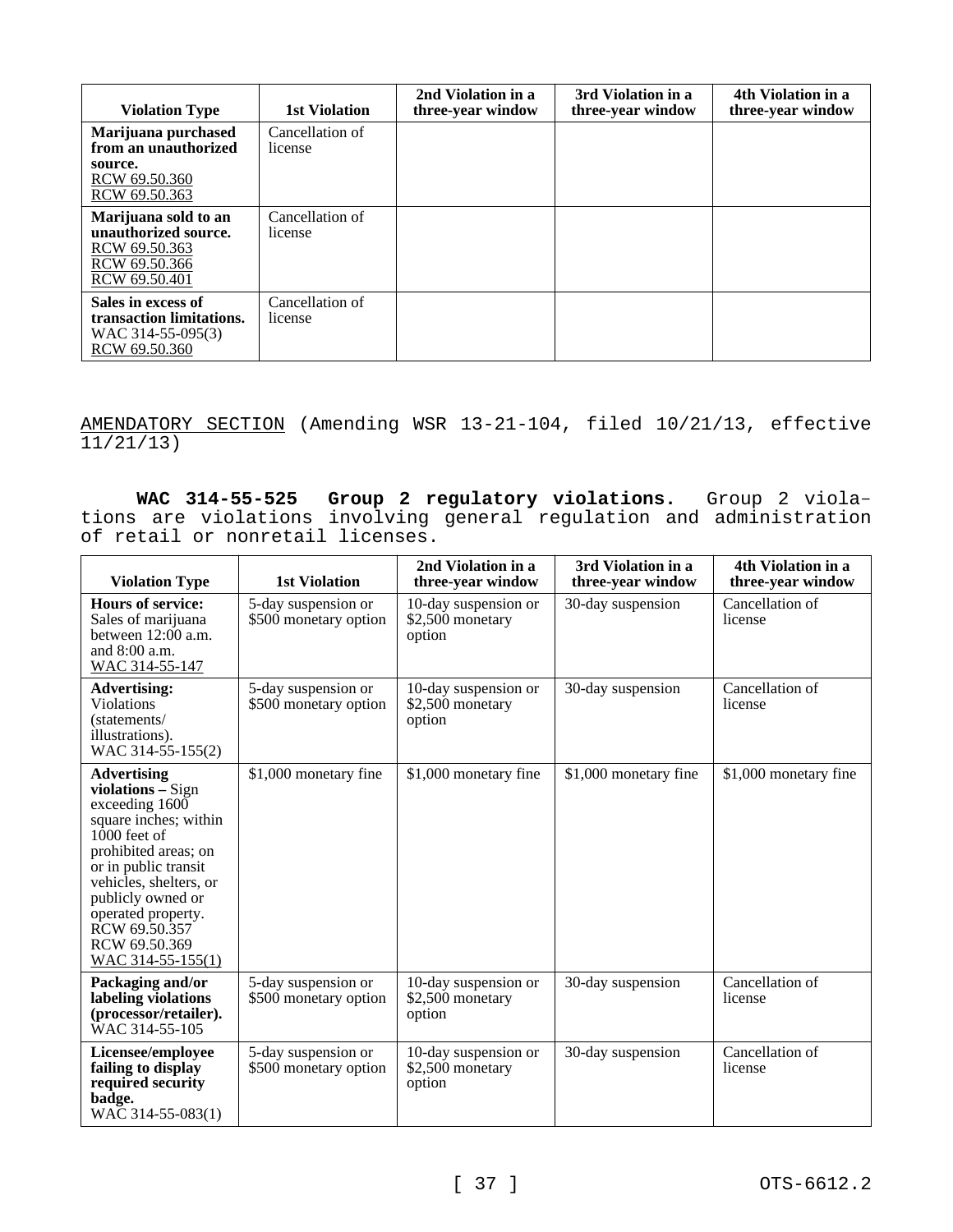| <b>Violation Type</b>                                                                                                         | <b>1st Violation</b>                         | 2nd Violation in a<br>three-year window            | 3rd Violation in a<br>three-year window | 4th Violation in a<br>three-year window |
|-------------------------------------------------------------------------------------------------------------------------------|----------------------------------------------|----------------------------------------------------|-----------------------------------------|-----------------------------------------|
| <b>Failure to maintain</b><br>required security<br>alarm and<br>surveillance systems.<br>WAC 314-55-083 (2)<br>and $(3)$      | 5-day suspension or<br>\$500 monetary option | 10-day suspension or<br>\$2,500 monetary<br>option | 30-day suspension                       | Cancellation of<br>license              |
| Records: Improper<br>recordkeeping.<br>WAC 314-55-087<br>WAC 314-55-089<br>(((3), (4), and (5)))                              | 5-day suspension or<br>\$500 monetary option | 10-day suspension or<br>\$2,500 monetary<br>option | 30-day suspension                       | Cancellation of<br>license              |
| <b>Failure to submit</b><br>monthly tax reports<br>and/or payments.<br>WAC 314-55-089<br>WAC 314-55-092<br>RCW 69.50.535      | 5-day suspension or<br>\$500 monetary option | 10-day suspension or<br>\$2,500 monetary<br>option | 30-day suspension                       | Cancellation of<br>license              |
| <b>Signs:</b> Failure to post<br>required signs.<br>WAC 314-55-086<br>RCW 69.50.331(5)                                        | 5-day suspension or<br>\$500 monetary option | 10-day suspension or<br>\$2,500 monetary<br>option | 30-day suspension                       | Cancellation of<br>license              |
| <b>Failure to utilize</b><br>and/or maintain<br>traceability<br>(processor or retail<br>licensee).<br>WAC 314-55-083(4)       | 5-day suspension or<br>\$500 monetary option | 10-day suspension or<br>\$2,500 monetary<br>option | 30-day suspension                       | Cancellation of<br>license              |
| <b>Violation of</b><br>transportation<br>requirements.<br>WĀC 314-55-085                                                      | 5-day suspension or<br>\$500 monetary option | 10-day suspension or<br>\$2,500 monetary<br>option | 30-day suspension                       | Cancellation of<br>license              |
| <b>Exceeding</b><br>maximum serving<br>requirements for<br>marijuana-infused<br>products.<br>WAC 314-55-095(2)                | 5-day suspension or<br>\$500 monetary option | 10-day suspension or<br>\$2,500 monetary<br>option | 30-day suspension                       | Cancellation of<br>license              |
| <b>Failure</b> for a<br>processor to meet<br>marijuana waste<br>disposal<br>requirements.<br>WAC 314-55-097                   | 5-day suspension or<br>\$500 monetary option | 10-day suspension or<br>\$2,500 monetary<br>option | 30-day suspension                       | Cancellation of<br>license              |
| <b>Failure to maintain</b><br>standardized scale<br>requirements<br>$(\mathbf{processor}()$<br>retailer))).<br>WAC 314-55-099 | 5-day suspension or<br>\$500 monetary option | 10-day suspension or<br>\$2,500 monetary<br>option | 30-day suspension                       | Cancellation of<br>license              |
| <b>Failure to follow</b><br>and maintain food<br>processing facility<br>requirements.<br>WAC 314-55-077                       | 5-day suspension or<br>\$500 monetary option | 10-day suspension or<br>\$2,500 monetary<br>option | 30-day suspension                       | Cancellation of<br>license              |
| Marijuana<br>processor extraction<br>requirements.<br>WĀC 314-55-104                                                          | 5-day suspension or<br>\$500 monetary option | 10-day suspension or<br>\$2,500 monetary<br>option | 30-day suspension                       | Cancellation of<br>license              |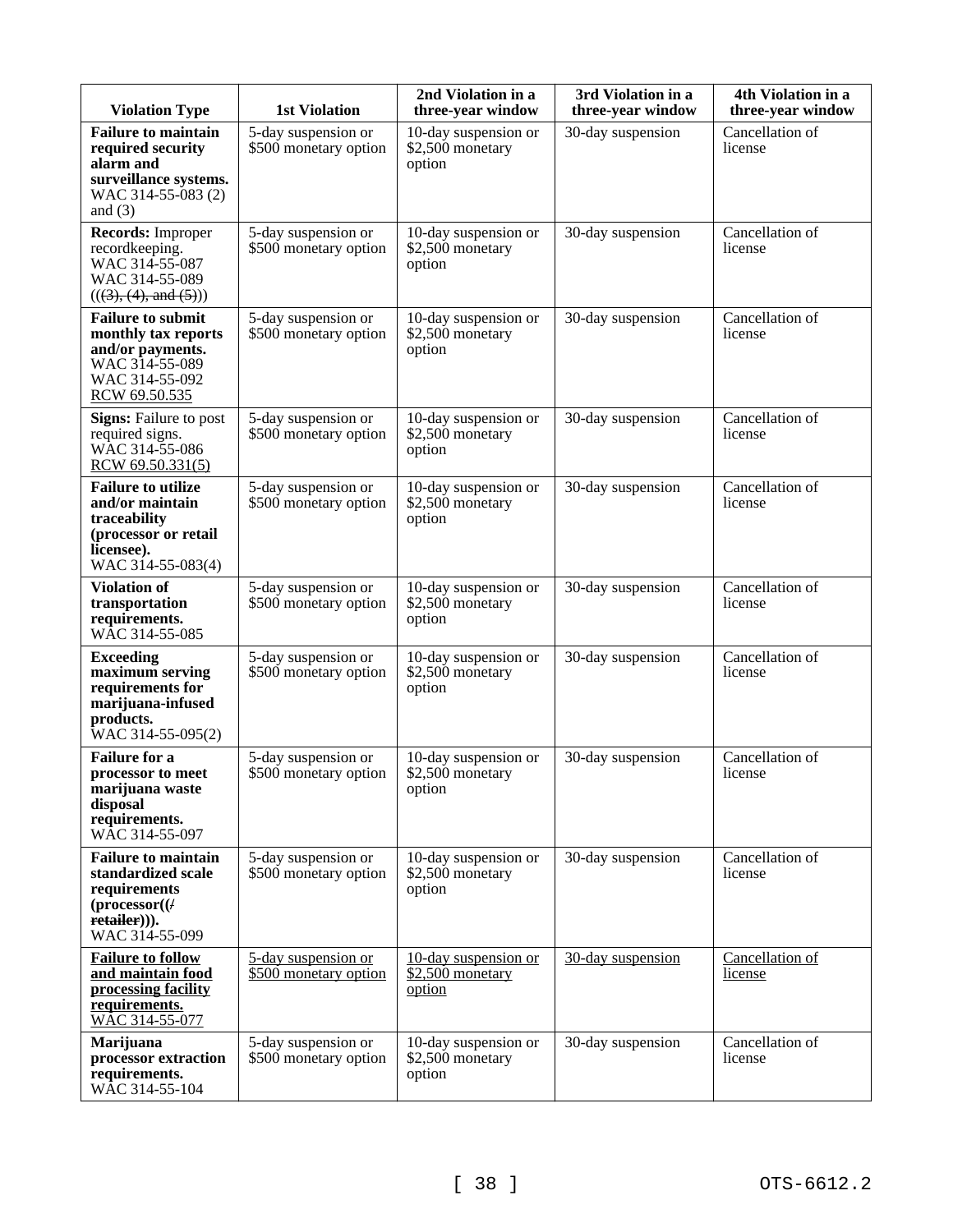| <b>Violation Type</b>                                                                                                                     | 1st Violation         | 2nd Violation in a<br>three-year window | 3rd Violation in a<br>three-year window | 4th Violation in a<br>three-year window |
|-------------------------------------------------------------------------------------------------------------------------------------------|-----------------------|-----------------------------------------|-----------------------------------------|-----------------------------------------|
| Retail outlet selling<br>unauthorized<br>products.<br>RCW 69.50.357<br>RCW 69.50.4121                                                     | \$1,000 monetary fine | \$1,000 monetary fine                   | \$1,000 monetary fine                   | \$1,000 monetary fine                   |
| <b>Retailer displaying</b><br>products in a<br>manner visible to<br>the general public<br>from a public right<br>of way.<br>RCW 69.50.357 | \$1,000 monetary fine | \$1,000 monetary fine                   | \$1,000 monetary fine                   | \$1,000 monetary fine                   |

AMENDATORY SECTION (Amending WSR 13-21-104, filed 10/21/13, effective  $11/21/13)$ 

**WAC 314-55-530 Group 3 license violations.** Group 3 violations are violations involving licensing requirements, license classification, and special restrictions.

| <b>Violation Type</b>                                                                                                | 1st Violation                                | 2nd Violation in a<br>three-year window            | 3rd Violation in a<br>three-year window | 4th Violation in a<br>three-year window |
|----------------------------------------------------------------------------------------------------------------------|----------------------------------------------|----------------------------------------------------|-----------------------------------------|-----------------------------------------|
| True party of<br>interest violation.<br>WAC 314-55-035                                                               | Cancellation of<br>license                   |                                                    |                                         |                                         |
| <b>Failure to furnish</b><br>required documents.<br>W <sub>AC</sub> 314-55-050                                       | Cancellation of<br>license                   |                                                    |                                         |                                         |
| <b>Misrepresentation</b><br>of fact.<br>WAC 314-55-050                                                               | Cancellation of<br>license                   |                                                    |                                         |                                         |
| <b>Operating plan:</b><br>Violations of a board-<br>approved operating<br>plan.<br>WAC 314-55-020                    | 5-day suspension or<br>\$500 monetary option | 10-day suspension or<br>\$1,500 monetary<br>option | 30-day suspension                       | Cancellation of<br>license              |
| <b>Failing to gain</b><br>board approval for<br>changes in existing<br>ownership.<br>WAC 314-55-120<br>RCW 69.50.339 | 30-day suspension                            | Cancellation of<br>license                         |                                         |                                         |
| <b>Failure to maintain</b><br>required insurance.<br>$WAC ((314-55-080))$<br>314-55-082                              | 30-day suspension                            | Cancellation of<br>license                         |                                         |                                         |

AMENDATORY SECTION (Amending WSR 13-21-104, filed 10/21/13, effective 11/21/13)

**WAC 314-55-535 Group 4 marijuana producer violations.** Group 4 violations are violations involving the manufacture, supply, and/or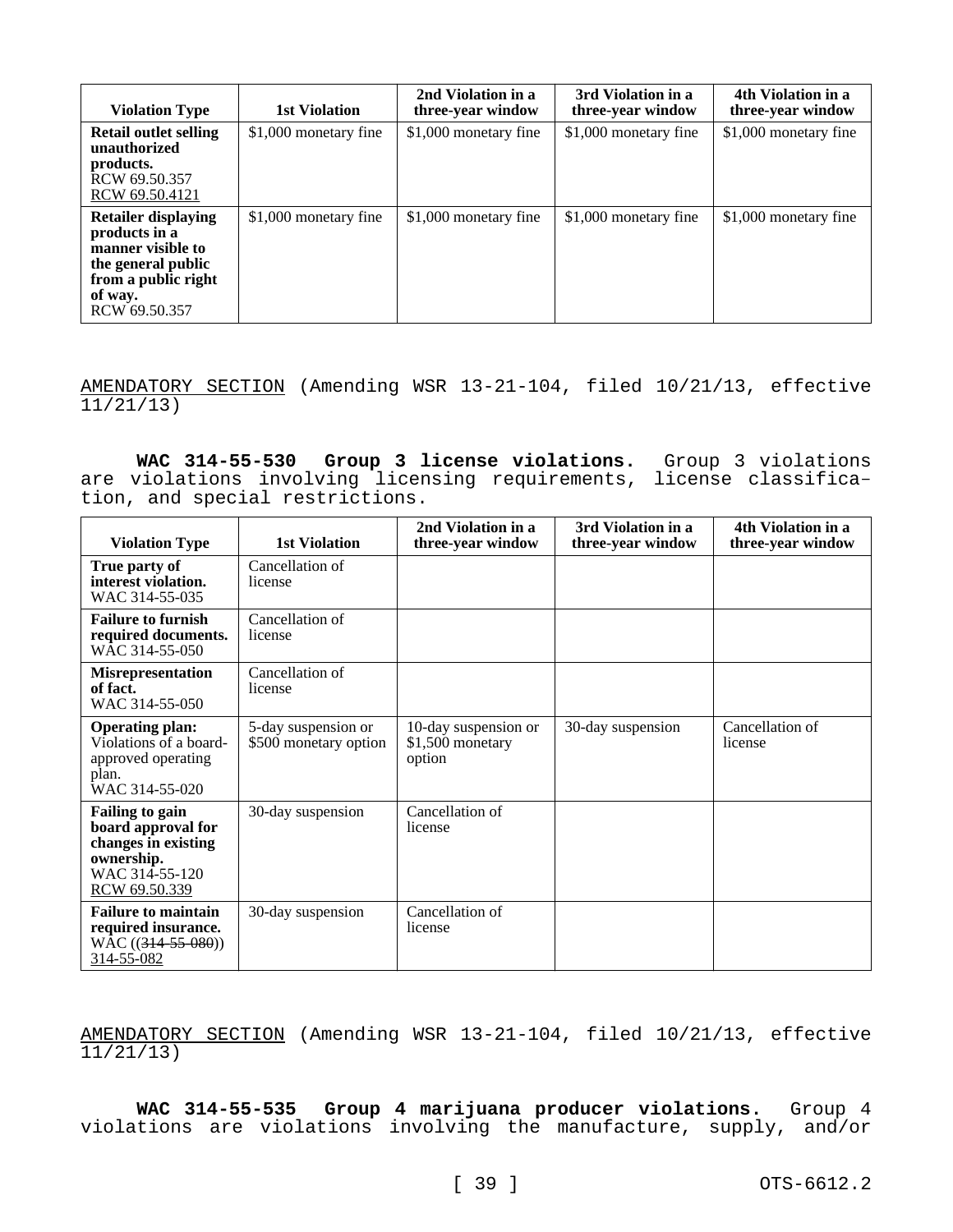distribution of marijuana by marijuana producer licensees and prohibited practices between a marijuana producer licensee and a marijuana retailer licensee.

| <b>Violation Type</b>                                                                                                    | <b>1st Violation</b>  | 2nd Violation in a<br>three-year window                                     | 3rd Violation in a<br>three-year window                                       | 4th Violation in a<br>three-year window |
|--------------------------------------------------------------------------------------------------------------------------|-----------------------|-----------------------------------------------------------------------------|-------------------------------------------------------------------------------|-----------------------------------------|
| <b>Unauthorized sale to</b><br>a retail licensee.<br>WAC 314-55-075<br>RCW 69.50.366<br>RCW 69.50.401                    | \$2,500 monetary fine | \$5,000 monetary fine<br>and destruction of<br>25% of harvestable<br>plants | \$15,000 monetary<br>fine and destruction<br>of 50% of harvestable<br>plants  | Cancellation of<br>license              |
| <b>Failure to utilize</b><br>and/or maintain<br>traceability.<br>WAC 314-55-083(4)                                       | \$2,500 monetary fine | \$5,000 monetary fine<br>and destruction of<br>25% of harvestable<br>plants | \$15,000 monetary<br>fine and destruction<br>of 50% of harvestable<br>plants  | Cancellation of<br>license              |
| Packaging and/or<br>labeling violations<br>(producer).<br><b>WAC 314-55-105</b>                                          | \$2,500 monetary fine | \$5,000 monetary fine<br>and destruction of<br>25% of harvestable<br>plants | \$15,000 monetary<br>fine and destruction<br>of 50% of harvestable<br>plants  | Cancellation of<br>license              |
| <b>Unauthorized</b><br>product/unapproved<br>storage or delivery.<br>RCW 69.50.366<br>RCW 69.50.401                      | \$2,500 monetary fine | \$5,000 monetary fine<br>and destruction of<br>25% of harvestable<br>plants | \$15,000 monetary<br>fine and destruction<br>of 50% of harvestable<br>plants  | Cancellation of<br>license              |
| <b>Failure</b> for a<br>producer to meet<br>marijuana waste<br>disposal<br>requirements.<br>WAC 314-55-097               | \$2,500 monetary fine | \$5,000 monetary fine<br>and destruction of<br>25% of harvestable<br>plants | \$15,000 monetary<br>fine and destruction<br>of 50% of harvestable<br>plants  | Cancellation of<br>license              |
| <b>Records: Improper</b><br>recordkeeping.<br>WAC 314-55-087<br>WAC 314-55-089<br>$((2)$ and $(4)$<br>WAC 314-55-092))   | \$2,500 monetary fine | \$5,000 monetary fine<br>and destruction of<br>25% of harvestable<br>plants | \$15,000 monetary<br>fine and destruction<br>of 50% of harvestable<br>plants  | Cancellation of<br>license              |
| <b>Violation of</b><br>transportation<br>requirements.<br>WAC 314-55-085                                                 | \$2,500 monetary fine | \$5,000 monetary fine<br>and destruction of<br>25% of harvestable<br>plants | \$15,000 monetary<br>fine and destruction<br>of 50% of harvestable<br>plants  | Cancellation of<br>license              |
| <b>Failure to maintain</b><br>required security<br>alarm and<br>surveillance systems.<br>WAC 314-55-083 (2)<br>and $(3)$ | \$2,500 monetary fine | \$5,000 monetary fine<br>and destruction of<br>25% of harvestable<br>plants | \$15,000 monetary<br>fine and destruction<br>of 50% of harvestable<br>plants  | Cancellation of<br>license              |
| <b>Failure to maintain</b><br>standardized scale<br>requirements<br>(producer).<br>WAC 314-55-099                        | \$2,500 monetary fine | \$5,000 monetary fine<br>and destruction of<br>25% of harvestable<br>plants | \$15,000 monetary<br>fine and destruction<br>of 50% of harvestable<br>plants  | Cancellation of<br>license              |
| ((Violation.)) Failure<br>to submit monthly<br>tax reports and/or<br>payments.<br>WAC 314-55-089<br>WAC 314-55-092       | \$2,500 monetary fine | \$5,000 monetary fine<br>and destruction of<br>25% of harvestable<br>plants | $$15,000$ monetary<br>fine and destruction<br>of 50% of harvestable<br>plants | Cancellation of<br>license              |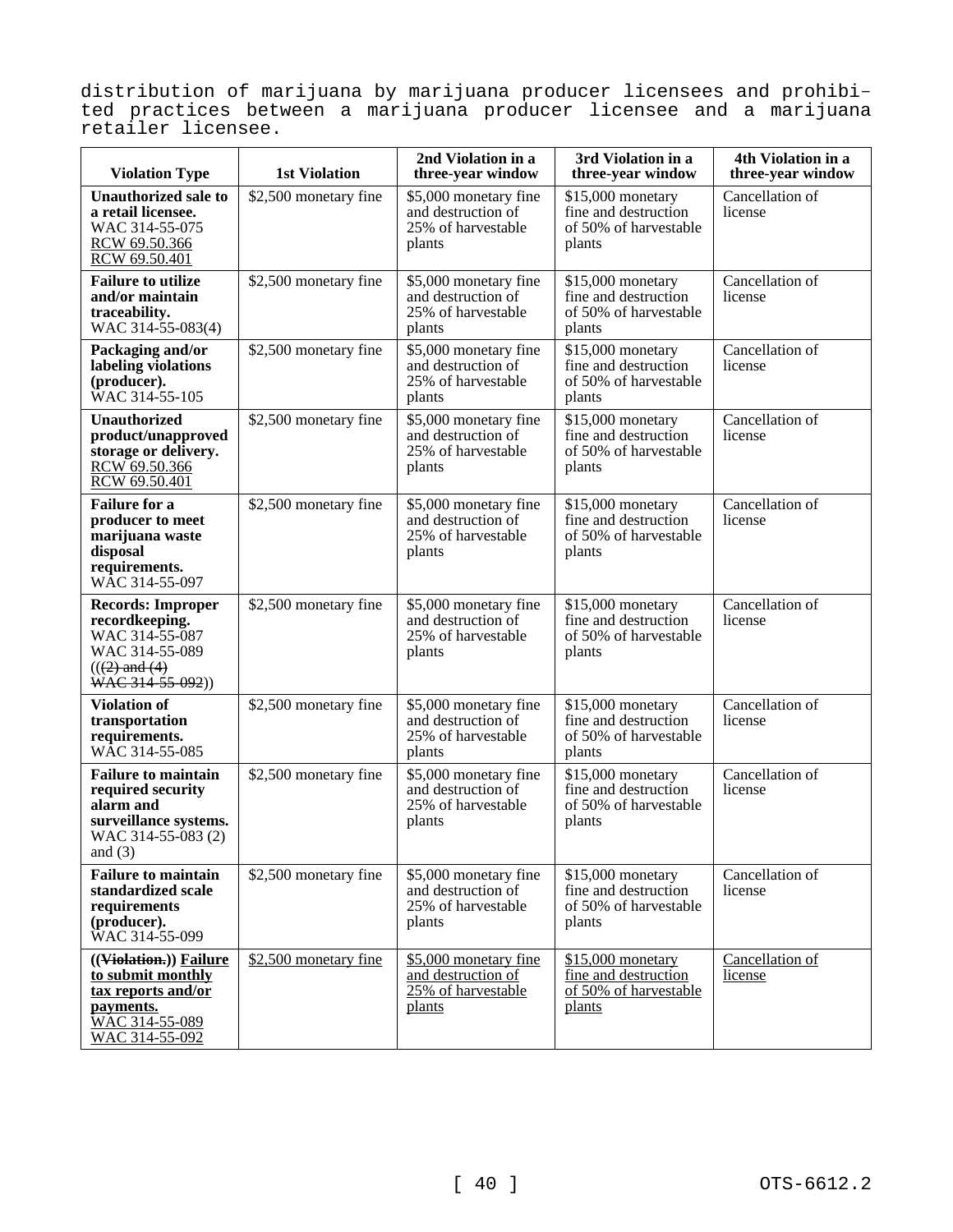| <b>Violation Type</b>                                                                                                                                                                                              | <b>1st Violation</b>  | 2nd Violation in a<br>three-year window                                       | 3rd Violation in a<br>three-year window                                      | 4th Violation in a<br>three-year window |
|--------------------------------------------------------------------------------------------------------------------------------------------------------------------------------------------------------------------|-----------------------|-------------------------------------------------------------------------------|------------------------------------------------------------------------------|-----------------------------------------|
| Sale or service to<br>minor: Sale of<br>marijuana and/or<br>paraphernalia to a<br>person under twenty-<br>one years of age.<br>WAC 314-55-079<br>RCW 69.50.4015<br>RCW 69.50.401<br>RCW 69.50.406<br>RCW 69.50.412 | \$2,500 monetary fine | \$5,000 monetary fine<br>and destruction of<br>25% of harvestable<br>plants   | \$15,000 monetary<br>fine and destruction<br>of 50% of harvestable<br>plants | Cancellation of<br>license              |
| <b>Conduct violations:</b><br><b>Criminal conduct:</b><br>Permitting or<br>engaging in criminal<br>conduct.                                                                                                        | \$2,500 monetary fine | \$5,000 monetary fine<br>and destruction of<br>25% of harvestable<br>plants   | \$15,000 monetary<br>fine and destruction<br>of 50% of harvestable<br>plants | Cancellation of<br>license              |
| Using unauthorized<br>pesticides, soil<br>amendments,<br>fertilizers, other crop<br>production aids.<br>WAC 314-55-084<br>WAC 314-55-087<br>(1)(f)                                                                 | \$2,500 monetary fine | \$5,000 monetary fine<br>and destruction of<br>$25%$ of harvestable<br>plants | \$15,000 monetary<br>fine and destruction<br>of 50% of harvestable<br>plants | Cancellation of<br>license              |
| Adulterate usable<br>marijuana with<br>organic or nonorganic<br>chemical or other<br>compound.<br>WAC 314-55-105                                                                                                   | \$2,500 monetary fine | \$5,000 monetary fine<br>and destruction of<br>25% of harvestable<br>plants   | \$15,000 monetary<br>fine and destruction<br>of 50% of harvestable<br>plants | Cancellation of<br>license              |
| Using unauthorized<br>solvents or gases in<br>processing.<br>WAC 314-55-104                                                                                                                                        | \$2,500 monetary fine | \$5,000 monetary fine<br>and destruction of<br>25% of harvestable<br>plants   | \$15,000 monetary<br>fine and destruction<br>of 50% of harvestable<br>plants | Cancellation of<br>license              |
| <b>Refusal</b> to allow an<br>inspection and/or<br>obstructing a law<br>enforcement officer<br>from performing their<br>official duties.<br>WAC 314-55-050<br>WAC 314-55-077                                       | \$2,500 monetary fine | \$5,000 monetary fine<br>and destruction of<br>25% of harvestable<br>plants   | \$15,000 monetary<br>fine and destruction<br>of 50% of harvestable<br>plants | Cancellation of<br>license              |
| Marijuana<br>purchased from an<br>unauthorized<br>source.<br>RCW 69.50.360<br>RCW 69.50.363                                                                                                                        | \$2,500 monetary fine | \$5,000 monetary fine<br>and destruction of<br>25% of harvestable<br>plants   | \$15,000 monetary<br>fine and destruction<br>of 50% of harvestable<br>plants | Cancellation of<br>license              |
| Marijuana sold to<br>an unauthorized<br>source.<br>RCW 69.50.363<br>RCW 69.50.366<br>RCW 69.50.401                                                                                                                 | \$2,500 monetary fine | \$5,000 monetary fine<br>and destruction of<br>25% of harvestable<br>plants   | \$15,000 monetary<br>fine and destruction<br>of 50% of harvestable<br>plants | Cancellation of<br>license              |
| Sales in excess of<br>transaction<br>limitations.<br>WAC 314-55-095(3)<br>RCW 69.50.360                                                                                                                            | \$2,500 monetary fine | \$5,000 monetary fine<br>and destruction of<br>25% of harvestable<br>plants   | \$15,000 monetary<br>fine and destruction<br>of 50% of harvestable<br>plants | Cancellation of<br>license              |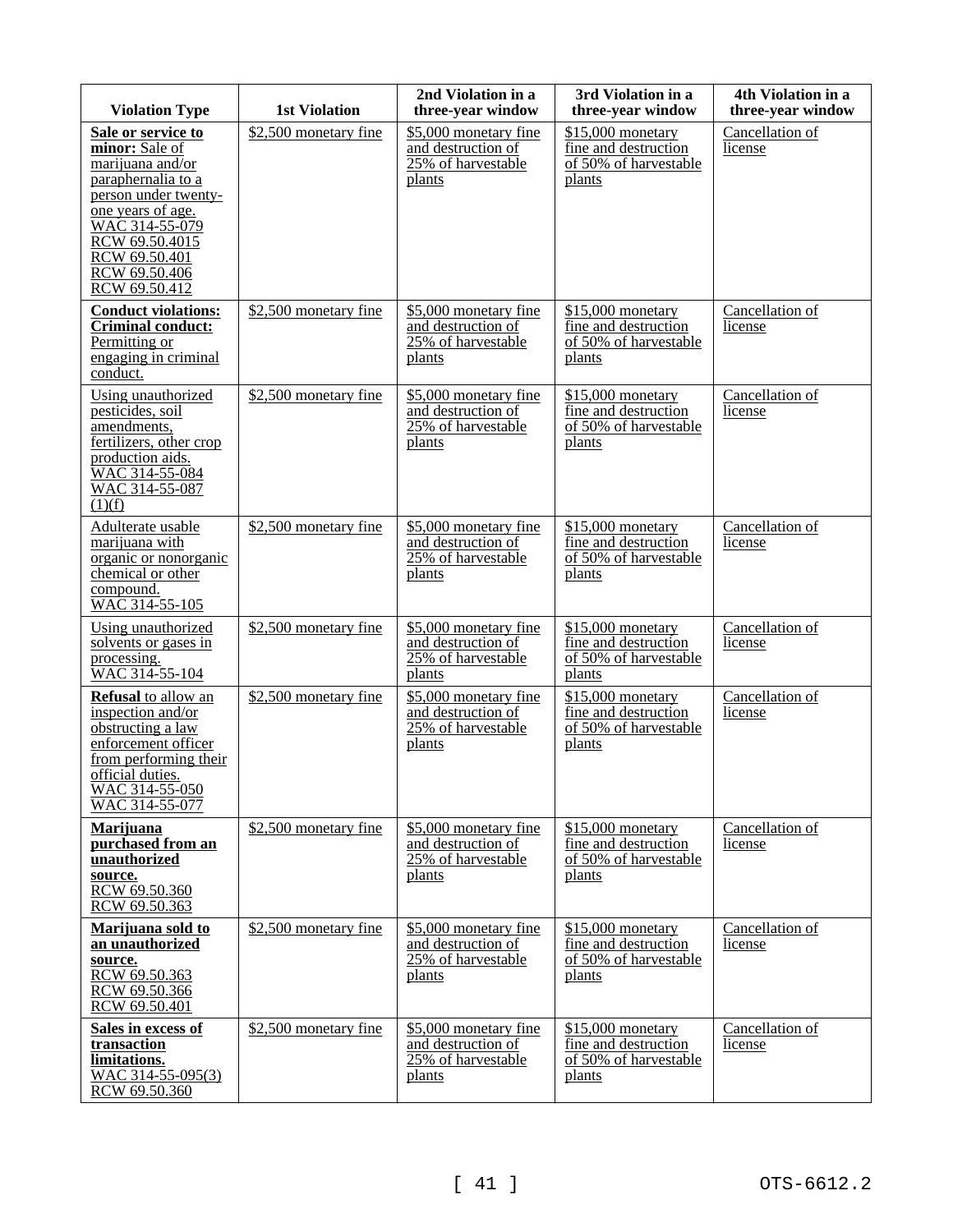| <b>Violation Type</b>                                                                                                    | <b>1st Violation</b>  | 2nd Violation in a<br>three-year window                                     | 3rd Violation in a<br>three-year window                                       | 4th Violation in a<br>three-year window |
|--------------------------------------------------------------------------------------------------------------------------|-----------------------|-----------------------------------------------------------------------------|-------------------------------------------------------------------------------|-----------------------------------------|
| <b>Advertising:</b><br>Violations<br>(statements/<br>illustrations).<br>WAC 314-55-155(2)                                | \$2,500 monetary fine | \$5,000 monetary fine<br>and destruction of<br>25% of harvestable<br>plants | \$15,000 monetary<br>fine and destruction<br>of 50% of harvestable<br>plants  | Cancellation of<br>license              |
| Packaging and/or<br>labeling violations<br>(producer/<br>processor).<br>WAC 314-55-105                                   | \$2,500 monetary fine | \$5,000 monetary fine<br>and destruction of<br>25% of harvestable<br>plants | \$15,000 monetary<br>fine and destruction<br>of 50% of harvestable<br>plants  | Cancellation of<br>license              |
| Licensee/employee<br>failing to display<br>required security<br>badge.<br>WAC 314-55-083(1)                              | \$2,500 monetary fine | \$5,000 monetary fine<br>and destruction of<br>25% of harvestable<br>plants | \$15,000 monetary<br>fine and destruction<br>of 50% of harvestable<br>plants  | Cancellation of<br>license              |
| <b>Failure to maintain</b><br>required security<br>alarm and<br>surveillance systems.<br>WAC 314-55-083 (2)<br>and $(3)$ | \$2,500 monetary fine | \$5,000 monetary fine<br>and destruction of<br>25% of harvestable<br>plants | \$15,000 monetary<br>fine and destruction<br>of 50% of harvestable<br>plants  | Cancellation of<br>license              |
| <b>Records:</b> Improper<br>recordkeeping.<br>WAC 314-55-087<br>WAC 314-55-089                                           | \$2,500 monetary fine | \$5,000 monetary fine<br>and destruction of<br>25% of harvestable<br>plants | \$15,000 monetary<br>fine and destruction<br>of 50% of harvestable<br>plants  | Cancellation of<br>license              |
| <b>Signs:</b> Failure to post<br>required signs.<br>WAC 314-55-086<br>RCW 69.50.331(5)                                   | \$2,500 monetary fine | \$5,000 monetary fine<br>and destruction of<br>25% of harvestable<br>plants | \$15,000 monetary<br>fine and destruction<br>of 50% of harvestable<br>plants  | Cancellation of<br>license              |
| <b>Violation of</b><br>transportation<br>requirements.<br>WAC 314-55-085                                                 | \$2,500 monetary fine | \$5,000 monetary fine<br>and destruction of<br>25% of harvestable<br>plants | \$15,000 monetary<br>fine and destruction<br>of 50% of harvestable<br>plants  | Cancellation of<br>license              |
| <b>Exceeding</b><br>maximum serving<br>requirements for<br>marijuana-infused<br>products.<br>$WAC$ 314-55-095(2)         | \$2,500 monetary fine | \$5,000 monetary fine<br>and destruction of<br>25% of harvestable<br>plants | \$15,000 monetary<br>fine and destruction<br>of 50% of harvestable<br>plants  | Cancellation of<br>license              |
| <b>Failure to maintain</b><br>standardized scale<br>requirements<br>(producer/<br>processor).<br>WAC 314-55-099          | \$2,500 monetary fine | \$5,000 monetary fine<br>and destruction of<br>25% of harvestable<br>plants | $$15,000$ monetary<br>fine and destruction<br>of 50% of harvestable<br>plants | Cancellation of<br>license              |
| Marijuana<br>processor extraction<br>requirements.<br>$WAC 314 - 55 - 104$                                               | \$2,500 monetary fine | \$5,000 monetary fine<br>and destruction of<br>25% of harvestable<br>plants | $$15,000$ monetary<br>fine and destruction<br>of 50% of harvestable<br>plants | Cancellation of<br>license              |
| <b>Operating plan:</b><br>Violations of a board-<br>approved operating<br>plan.<br>WAC 314-55-020                        | \$2,500 monetary fine | \$5,000 monetary fine<br>and destruction of<br>25% of harvestable<br>plants | $$15,000$ monetary<br>fine and destruction<br>of 50% of harvestable<br>plants | Cancellation of<br>license              |
| <b>Failing to gain</b><br>board approval for<br>changes in existing<br>ownership.<br>WAC 314-55-120<br>RCW 69.50.339     | \$2,500 monetary fine | \$5,000 monetary fine<br>and destruction of<br>25% of harvestable<br>plants | $$15,000$ monetary<br>fine and destruction<br>of 50% of harvestable<br>plants | Cancellation of<br>license              |